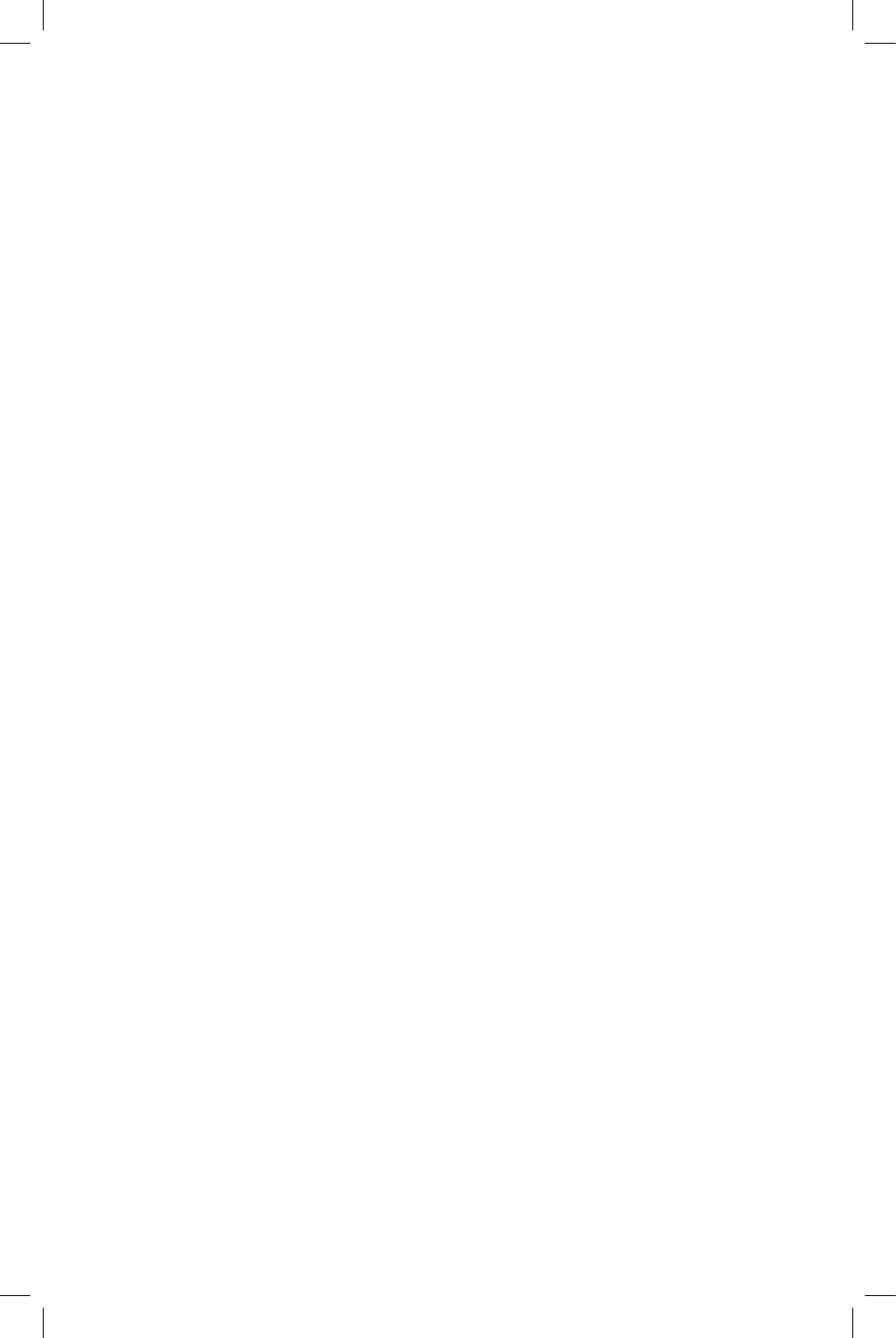## NAAA Professional Operating Guidelines

National Agricultural Aviation Association 1440 Duke Street Alexandria, VA 22314 Phone: (202) 546-5722 Fax: (202) 546-5726 www.agaviation.org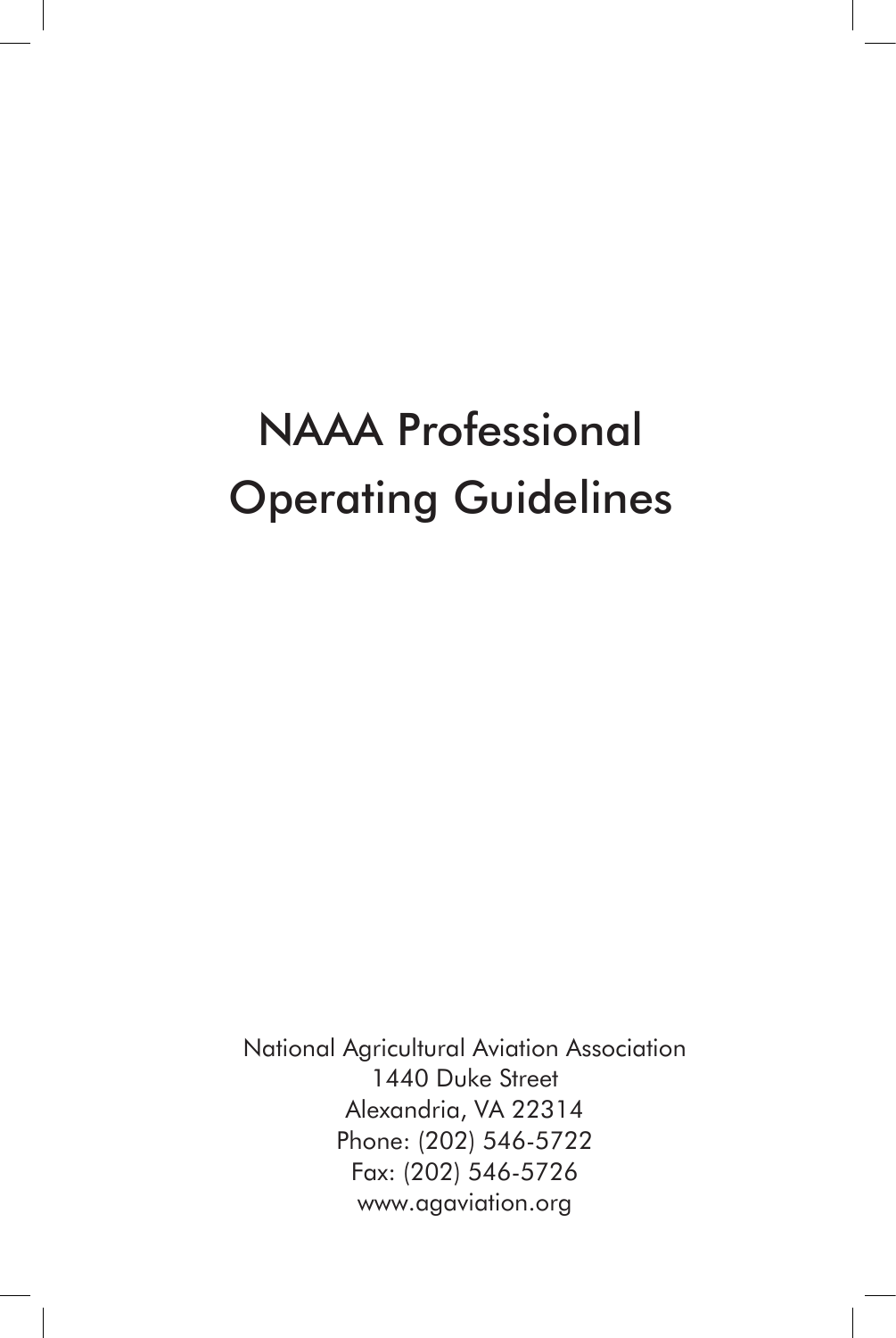© 2014 by National Agricultural Aviation Association. All rights reserved. Front Cover: Photo by Brad Howell, Mad Mantis Studio, www.madmantisstudio.com Back Cover: ©iStock.com/Jason Lugo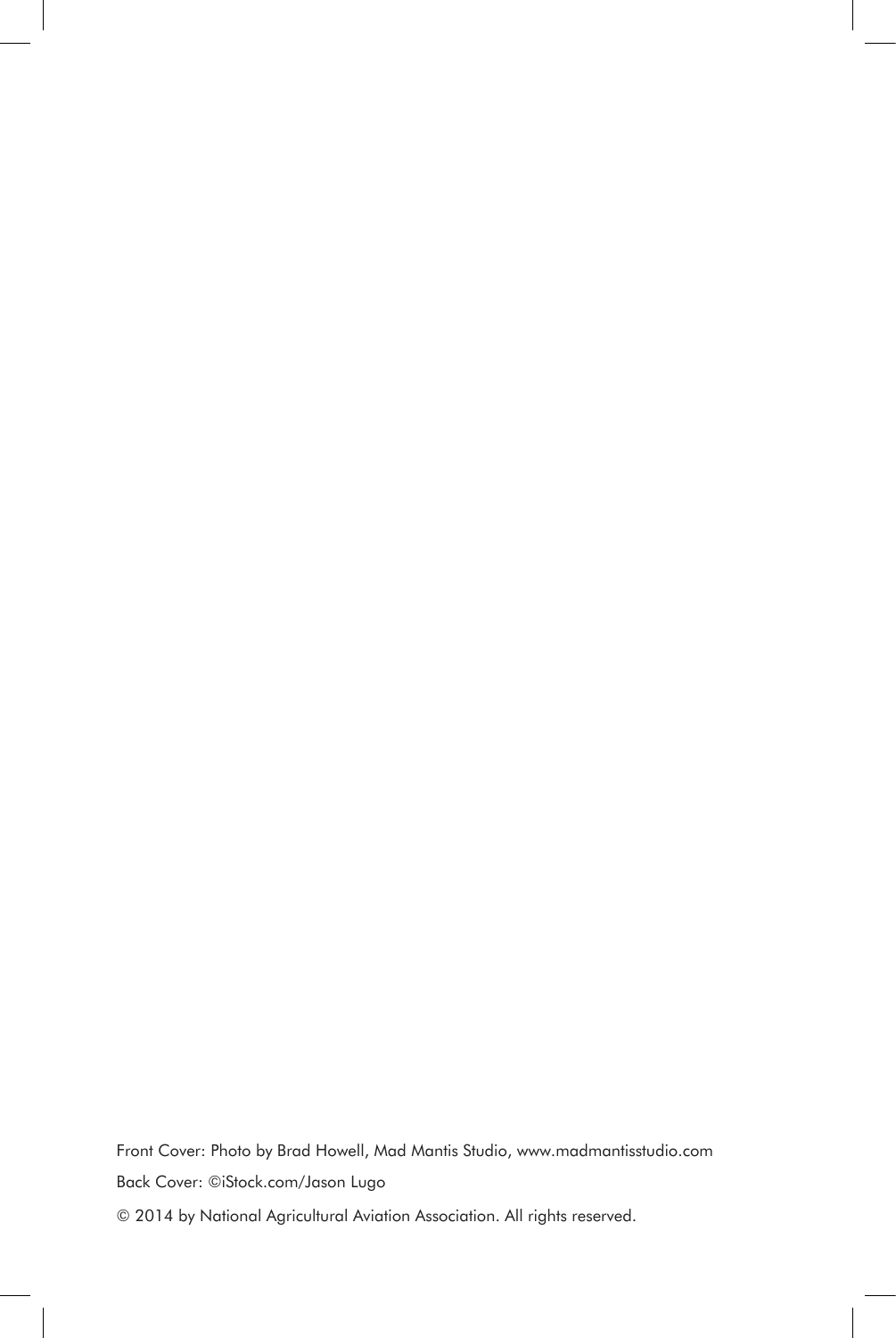## Table of Contents

| 1                                                                      |  |
|------------------------------------------------------------------------|--|
|                                                                        |  |
|                                                                        |  |
|                                                                        |  |
| 2 Relations with the Public, Customers, Regulators                     |  |
|                                                                        |  |
|                                                                        |  |
|                                                                        |  |
|                                                                        |  |
|                                                                        |  |
|                                                                        |  |
| 3 Operations and Employee Relations 10                                 |  |
|                                                                        |  |
|                                                                        |  |
|                                                                        |  |
|                                                                        |  |
|                                                                        |  |
|                                                                        |  |
| 3.8 Communications Between Aircraft and Ground Crew  17                |  |
|                                                                        |  |
|                                                                        |  |
|                                                                        |  |
|                                                                        |  |
|                                                                        |  |
|                                                                        |  |
| 5 Crop Protection Material and Plant Nutrient                          |  |
|                                                                        |  |
|                                                                        |  |
| 5.2 Storage and Security of Crop Protection Material, Treated Seed and |  |
|                                                                        |  |
|                                                                        |  |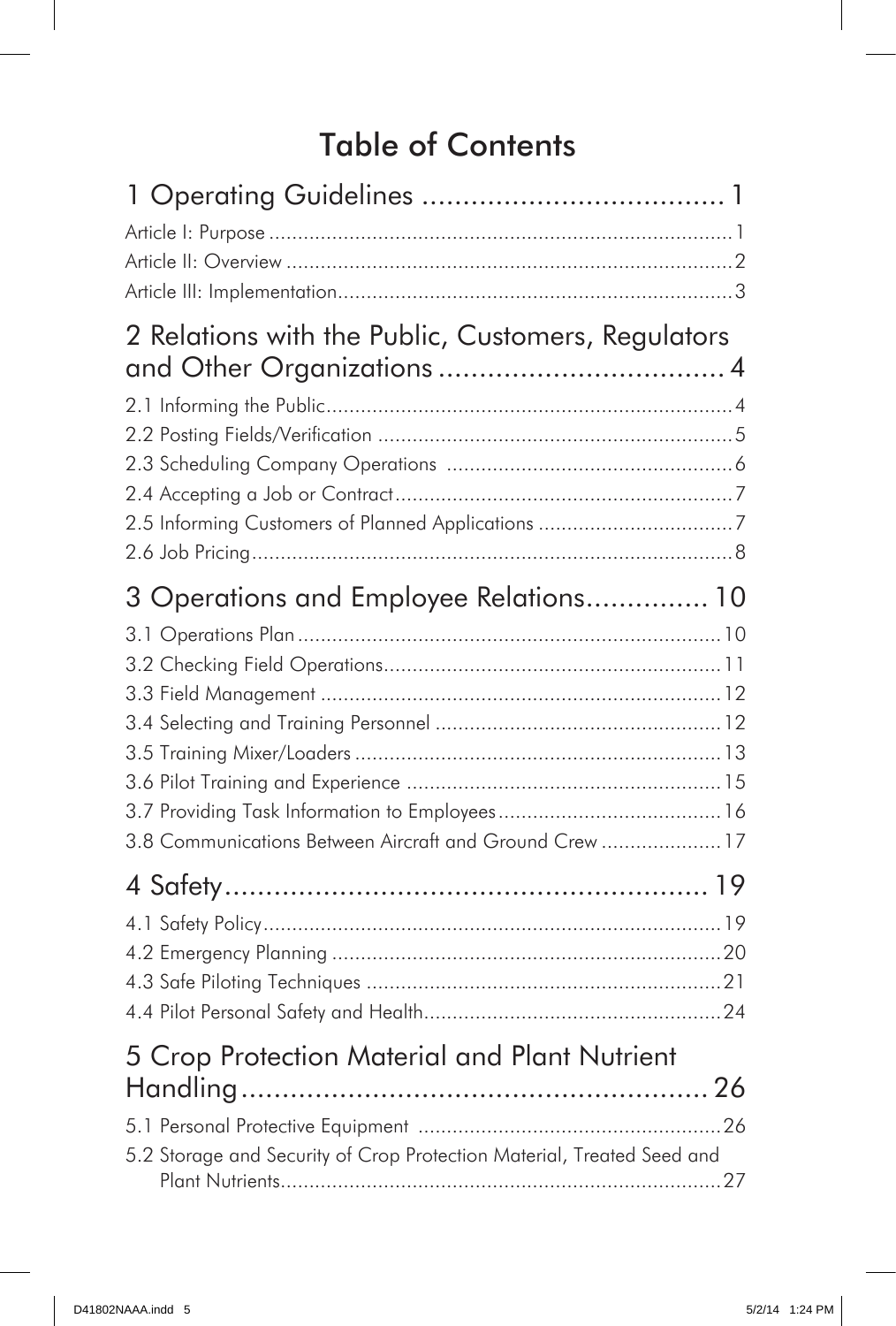| 5.3 Transporting Crop Protection Materials, Treated Seed and            |  |
|-------------------------------------------------------------------------|--|
|                                                                         |  |
|                                                                         |  |
|                                                                         |  |
|                                                                         |  |
|                                                                         |  |
| 5.8 Crop Protection Material, Treated Seed and Plant Nutrient Container |  |
|                                                                         |  |
| 5.9 Preparing Containers for Disposal and Recycling33                   |  |
|                                                                         |  |
| 5.11 Hazardous Waste Generation and Disposal34                          |  |
| 6 Making Accurate Applications 36                                       |  |
|                                                                         |  |
| 6.2 Selecting, Positioning & Operating Distribution Equipment37         |  |
| 6.3 Measuring Distribution Equipment Performance 39                     |  |
|                                                                         |  |
|                                                                         |  |
| 6.6 Impact of Crop Protection Products and Adjuvants 45                 |  |
|                                                                         |  |
|                                                                         |  |
|                                                                         |  |
|                                                                         |  |
|                                                                         |  |
| 8.1 FIFRA, Federal Aviation Administration and State Application Record |  |
|                                                                         |  |
| 8.2 National Pollution Discharge Elimination System Permit (NPDES)      |  |
|                                                                         |  |
| Appendix A. Regulatory Compliance  53                                   |  |
|                                                                         |  |
|                                                                         |  |
|                                                                         |  |
| Appendix B. Acronyms and Abbreviated Phrases 56                         |  |
|                                                                         |  |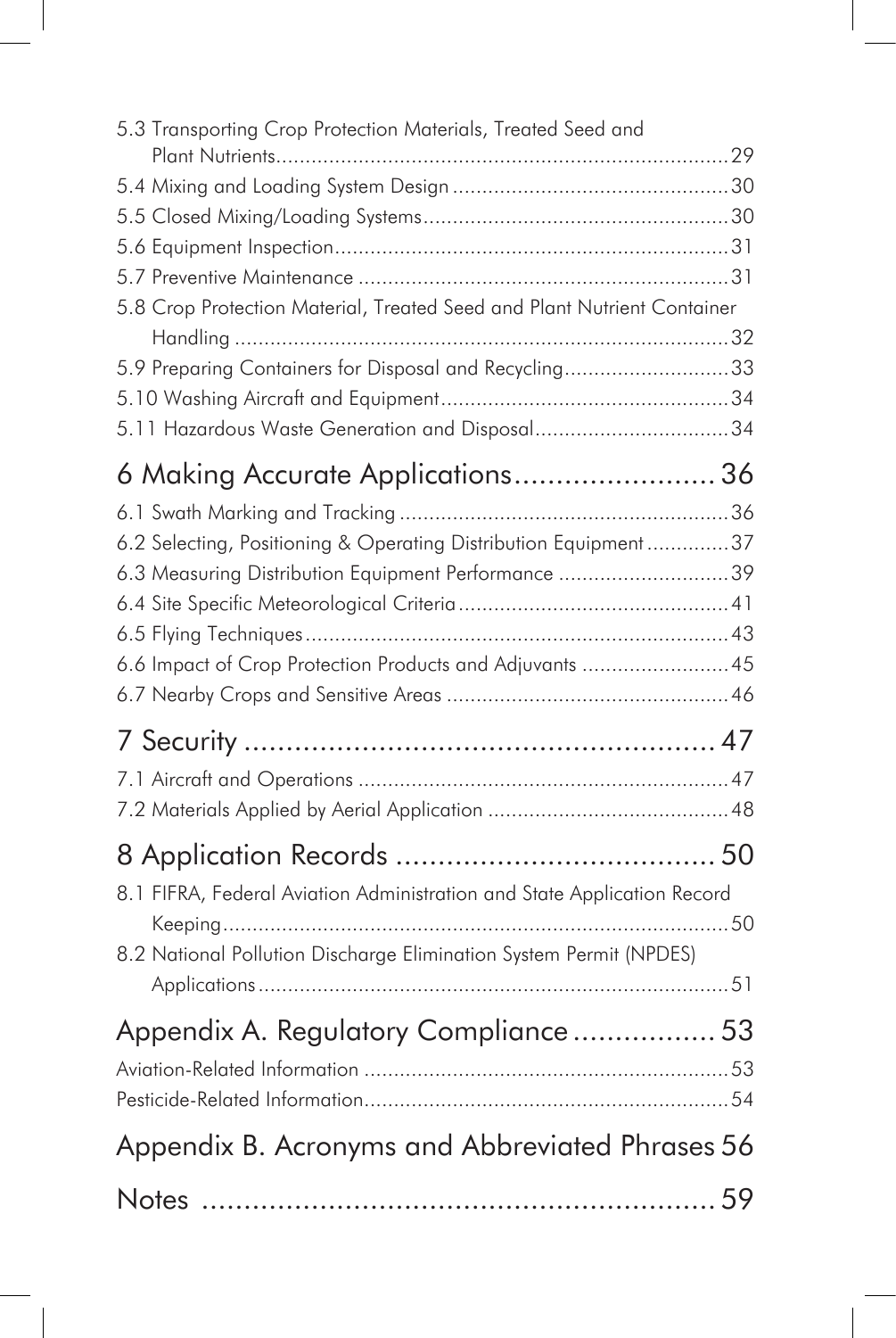## Operating Guidelines Chapter 1

## Article I: Purpose

These operating guidelines are designed to assist our members in establishing a model of operation that will assist in providing superior crop protection services, promote safety among the members and enhance the image of the aerial application industry and its members. Implementing these guidelines in accordance with the unique demands of your operation will improve the public perception of the aerial application industry through a professional attitude that promotes safety and encourages environmental protection. If certain applications are not addressed in this document, applicators are encouraged to make decisions which will promote the goals of these guidelines.

NOTHING IN THIS DOCUMENT SHOULD BE CONSTRUED AS ESTABLISHING ANY REQUIRED METHOD OF OPERATION, EITHER INDIVIDUALLY OR COLLECTIVELY. THESE GUIDELINES ARE OFFERED ONLY FOR PURPOSES OF GENERAL GUIDANCE—ALL APPLICATORS MUST USE THEIR OWN JUDGMENT AND DISCRETION IN TAILORING A SET OF OPERATIONAL GUIDELINES THAT SUCCESSFULLY MEET THEIR INDIVIDUAL NEEDS. EACH APPLICATOR HAS THE FLEXIBILITY TO DEVELOP SYSTEMS UNIQUE TO THAT OPERATION. THE ULTIMATE RESPONSIBILITY FOR THE OPERATION OF THE BUSINESS RESTS SOLELY WITH THE APPLICATOR. THE NATIONAL AGRICULTURAL AVIATION ASSOCIATION (NAAA) ASSUMES NO RESPONSIBILITY FOR THE OBLIGATION OF EACH APPLICATOR TO CONDUCT OPERATIONS IN A SAFE AND ENVIRONMENTALLY RESPONSIBLE MANNER.

Nothing contained herein shall serve to establish any new legal liabilities or in any way affect any rights, duties, obligations or legal standing of any member of NAAA OR ITS MEMBERS. THE GUIDELINES CONTAINED HEREIN SUPERSEDE NAAA'S PROFESSIONAL OPERATING STANDARDS RELEASED IN 2000.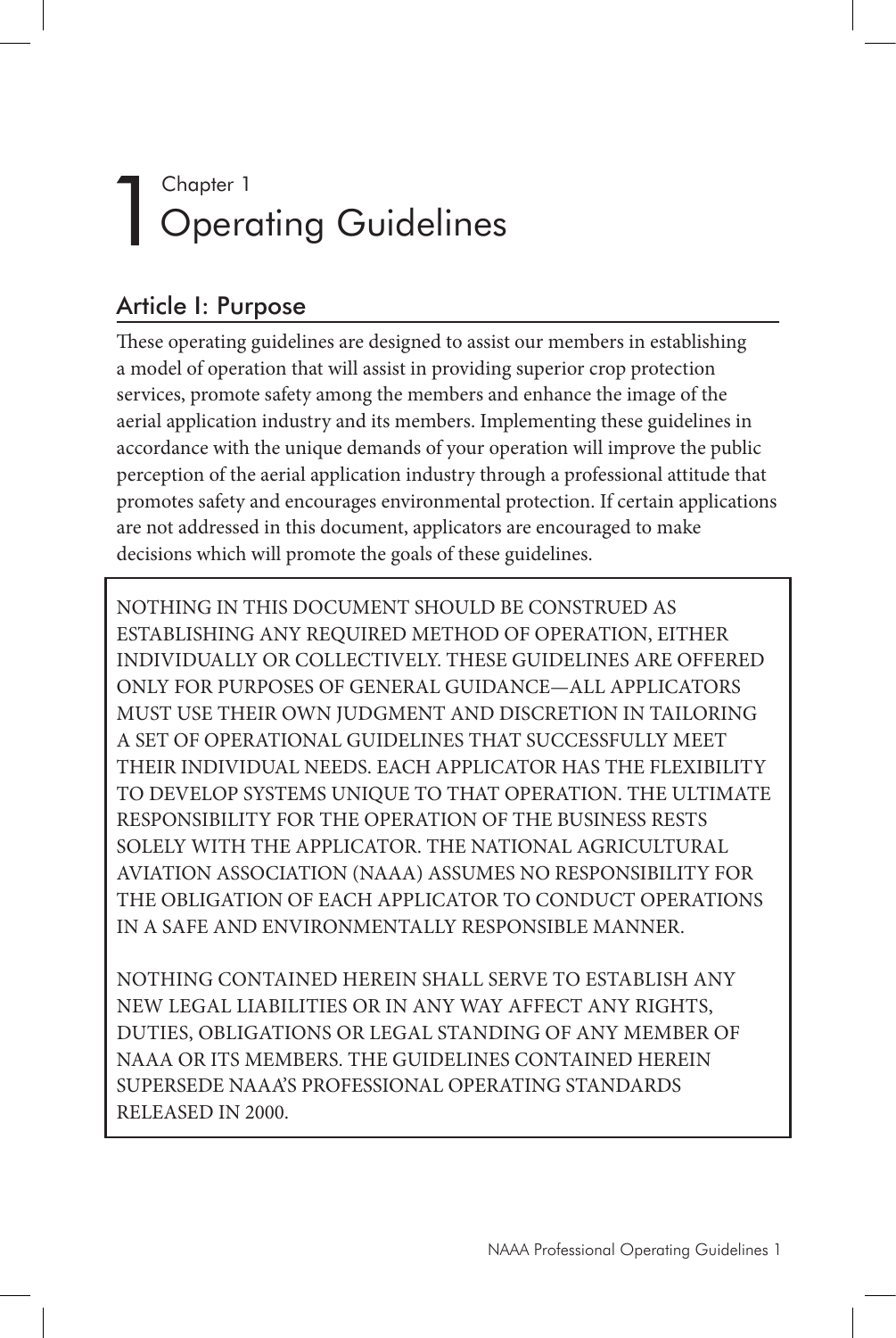## Article II: Overview

**Industry:** Each applicator should maintain a model operation along with a commitment to professionalism and to the future of the aerial application industry. Implementing these guidelines should help every applicator maintain a high degree of professionalism and promote a safe workplace.

**Business Management:** Each applicator should strive to maintain business practices that match the highly technical requirements of this industry. Included in these business practices are preservation of one's business and professional reputation and maintenance of a safe workplace for all employees.

**Operations:** Each applicator should conduct all operations in accordance with government regulations while exercising and encouraging individual discretion and good judgment during all applications.

**Employees:** To the greatest extent possible, each applicator should provide worker safety and crop protection material and plant nutrient training to all employees and should promote a professional work atmosphere. Applicators and their employees should be trained in their positions to perform their tasks safely and professionally. Pilots should be encouraged to attend an annual Professional Aerial Applicators' Support System (PAASS) presentation, Operation S.A.F.E. (Self-regulating Application & Flight Efficiency) calibration and pattern testing clinic and other continuing education programs. Applicators are strongly encouraged to serve as members of their state/regional and national associations and attend these organizations' conventions for professional improvement.

**Maintenance:** Each applicator should have aircraft maintenance performed in accordance with appropriate regulations and safety practices.

**Equipment:** Each applicator should exercise and encourage good judgment while operating equipment associated with the application of crop protection materials and plant nutrients.

**Insurance:** Each applicator should carry adequate insurance coverage for his or her operation.

**Location of Operations:** All applicators should endeavor to incorporate these guidelines in accordance with their individually established practices and procedures at all times whether at home or operating away from their home base.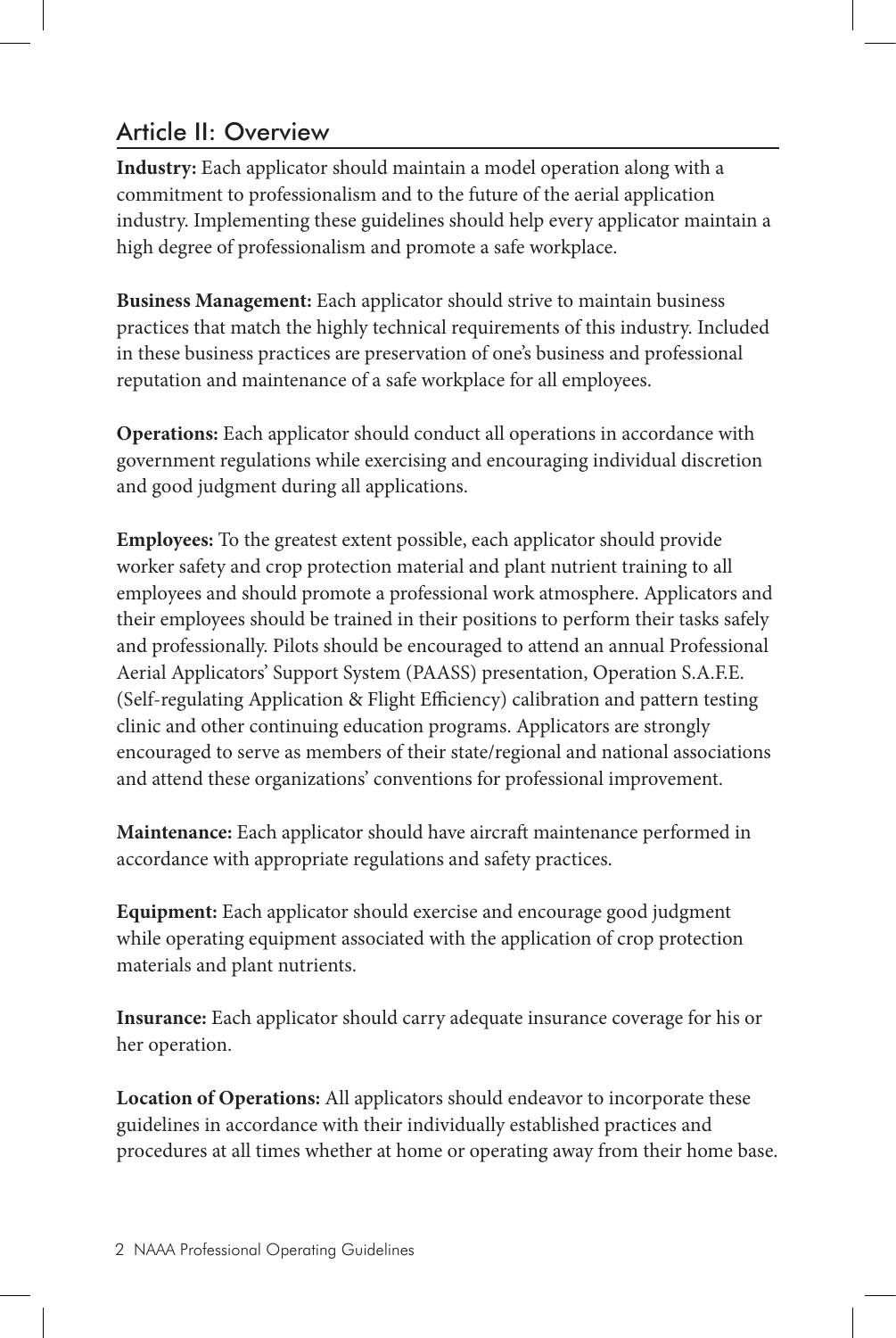## Article III: Implementation

**Professional Operating Guidelines:** Subject to the specific needs of their business, applicators should strive to implement these guidelines into their own procedures. There being several different types of applicators and operations represented by NAAA, not all of these guidelines are applicable to all operations. Applicators are encouraged to refer to this manual and apply the appropriate guidelines and objectives to their business.

**Other Supporting Documents:** Many of the subjects included in this document need to be supported by checklists and manuals developed specifically for each individual operation. Applicators are encouraged to develop these supporting documents and use them in conjunction with these guidelines to create a workable set of procedures for their own operation.

**IMPORTANT:** These guidelines and those contained in all following chapters of this publication ARE NOT a substitute for applicable laws and regulations. Each operator is responsible for operating in full compliance with federal, state and local law.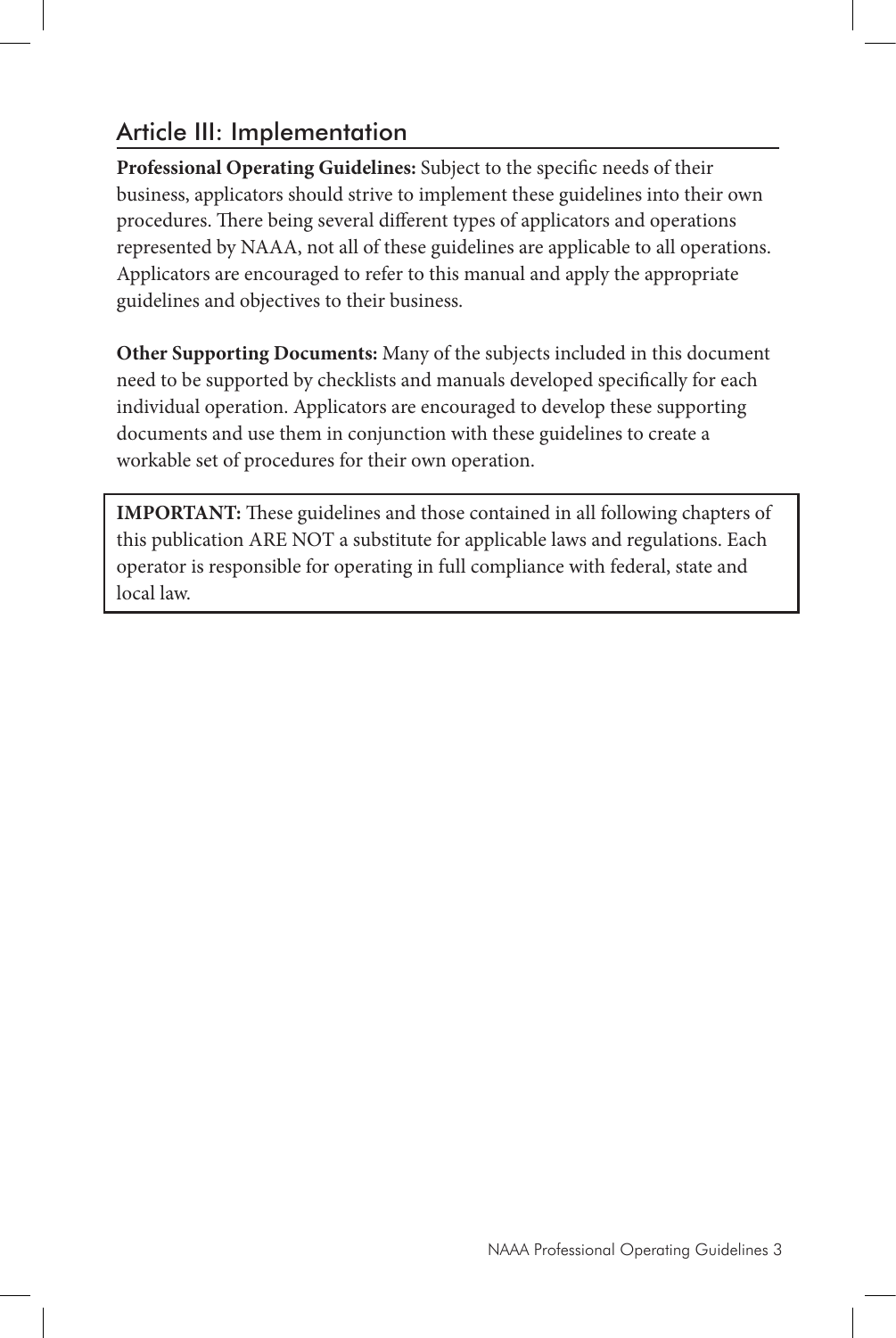#### Chapter 2

## Relations with the Public, Customers,  $\blacktriangle$  Regulators and Other Organizations

- 2.1 Informing the Public
- 2.2 Posting Fields/Verification
- 2.3 Scheduling Company Operations
- 2.4 Accepting a Job Order or Contract
- 2.5 Informing Customers of Planned Operations
- 2.6 Job Pricing

## 2.1 Informing the Public

#### **Recommendation**

Aerial applicators should endeavor to develop information exchange programs in their local communities to keep the public, customers, regulators and other organizations informed of their operations.

#### **Discussion**

An active information exchange between the operator, community, customers and regulating agencies helps to mitigate or eliminate public relations issues for the applicator and the industry.

- • Cultivate positive two-way relationships and information exchanges with: customers, agricultural inspectors, FAA representatives, consultants and adjacent landowners or neighbors.
- Arrange to speak to civic, charitable, public service groups, educators and students in local communities to educate them about the many benefits of the aerial application industry and its commitment to safety, security, environmental stewardship, land protection and the production of a safe, affordable and abundant supply of food, fiber and biofuel.
- Invite the press and regulators to Operation S.A.F.E. pattern testing and calibration clinics and other special events that demonstrate the professional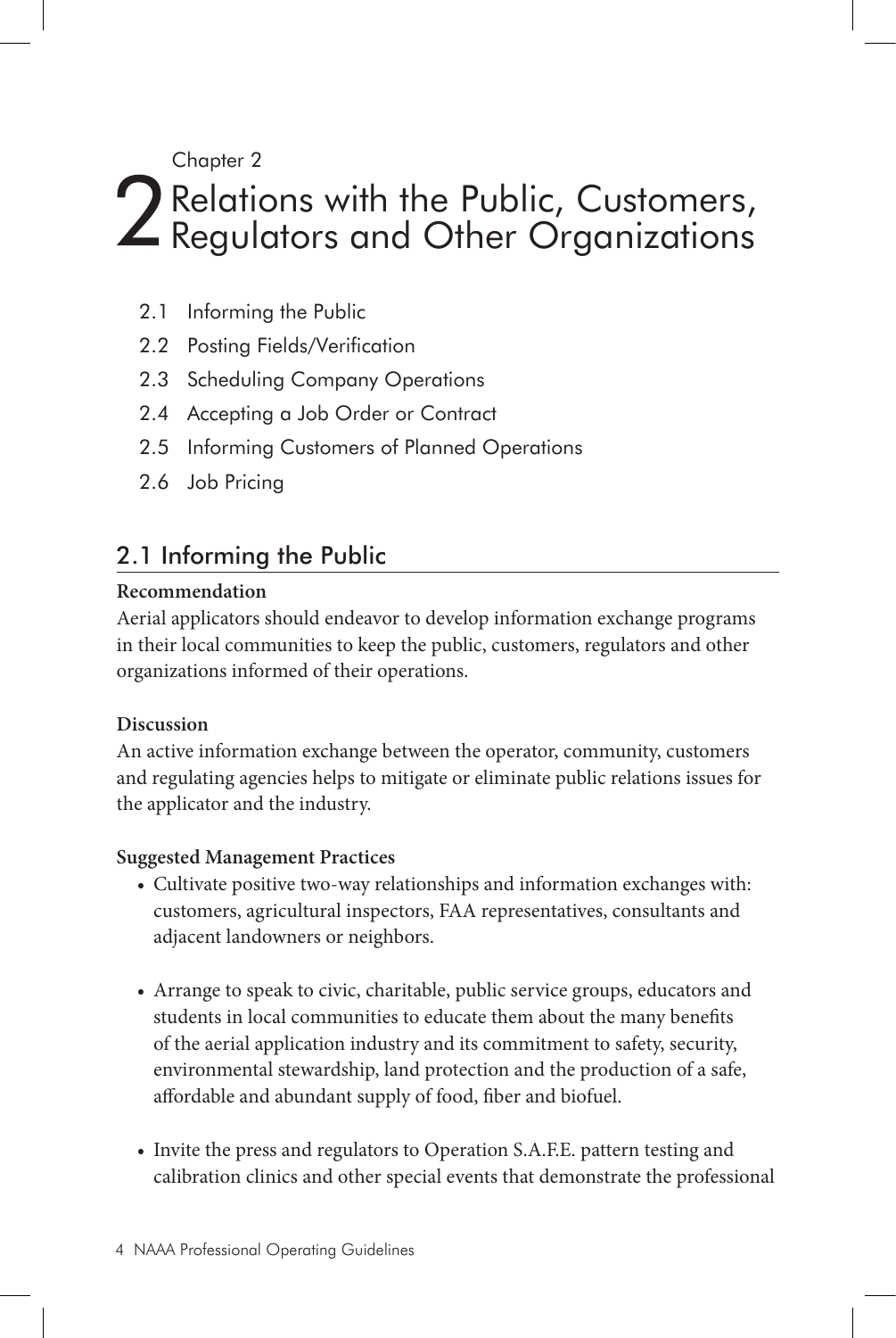applicator's commitment to safety, security, environmental stewardship, land protection and the production of a safe, affordable and abundant supply of food, fiber and biofuel.

- Invite first responders to rescue training involving agricultural aircraft and agricultural chemicals.
- • Solicit comments from customers on application performance and initiate corrective actions where necessary. Inform customers of any corrective actions taken.
- • Notify individuals living in congested areas of planned applications and follow the FAA guidelines for Congested Area Plans.
- • Sponsor events to thank customers and the general public for their support of the aerial application industry.
- • Be prepared to respond to unplanned media contacts during the season. The NAAA Media Relations Kit is a useful source of information for educating the public about the aerial application industry. It is available on NAAA's website at www.agaviation.org.

## 2.2 Posting Fields/Verification

#### **Recommendation**

Aerial applicators should ensure customers are aware of and willing to carry out and follow any posting restrictions of a pesticide label and verify that posting prior making a scheduled application.

#### **Discussion**

While the customer has primary responsibility for posting a treated field to warn workers and the public about any possible hazards, the applicator should, where possible, remind the customer to carry out the posting.

- Before a field is to be treated with a product that requires posting, check to ensure that the proper warning is displayed. If it is not, contact the customer and delay the treatment.
- Execute written agreements with customers that they will post fields when required and remove postings when reentry is permitted.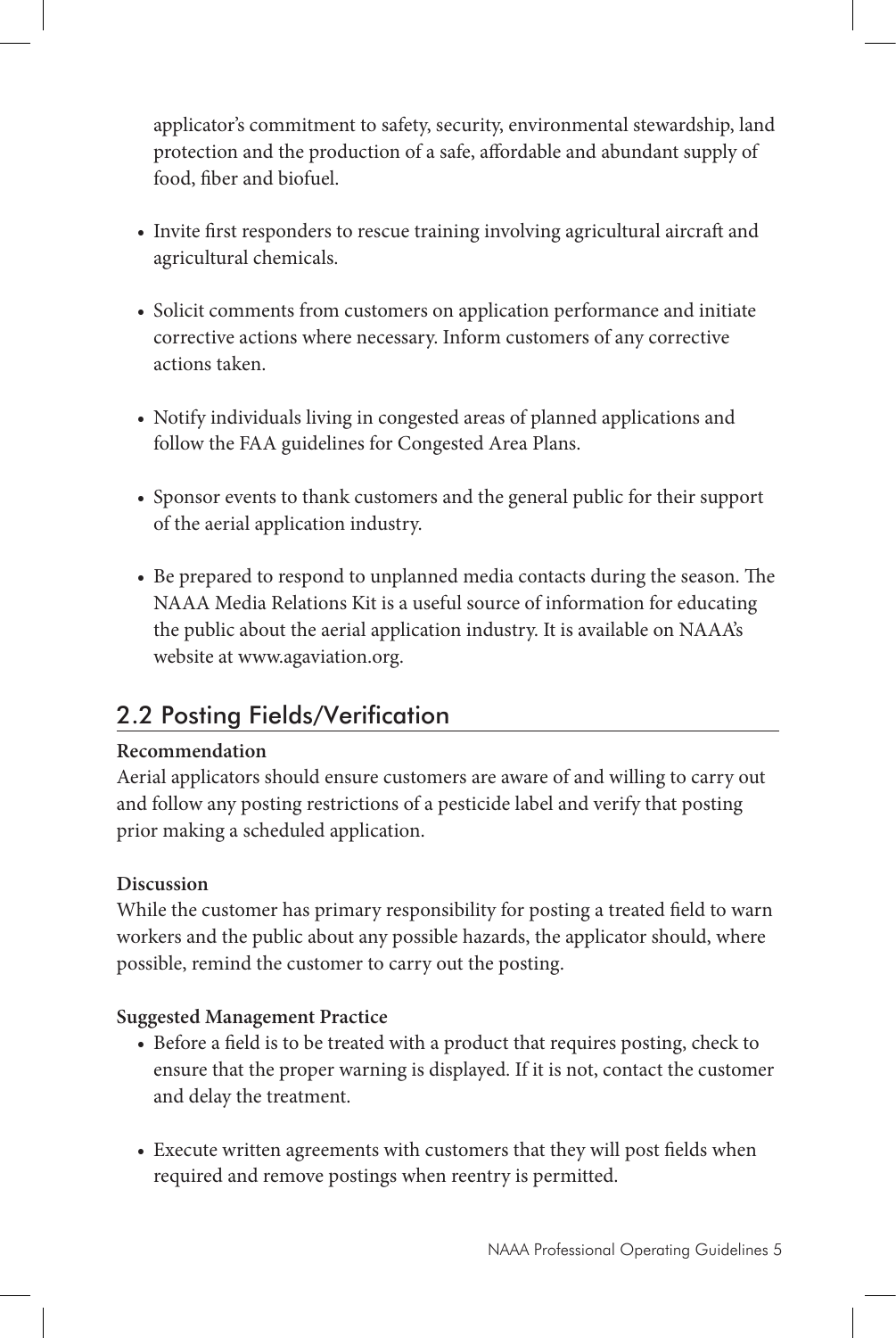## 2.3 Scheduling Company Operations

#### **Recommendation**

Aerial application operations should be scheduled as needed to minimize risks to employees, adjacent property and the general public.

#### **Discussion**

Application work is seasonal and often results in prolonged overtime operations. Long hours tend to increase the risks for human errors. Insect or weed infestations that risk crop loss create economic incentives for implementing unsafe work schedules. There are some things that can be done by the aerial applicator and customers to ease the scheduling pressures and reduce the risks. Schedule pressures have been recognized as "root causes" of accidents in all industries. The applicator must exercise independent judgment and discretion in applying these recommendations so as to achieve a safe and efficient balance of these competing needs.

- • Implement work schedules that will provide employees adequate rest periods.
- Provide employees appropriate on-the-job meal times in accordance with applicable law.
- As near as possible, schedule the most difficult and most sensitive jobs when crews are most rested.
- Rotate crew members to less arduous tasks after extended work periods.
- Notify the appropriate person (customer, consultant, manager or property owner) of any scheduling issues that increase the application risks and adjust schedules to minimize those risks.
- Whenever possible, collect information on customers' planting, harvesting, crop protection material and plant nutrient application requirements prior to seasonal changes. When possible, avoid scheduling other work, such as equipment overhaul, during periods of high demand.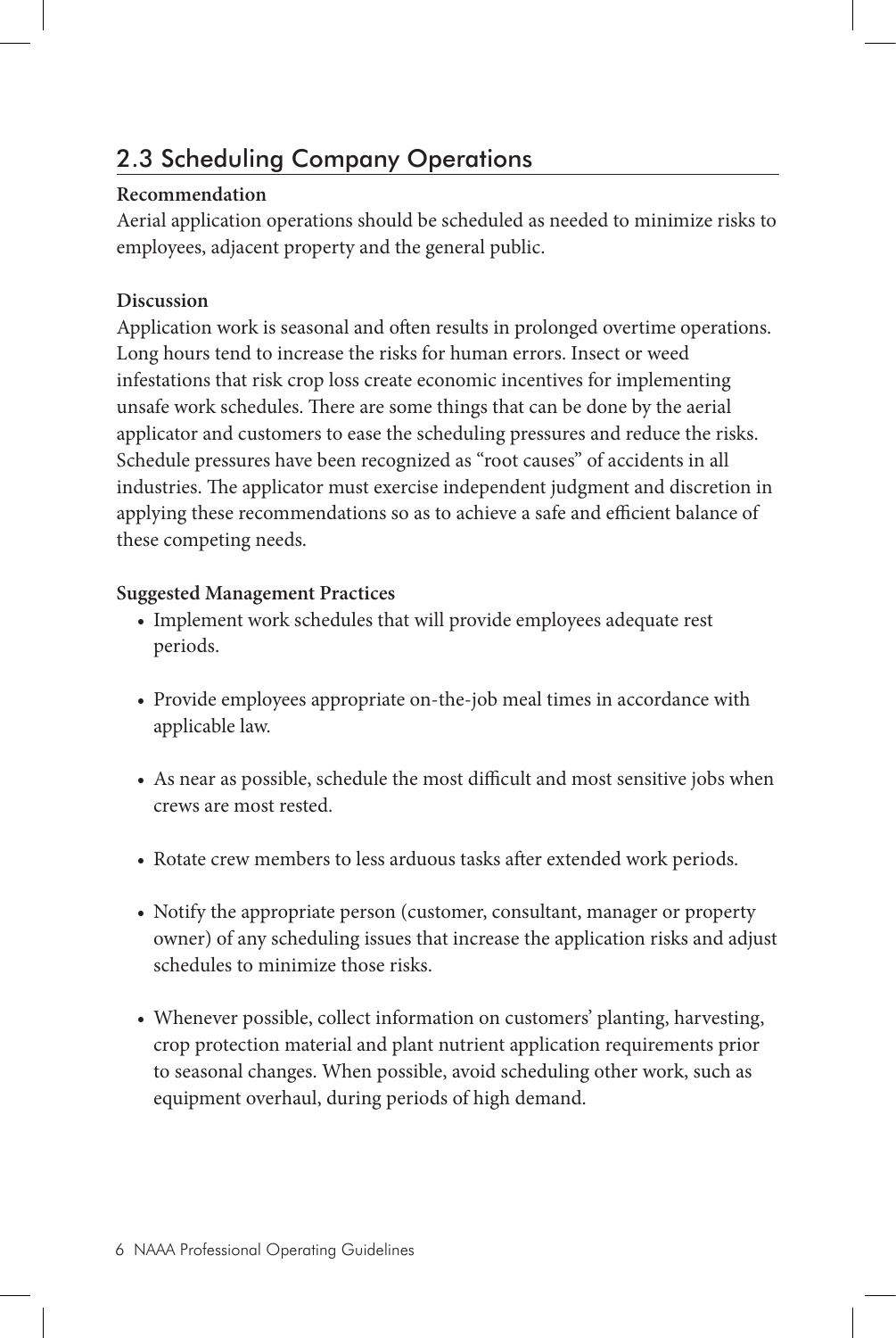## 2.4 Accepting a Job or Contract

#### **Recommendation**

The application job order from the customer or consultant should be reviewed to determine if the job can be accomplished safely and adequately with reasonable precautions and work procedures. If this cannot be done, the job should be delayed until a revised job order can be agreed upon. If working in a locale where the aerial applicator is not familiar with weather patterns, topography and sensitive areas, it is recommended that information about the aforementioned issues be sought.

#### **Discussion**

There are situations where the consultant's recommendation for application calls for one or more materials to be applied to an area that might result in unacceptable risks to adjacent property or employee health. In most cases, the problems are solved by mutual customer/consultant/applicator agreement to a change in material(s), time of application or method of application. There are further instances where it is not practical to do a job under prevailing conditions. In such cases, economic considerations should not prevail over safety and environmental stewardship. It is the responsibility of the applicator to ensure all recommendations are according to the product label.

#### **Suggested Management Practices**

Each applicator, based upon his unique business needs and those of his clients, should develop a general list of criteria for determining when to proceed with a job. The location of the job, local weather conditions, proximity to the public, critical areas, safety hazards, label restrictions and limitations of ground crew personnel should all be taken into consideration.

## 2.5 Informing Customers of Planned Applications

#### **Recommendation**

Aerial applicators should work to ensure that the appropriate person (customer, consultant, manager or property owner) is aware of the time and location of the planned application prior to commencing operations.

#### **Discussion**

To avoid any incompatible or conflicting work schedules in the area being treated, it is essential that the applicator notify the customer or property owner prior to beginning an application. There are circumstances when, due to environmental changes, unacceptable risks to the owner of the property, adjacent property or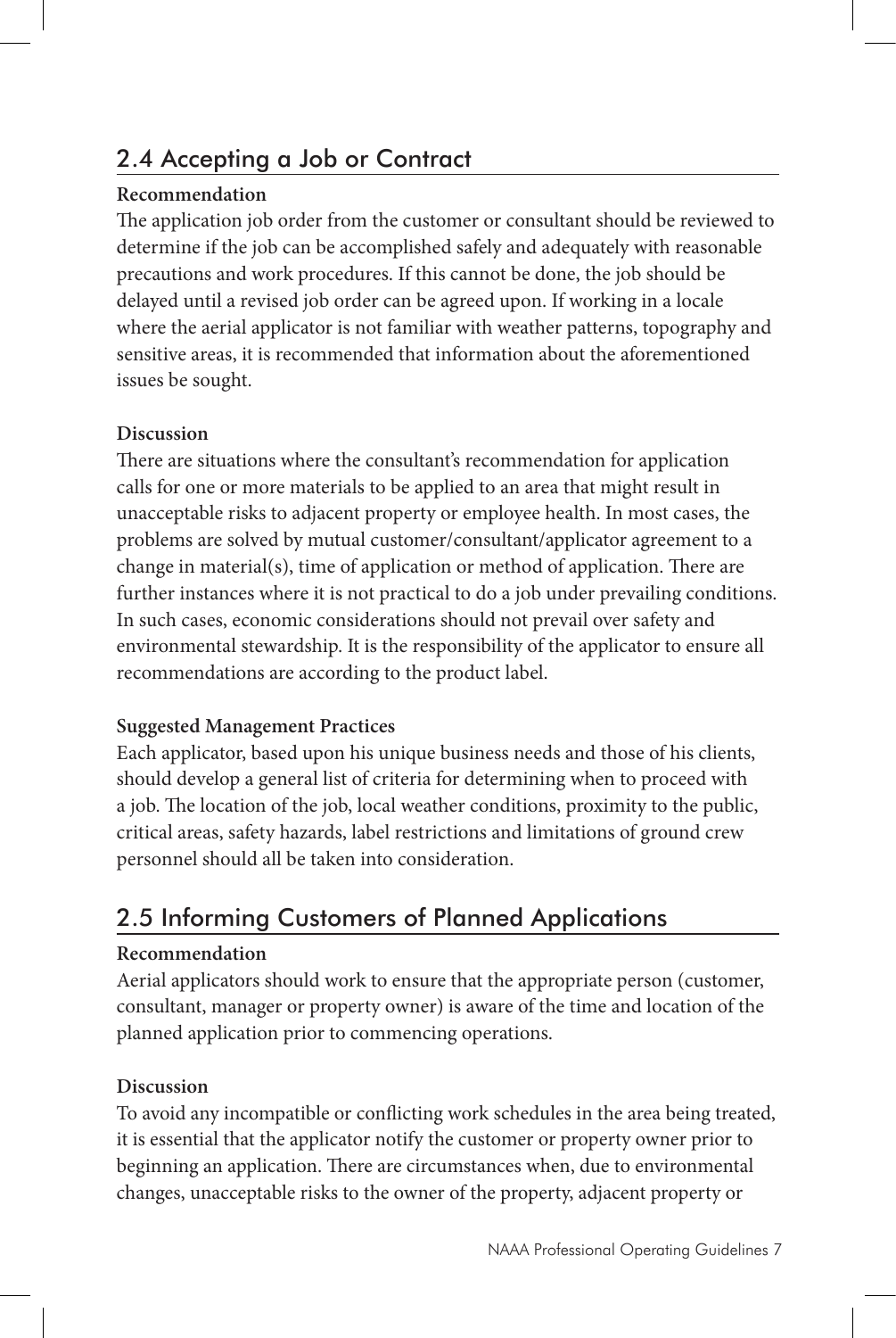to the applicator necessitate changing the application schedule, thus altering the original work order schedule. The appropriate person (customer, consultant, manager or property owner) should be made aware of any changes in the work schedule. The Environmental Protection Agency's "Worker Protection Standards" found on the pesticide label often require compliance with this recommendation.

#### **Suggested Management Practices**

- • Resist pressure to perform applications that present unacceptable risk for the pilot, aircraft, environment, public, surrounding crops or wildlife.
- Refuse jobs that are clearly unsafe or illegal.
- Select the type of equipment best suited for the specific job, if different types of aircraft or application equipment (fixed wing, helicopter or ground equipment) are available to the operator.
- Explain to and educate your customers about your operation's application and equipment capabilities to reduce requests for unsafe or unprofessional services.
- • Inform the customer or consultant of all schedule modifications to protect field workers, employees and the public.
- Inform the customer or consultant of the general procedures for job scheduling and rescheduling.
- • On the day of application, check that the area to be treated is clear and that unplanned conditions have not arisen.
- Maintain contact with the customer in regard to job scheduling, rescheduling or special considerations.

## 2.6 Job Pricing

#### **Recommendation**

Pricing should reflect the important variables and the circumstances affecting your area of operation that determine the difficulty of doing a job while meeting the performance and safety standards of the aerial application industry.

#### **Discussion**

There are many variables that contribute to the cost of doing a specific job. Examples of such variables include: the direction the field is to be flown,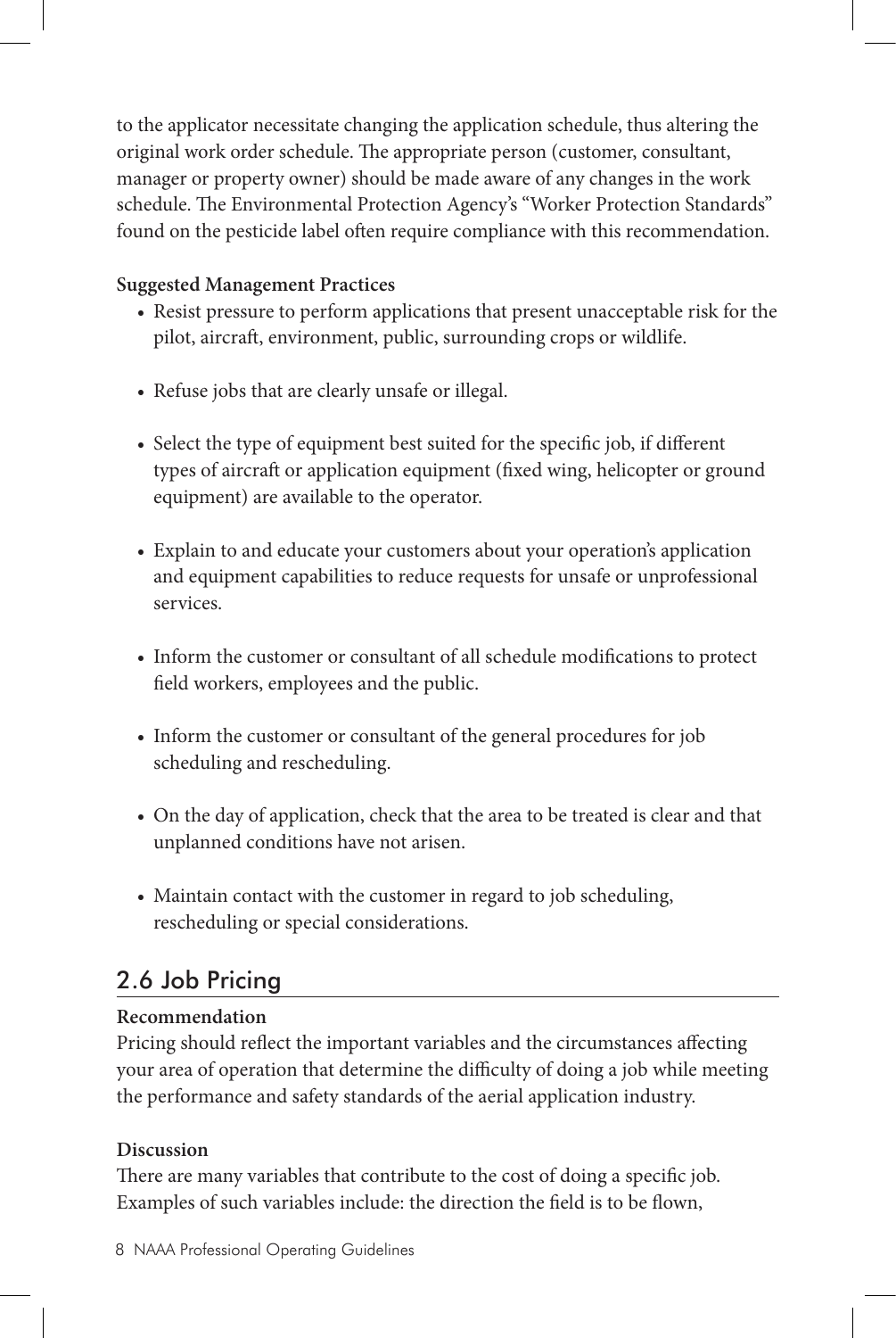prevailing weather conditions, time of day, day of the week, locations of landing strips in relation to the job, location of the field to be treated in relation to the commercial applicator's home base, adjacent water sources, adjacent fields, population centers, ecological hazards, flight hazards, and type of crop protection product used. All of these variables should be considered before quoting a price for the job.

In addition, there are differences in fixed costs for various operations that should be considered when pricing jobs or bidding on contracts, such as: the different types of aircraft, different wage scales and number of people required to maintain and operate aircraft, mix/load rigs and other ground equipment, administrative and management, maintenance and operation of base facilities, finance charges, and equipment replacement costs. Job pricing or bidding practices that undercut prices often result in poor quality job performance, increase the risks to employees and are overall negative for the industry and its sustainability.

- Develop, or sharpen, awareness of business principles and employee management skills.
- Develop accounting procedures to determine both fixed and variable costs of the total operation.
- Break down costs and quote work based on a price scale that ensures a fair market return.
- • Do not take shortcuts in performance or safety to increase profits.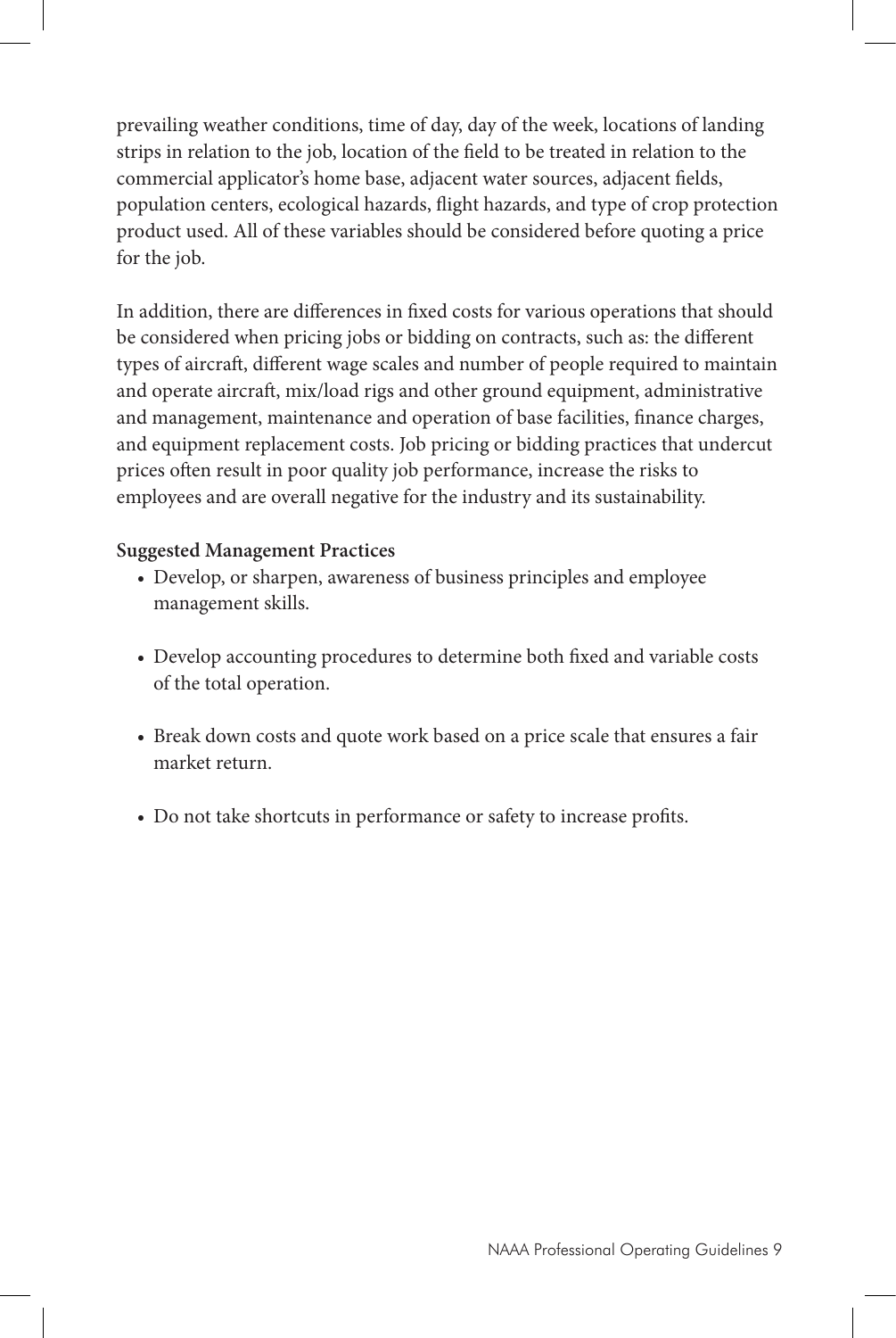## $\bigcup$  Operations and Employee Relations Chapter 3

- 3.1 Operations Plan
- 3.2 Checking Field Operations
- 3.3 Field Management
- 3.4 Selecting and Training Personnel
- 3.5 Training Mixers/Loaders
- 3.6 Pilot Training and Experience
- 3.7 Providing Task Information to Employees
- 3.8 Communications Between Aircraft and Ground Crew

### 3.1 Operations Plan

#### **Recommendation**

Aerial applicators should incorporate plans that describe the responsibilities and procedures used in their operations.

#### **Discussion**

Aerial applicators need customized plans for their specific company's operations. These plans will help reduce the risk of errors that lead to lowered efficiency, costly accidents and off-target applications. These plans may be in the form of a Standard Operating Procedure or a Checklist.

- • Tailor plans to your individual job situation and locale. Address the requirements stipulated by regulatory agencies and consider recognized management practices.
- Some topics to consider in your plans include:
	- º Management policies and expectations.
	- º Individual employee job responsibilities and procedures.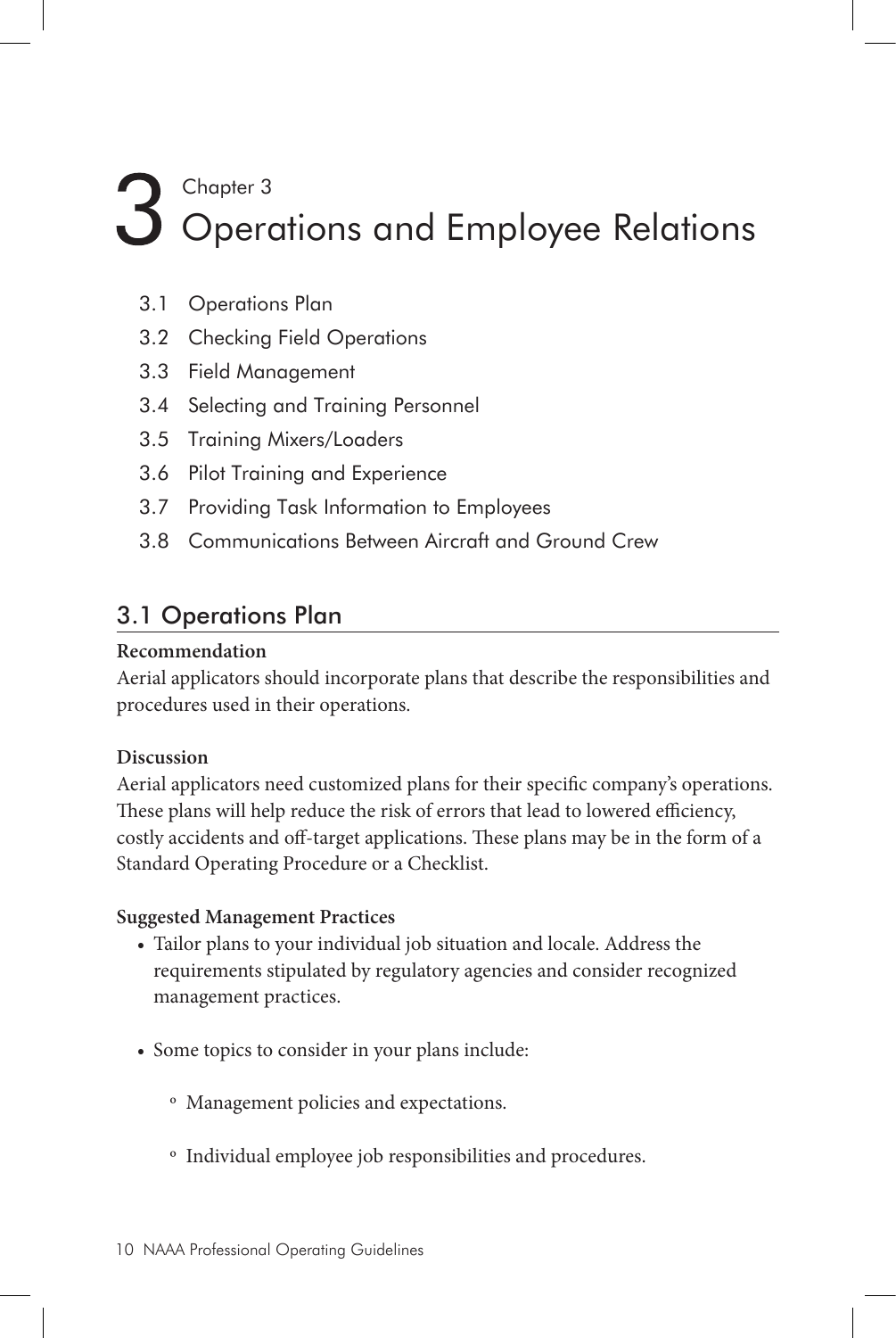- º Procedures for all operations including the storage, transportation and handling of crop protection products, plant nutrients and fuel.
- º Emergency procedures in the event of accidents, injuries or incidents involving equipment, fuel spills, chemical spills, fires, natural disasters or the like. (See emergency planning in chapter 4)
- º Maintenance tracking and checklists.
- Ensure that all employees understand their responsibilities and demonstrate their ability to implement their portion of the plan.

### 3.2 Checking Field Operations

#### **Recommendation**

Aerial applicators should establish procedures, based on the needs of their own operation, for checking field operations to ensure operations are being carried out safely, efficiently and that applications are on target.

#### **Discussion**

The modes of oversight for operations vary widely depending on the task. Regardless of the particular mode used, it is the operator who carries the final responsibility for the performance of his employees in the field.

- Maintain communication with crews in the field.
- Spot check jobs on a random basis.
- Participate in pre-application planning sessions and post-application debriefings.
- • Ensure pilots (employees and contract) are informed of any local issues.
- Consider having extra personnel at the job site during difficult or potentially high-risk operations.
- • Review records as needed for accuracy.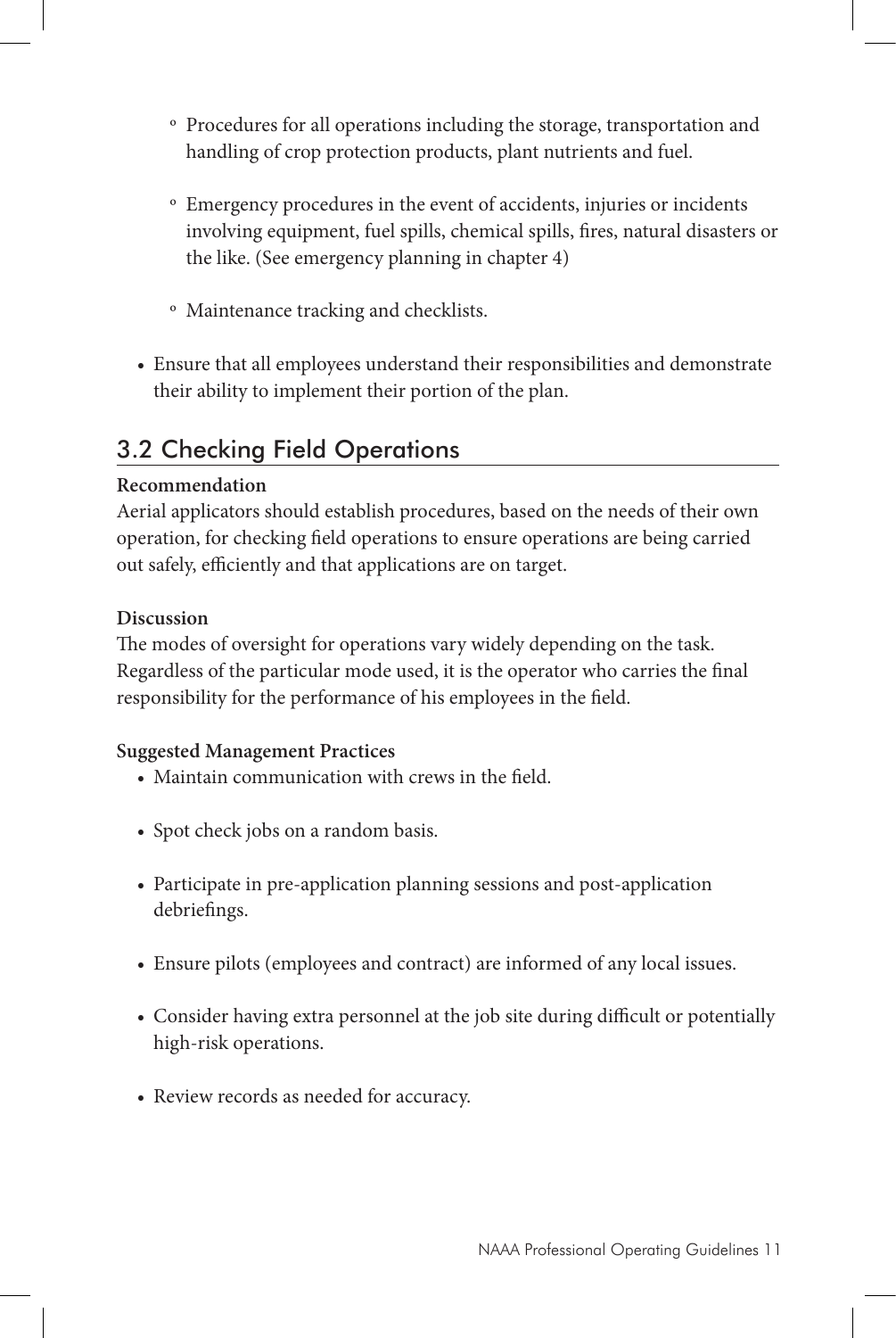## 3.3 Field Management

#### **Recommendation**

A field manager should be assigned for each job and supervise all safety aspects of the application process. These duties include organizing and directing the aerial and ground crew activities.

#### **Discussion**

The field manager may be the pilot, a member of the ground crew or an operations chief. It is essential that, whenever possible, someone be appointed to oversee each field application.

#### **Suggested Management Practices**

- • Clearly define field manager responsibilities with a chain of command established for each operation. Field managers should be knowledgeable of all federal, state and local regulations applicable to the application.
- Have the designated field manager ensure that the job completion includes:
	- º Properly maintained and calibrated equipment.
	- º Properly trained and qualified employees.
	- º Proper operating procedures including flying techniques.
- Have the field manager immediately terminate operations when, at the manager's discretion, he or she determines that:
	- º Any stipulated margins of safety are exceeded.
	- º Any condition exists that might precipitate an accident or cause an unacceptable risk to workers.
- Prepare checklists to ensure compliance with all applicable regulations.

### 3.4 Selecting and Training Personnel

#### **Recommendation**

Aerial applicators should establish company policies for selecting and training potential employees keeping in mind, at a company and industry level, "Upon the performance of each rests the fate of all."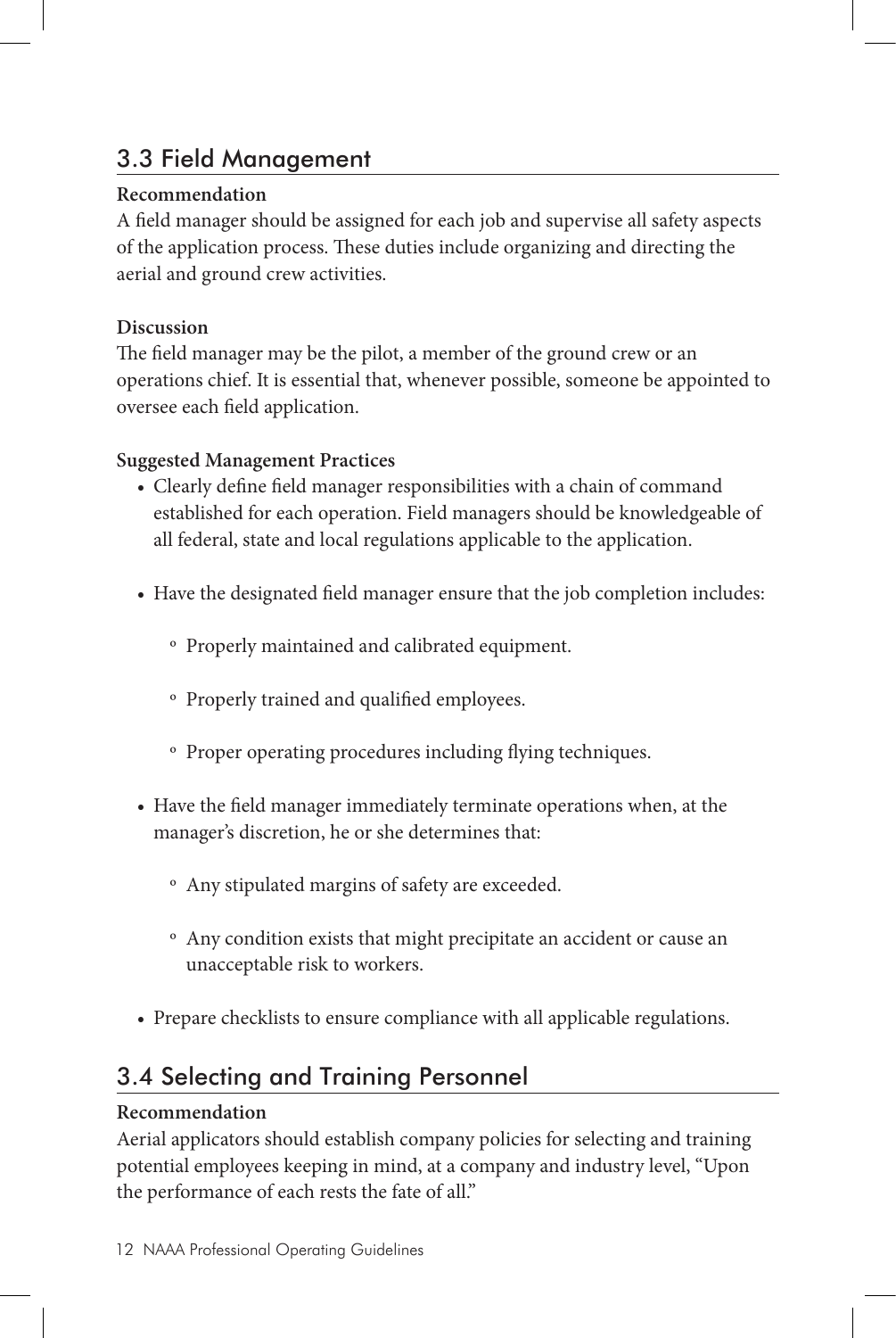#### **Discussion**

Aerial applicators recognize that the quality and skill of support personnel within the industry is important.

All potential employees have varying levels of skill and experience which should be considered before they are hired to ensure they are capable of performing their duties once properly trained. The adoption of individual company policies to improve employee selection and training is a beneficial step in the industrywide effort to implement a professional improvement program.

#### **Suggested Management Practices**

- Establish a hiring process designed to select individuals who possess or can be trained to perform the basic skills requisite to their job assignments.
- Establish a program designed to train employees to be team members, proficient in their responsibilities and committed to high performance and safety standards.
- Consider background checks on prospective employees who are not known to you. This may require the potential employee's written consent. Check all applicable laws to ascertain any limitations on your ability to do so.

## 3.5 Training Mixer/Loaders

#### **Recommendation**

Persons employed as mixer/loaders should be adequately trained to perform their tasks safely and effectively.

#### **Discussion**

The role of the mixer/loaders in the aerial application industry is critical. An error by the mixer/loader may result in crops being destroyed, an ineffective application, chemical exposure or an accident. Remember, mixer/loaders are the most likely to suffer from exposure to chemical concentrates, and your own policies need to be formulated accordingly.

#### **Suggested Management Practices**

• If practical for the size and location of your business, consider the appointment of a crop protection product training officer to develop the company's training program for handling crop protection materials and plant nutrients.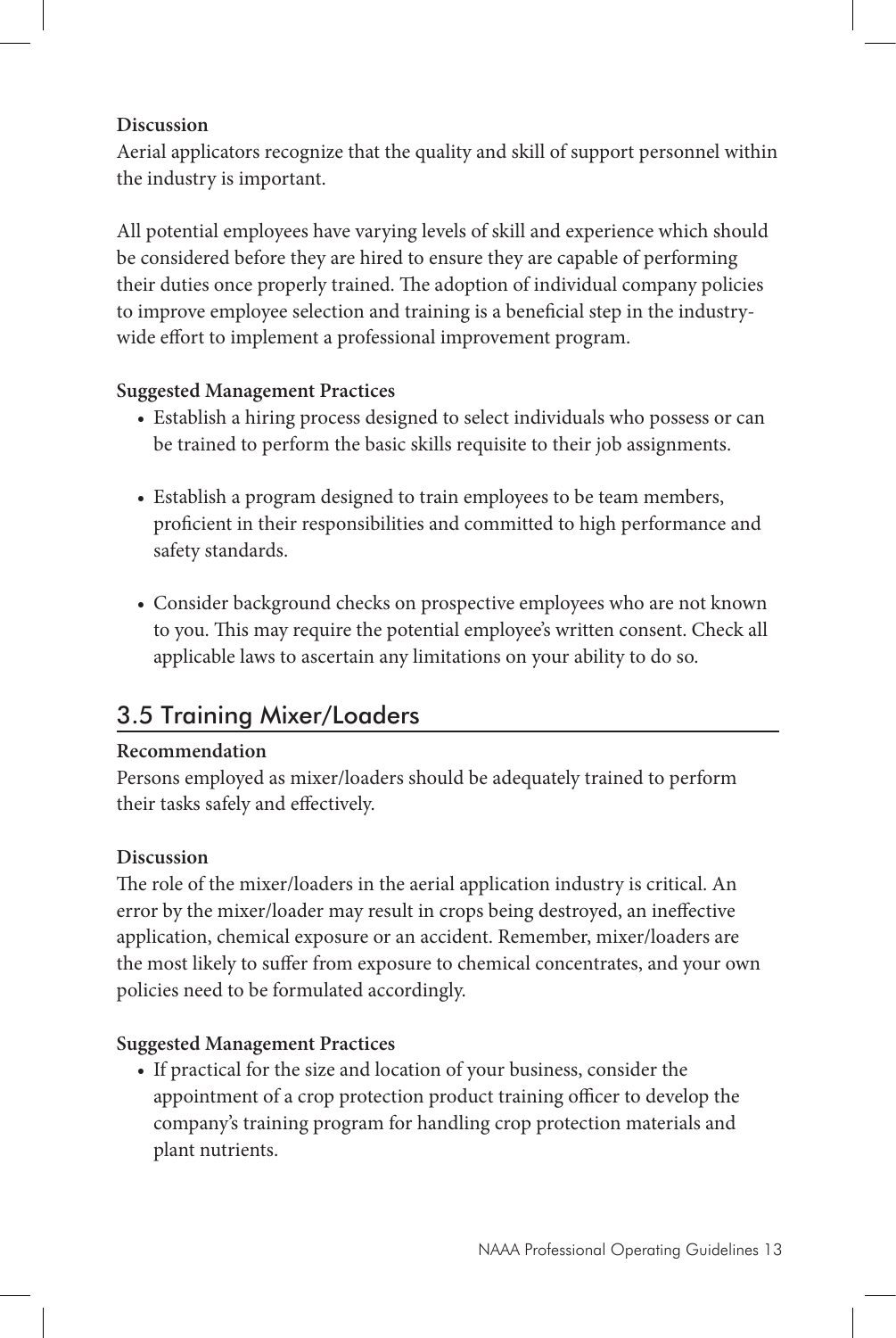- All mixer/loaders should be skilled and knowledgeable in equipment use and safety. They should be trained in the following:
	- º Selecting appropriate Personal Protective Equipment (PPE), according to the product label, and being aware of the personal hygiene related to the job.
	- º Transporting chemicals (driving, lifting, securing cargo, appropriate warning signs, unloading chemicals).
	- º Servicing tanker and chemical mixing equipment.
	- º Understanding mix sheet and delivery procedures.
	- º Loading the correct types and amounts of chemicals.
	- º Mixing chemicals and worker protection standards.
	- º Loading and working safely around aircraft with and without the aircraft engine running. All employees should know how to safely shut off aircraft engines in emergency situations.
	- º Performing minor field repairs and maintenance on equipment.
	- º Properly rinsing and recycling chemical containers.
	- º Understanding the hazards and signs of chemical exposure.
	- º Taking proper precautions to minimize spill risks.
	- º Containing and cleaning up spills.
	- º Handling emergency situations professionally.
- Perform and document training as required by regulation or company policy.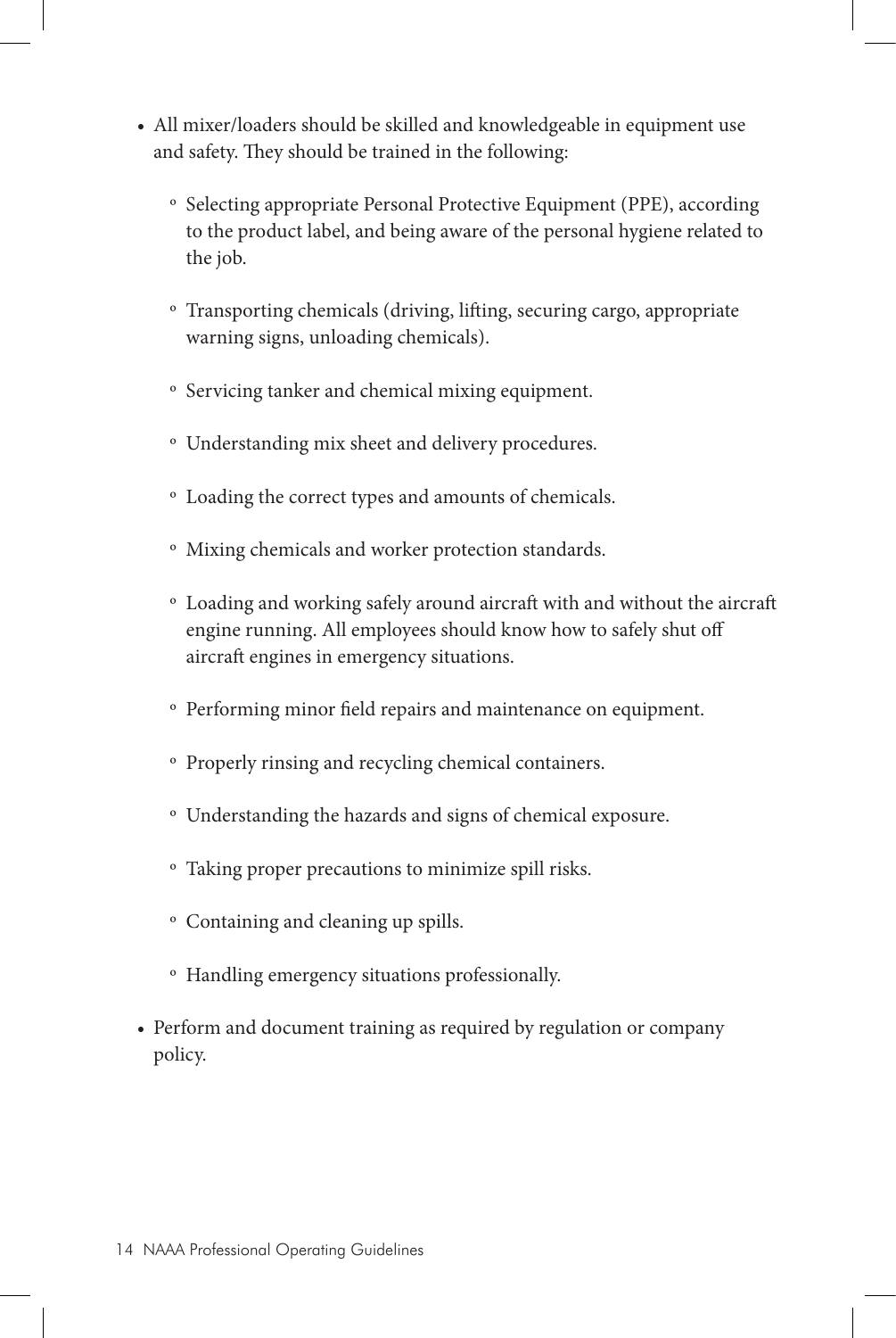## 3.6 Pilot Training and Experience

#### **Recommendation**

Before being employed in aerial application, a pilot's knowledge, skills and experience should be evaluated to ensure professional performance in all facets of the occupation. This includes aviation skills, commitment to safety, knowledge of the products and proper application techniques.

#### **Discussion**

The knowledge and skills requirements of pilots have increased over the years. Most applicators who accept apprentice pilots develop their own training programs. These programs are understandably different and vary in philosophy and content. One important consideration is the job the apprentice is expected to do at the completion of training. In operations where the applicator is also the field manager, the applicator must have a working knowledge of all ground crew responsibilities, as well as pilot responsibilities.

- Apprentice pilot training should include working in all ground crew jobs in order to gain familiarity with all aspects of the operation.
- Apprentices should be able to demonstrate their knowledge of:
	- º Management aspects of the operation, including job planning and field supervision.
	- º Job safety and emergency procedures.
	- º Recommendation of the symptoms of chemical exposure.
	- º Regulations affecting aerial applicators and applications.
- Minimum flight time requirements should be established during which all pilots must fly under the direct supervision of an experienced aerial applicator.
- • Training programs should be approved by the operator's insurance company to facilitate the new pilot's insurability.
- • The training program should be carefully scheduled and supervised to assure the proper proficiency in all phases of aerial application.
- All pilots should be scheduled for jobs consistent with their skill level and experience.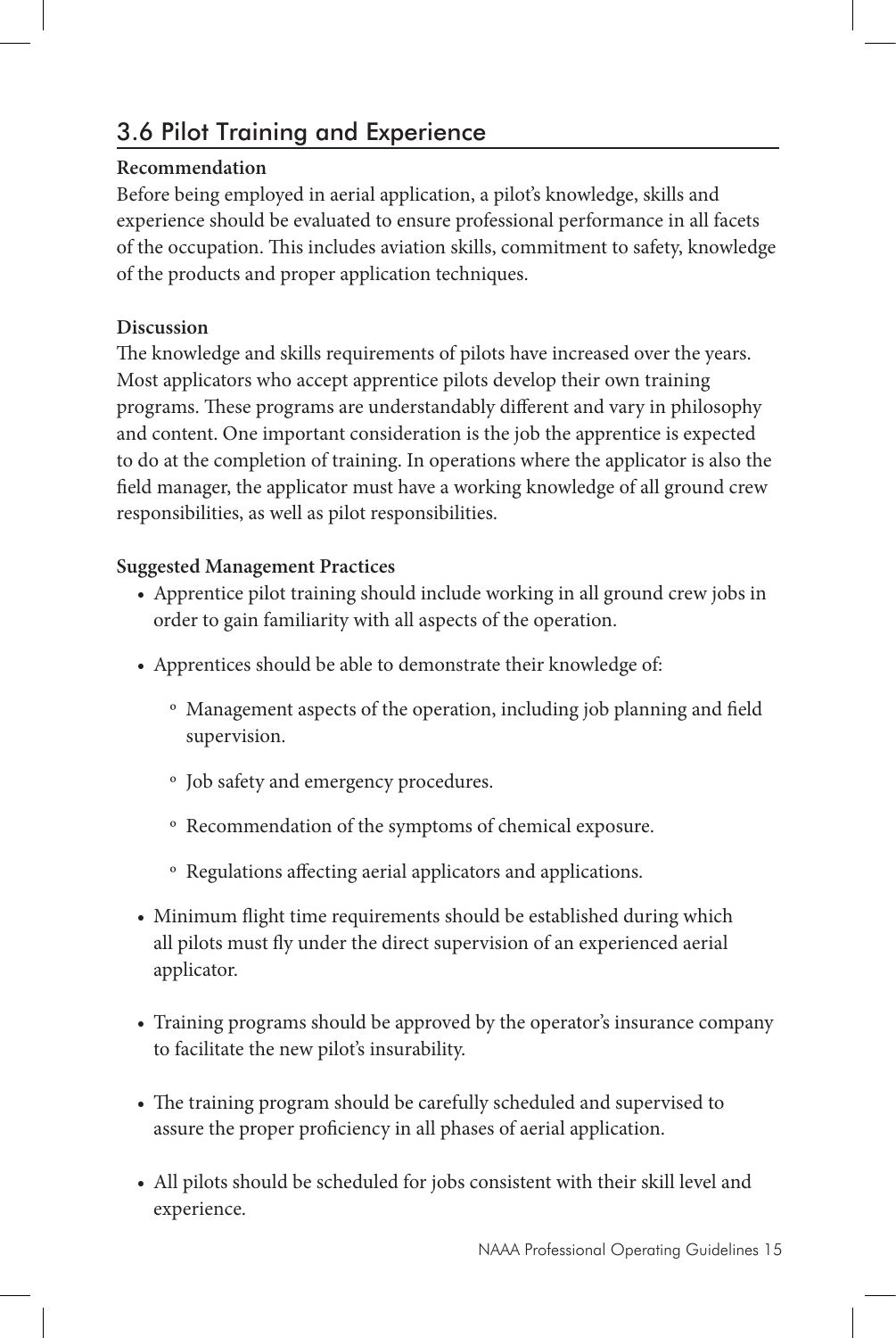All pilots need to satisfy the knowledge and skills requirements of FAR part 137. This may be accomplished either by a proficiency check given by the FAA or the certificate holder, unless a designated Chief Supervisor of Agricultural Aircraft Operations has been named, then the demonstration should be to that person. This must be documented by a log book entry or a separate document in the pilot's file prior to the pilot conducting operations under a part 137 certificate.

All pilots should maintain and improve their professional knowledge and skills by attending workshops, seminars and training programs for aerial applicators, such as the Professional Aerial Applicators' Support System (PAASS) and Operation S.A.F.E. calibration clinics. Membership in State and National Agricultural Aviation Associations will provide the pilot with a vital source of information on technological advancements and regulatory changes, while supporting efforts to maintain the viability of aerial application.

## 3.7 Providing Task Information to Employees

#### **Recommendation**

For each job performed, the aerial applicator should provide employees with the information necessary to maximize safety, efficiency and professionalism.

#### **Discussion**

Operational problems may result from poor communication or incomplete information regarding tasks employees are asked to perform. It is imperative that each employee knows the expectations for each job.

- Develop and maintain an inventory of maps of all areas to be treated. Chart hazards, adjacent crops and environmentally sensitive areas and, when practical, examine all new areas by ground and air; keep maps up to date so new obstacles or changes in conditions may be identified promptly.
- Construct maps of the company's various operational areas for orienting crews on the areas to be treated; provide written directions; take new employees to job sites with which they are not familiar.
- Review databases and/or other resources that provide information on sensitive sites or hazards.
- Train mixer/loaders in calculating tank batches, handling procedures and personal protective equipment use and care.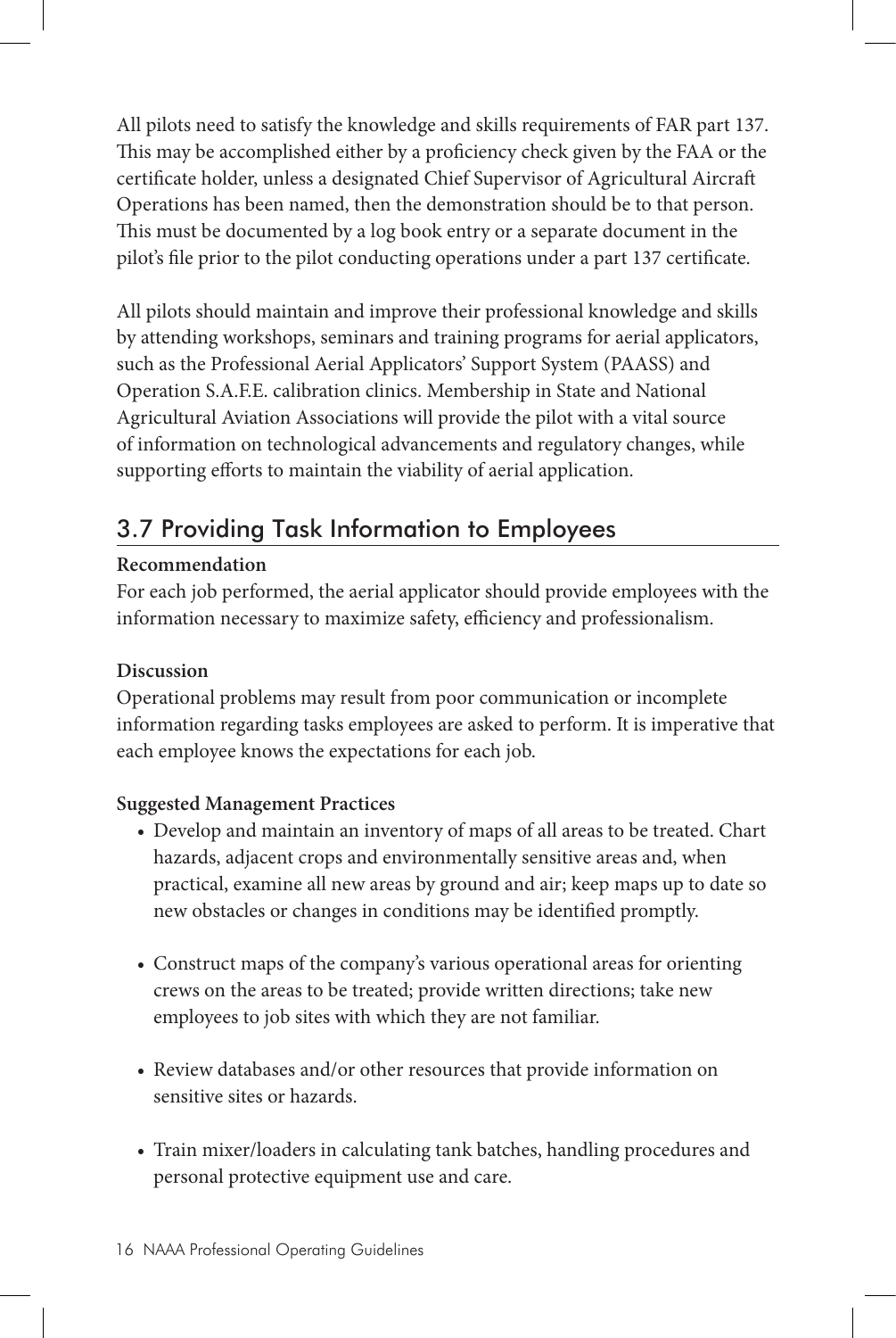- Designate a person responsible for filling out mix sheets and determining the order of mix and proportions of materials.
- Develop a system for accepting and transmitting information about changes in work orders.
- • For each day's scheduled operations, provide essential site-specific job information to employees. Provide job briefings to orient employees as appropriate.
- Provide individual employees with checklists outlining the methods for compliance with, and documentation of, applicable regulations and company policies.

## 3.8 Communications Between Aircraft and Ground Crew

#### **Recommendation**

Communication between the company office, aircraft, ground crew and employees should be maintained during pesticide operations.

#### **Discussion**

There are situations during operations that require procedural changes to maintain adequate performance and safety. Equipment failures, accidents, people unexpectedly entering the work areas or adjacent property and changing meteorological conditions can trigger these contingencies. The communications system should allow conveyance of all essential information needed to prevent undesired incidents.

While some of the situations may be handled with prearranged plans and simple visual signals, there are situations that cannot be adequately managed without a quick and detailed exchange of information among all members of the operation.

#### **Suggested Management Practices**

• Whenever practical, install communication equipment (i.e., radio transceivers) in all aircraft and ground equipment, and provide key ground management personnel with a portable communication device. Develop communication procedures and contingency plans to ensure management supervision of all situations. If transceivers are not installed in aircraft and ground vehicles, comprehensive contingency plans should be available.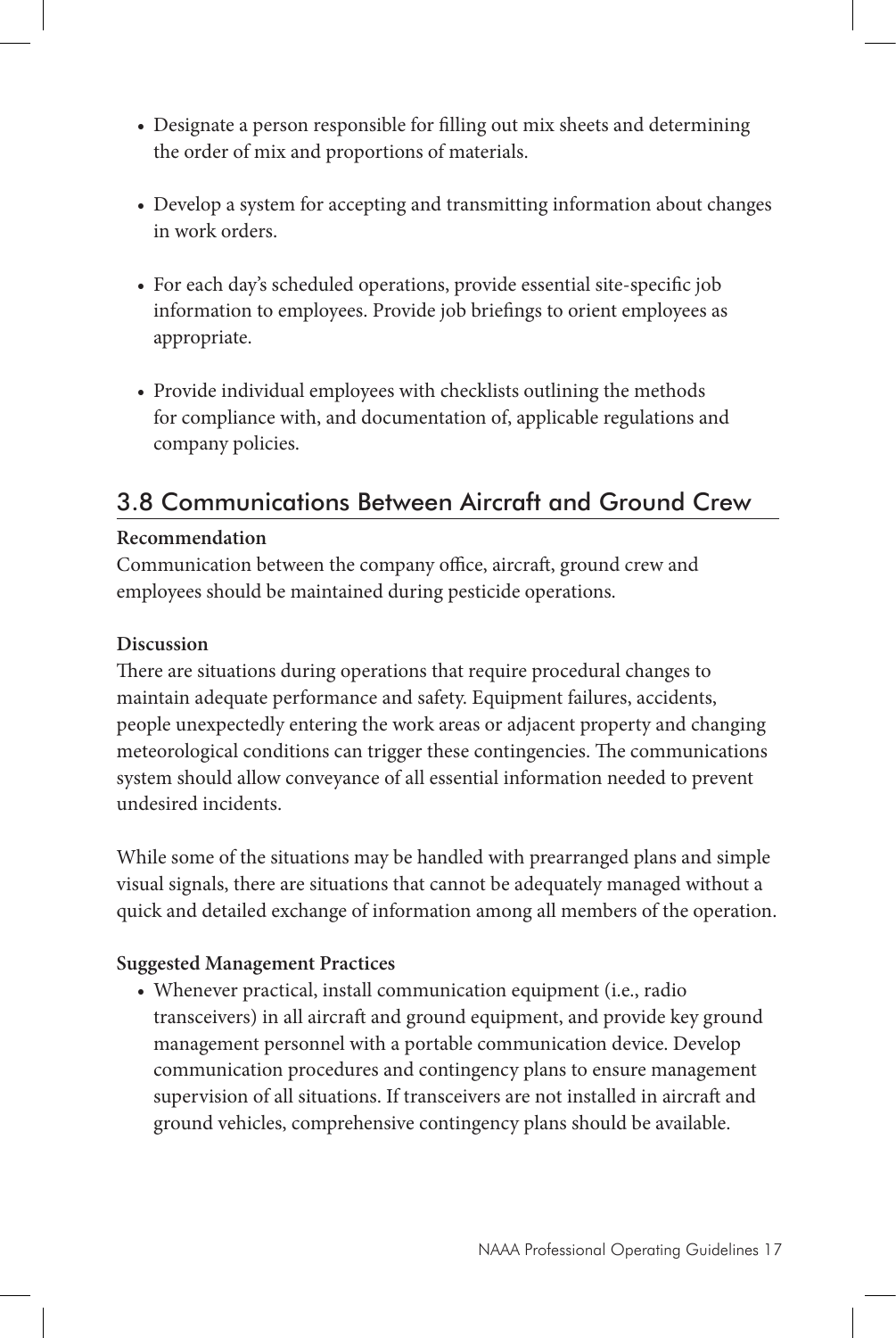- • Train employees on the use of communication devices, including the frequencies to be used.
- Practice procedures and contingency plans to ensure that necessary communications are detailed, quick and accurate.
- Have policies in place that indicate under what conditions it is acceptable for pilots to safely use communication devices while airborne.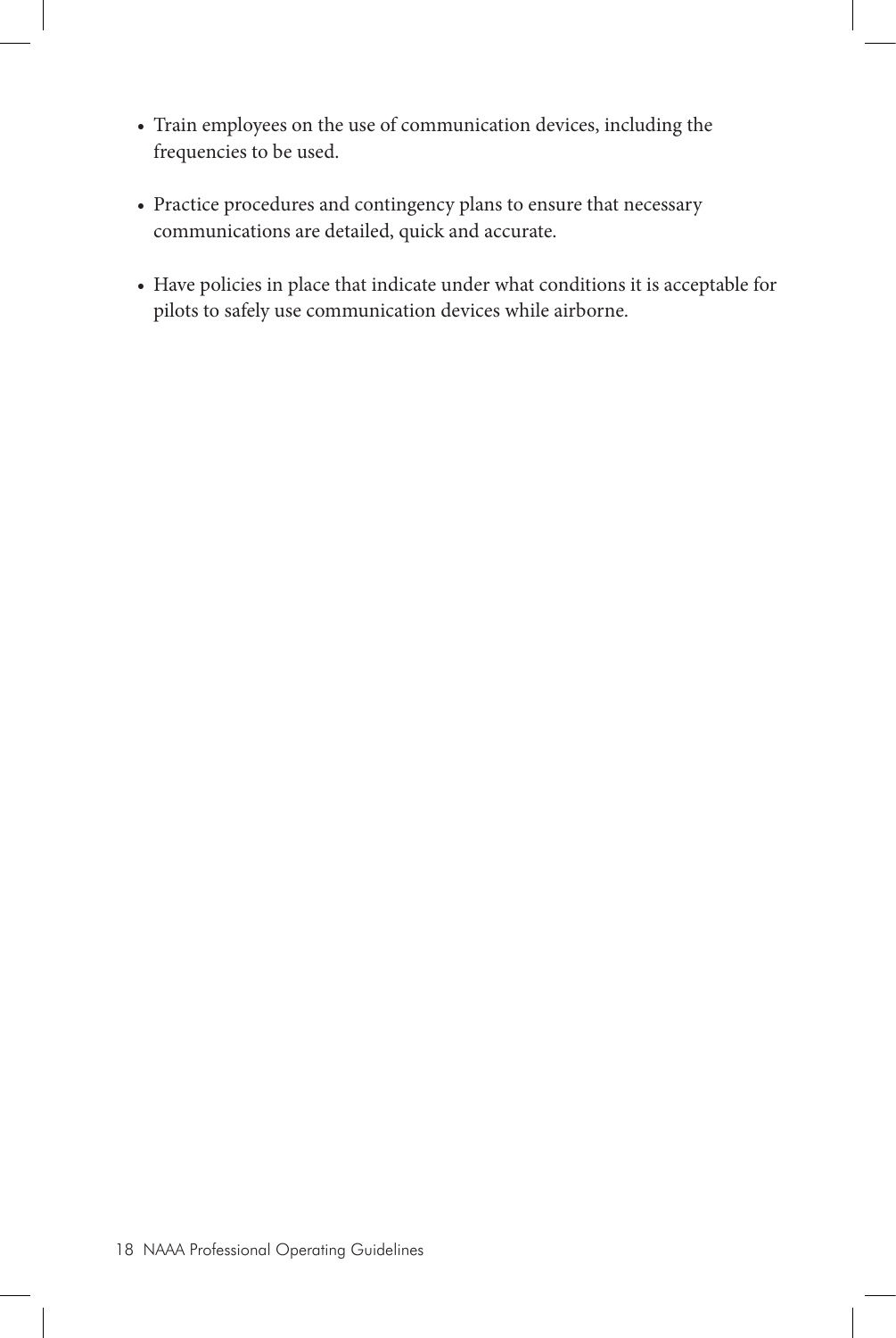## **Safety** Chapter 4

- 4.1 Safety Policy
- 4.2 Emergency Planning
- 4.3 Safe Piloting Techniques
- 4.4 Pilot Personal Safety and Health

**Introduction:** Safety is addressed in every chapter in this document. This chapter outlines the objectives of a safety policy and addresses safety issues not found elsewhere in the document.

## 4.1 Safety Policy

#### **Recommendation**

Aerial applicators should define their safety policy to embrace safety programs which are committed to reducing errors, assuring regulatory compliance, identifying hazards, mitigating hazards and promoting a positive safety culture.

#### **Discussion**

Management should commit to the implementation and support of safety programs that will reduce errors and prevent accidents. The core values should include continued safety with a policy that encourages all personnel to report unsafe conditions. A Safety Policy is best developed and maintained by accepting input from all company personnel. All reported unsafe conditions, corrective actions taken and results should be communicated to all personnel.

- Develop a Safety Policy with a commitment to develop the components necessary to implement safety programs which will reduce errors, prevent accidents and comply with regulation while maintaining a positive safety culture.
- Identify hazards in high-risk operations, then mitigate those hazards by developing risk controls and incorporate them into standard operating procedures.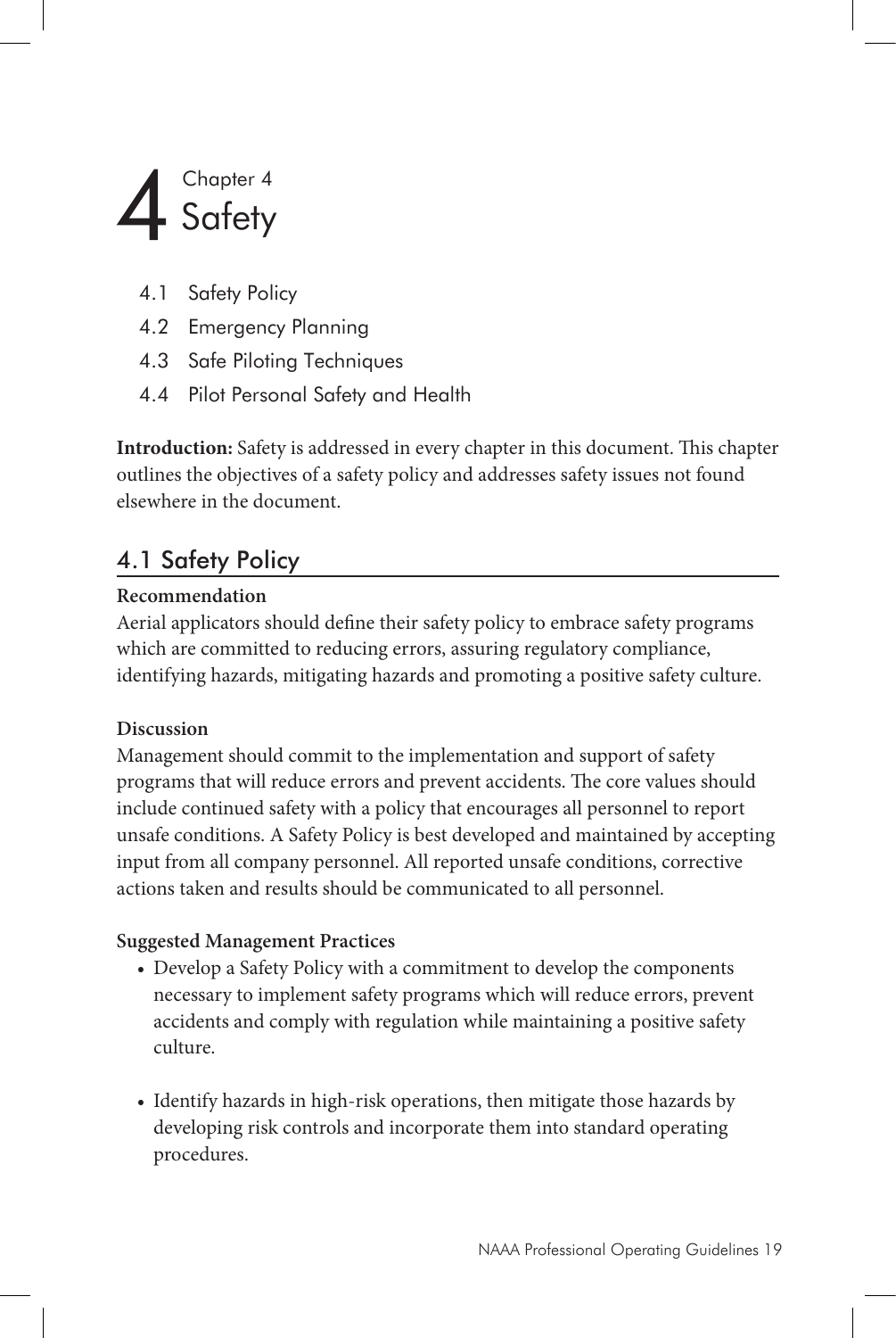- Develop a safety assurance component to provide for constantly improving your safety programs, not only to measure but to maintain production efficiency and assure the effectiveness of risk controls.
- • Develop a promotion component that provides guidance for training and communication to promote safety as a core value in your organization.

## 4.2 Emergency Planning

#### **Recommendation**

Aerial applicators should develop emergency plans and procedures in the event of accidents or incidents which may occur during application operations.

#### **Discussion**

Preplanned actions are helpful in limiting damage to people, the environment and property that can result from accidents or incidents. Unmanaged incidents may escalate into larger problems. Not all circumstances leading to accidents can be foreseen. Detailed planning for a generic type of accident/incident (e.g., aircraft crash, worker exposed to pesticide concentrates or a chemical spill) will result in procedures which provide a foundation for effectively handling a specific emergency situation. A well written emergency plan is one that any employee can access and implement.

- • Consider studying and using components of the National Incident Management System (NIMS), available at www.agaviation.org. Designed for emergency responders, many businesses find NIMS useful for managing incidents and activities in their businesses.
- • List the types of accidents or incidents that may happen during operations.
- • Develop plans and procedures for mitigating the potential harm to employees and property that could result from accidents or incidents.
- All employees should have access to and understand the emergency plans in the event that upper management personnel are not available or are incapacitated due to the accident or incident.
- Emergency plans should be available in both paper binder form and electronically.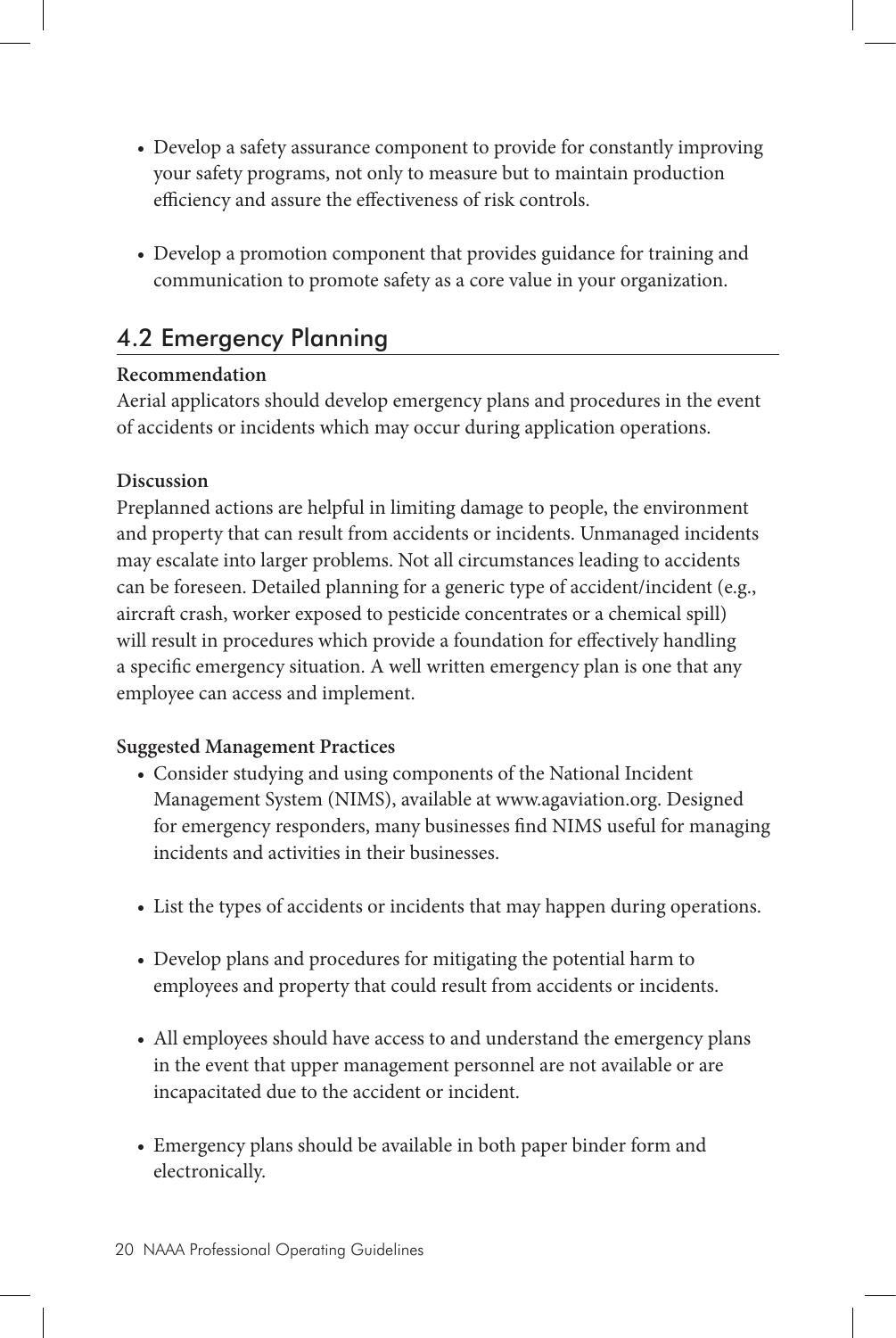- List all of the agencies that provide emergency medical aid, environmental cleanup and investigative responsibilities with their phone numbers. Post this information prominently in places that are convenient to employees.
- List the agencies which require spill or accident reporting. Train employees in reporting requirements and spill contingency plans.
- Inform and educate local emergency responders, such as firefighters, EMTs and law enforcement officers, about your operation, fuel storage, chemical storage and contingency plans.
- Develop an emergency contact list for all employees.

## 4.3 Safe Piloting Techniques

#### **Recommendation**

Aerial application pilots should use safe piloting techniques throughout the aerial application operation.

#### **Discussion**

There are many opinions and ideas of what makes for safe piloting during aerial application. Presented in the Suggested Management Practices below are those that are widely recognized as effective in contributing to safe piloting.

#### **Suggested Management Practices**

#### **A. Preflight**

- The use of a checklist for the aircraft is recommended, especially when equipment changes or maintenance has been performed.
- When calculating fuel load, consider the length of time required to complete the flight, as well as the location and distance to alternative landing sites.
- Consider fuel load, density altitude, wind direction and runway length and orientation when calculating product load and takeoff distance.
- Build in a margin of error when calculating load and always have an alternative if conditions do not allow the planned application.
- Check maps and databases for low-level towers and other obstructions.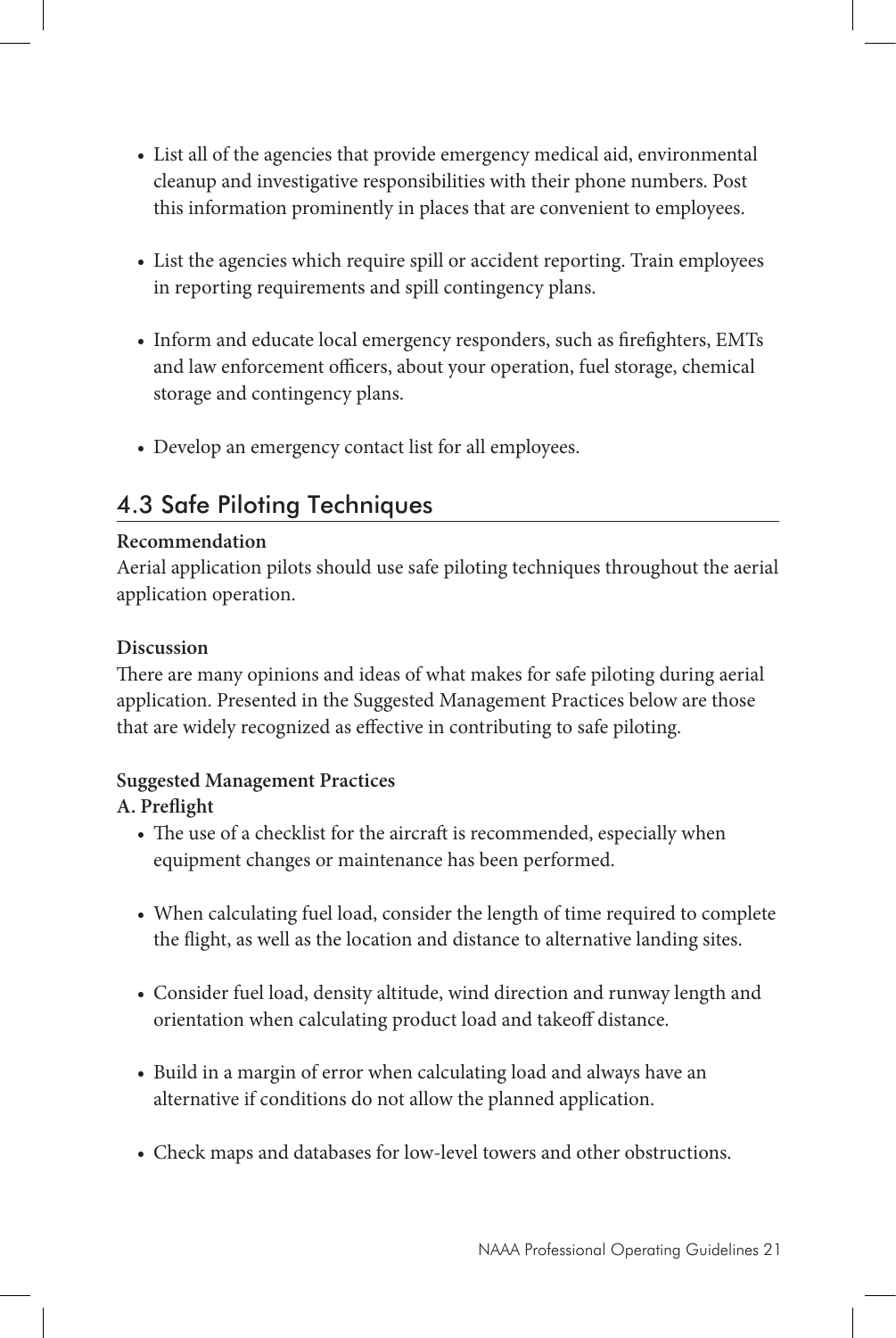#### **B. Pre-takeoff/Takeoff**

- • Use a checklist to ensure all flight and engine controls are in the proper takeoff position.
- • Program swath guidance and flow control systems.
- • Double-check wind direction and velocity.
- • Announce intentions or contact the tower if applicable. Check for traffic before entering the runway environment.
- Establish a point on the runway where you are committed to take off or can safely abort a takeoff.

#### **C. En Route to the Field**

- Ferry above 500 feet AGL and remain clear of congested areas.
- See and avoid other aircraft and obstructions.
- • Ensure application equipment controls are set for the application.

#### **D. Survey the Field**

- Adequately survey the field and surrounding area for obstructions, sensitive sites and people.
- Plan your passes and turns so that they are accomplished safely and efficiently.
- Ensure that the area you will be flying in, including turns for trim passes, are clear of obstructions before committing to the field.

#### **E. Making the Application**

- Flying safely during the application is about energy management and obstruction avoidance.
- The safest turns are generally smooth and coordinated; they do not use up all of your energy (airspeed), and they do not put the aircraft into an unsafe attitude.
- When possible, with fixed wing aircraft, use patterns that allow for a wide turn such as a racetrack pattern. These types of turns are easier on the aircraft and the pilot.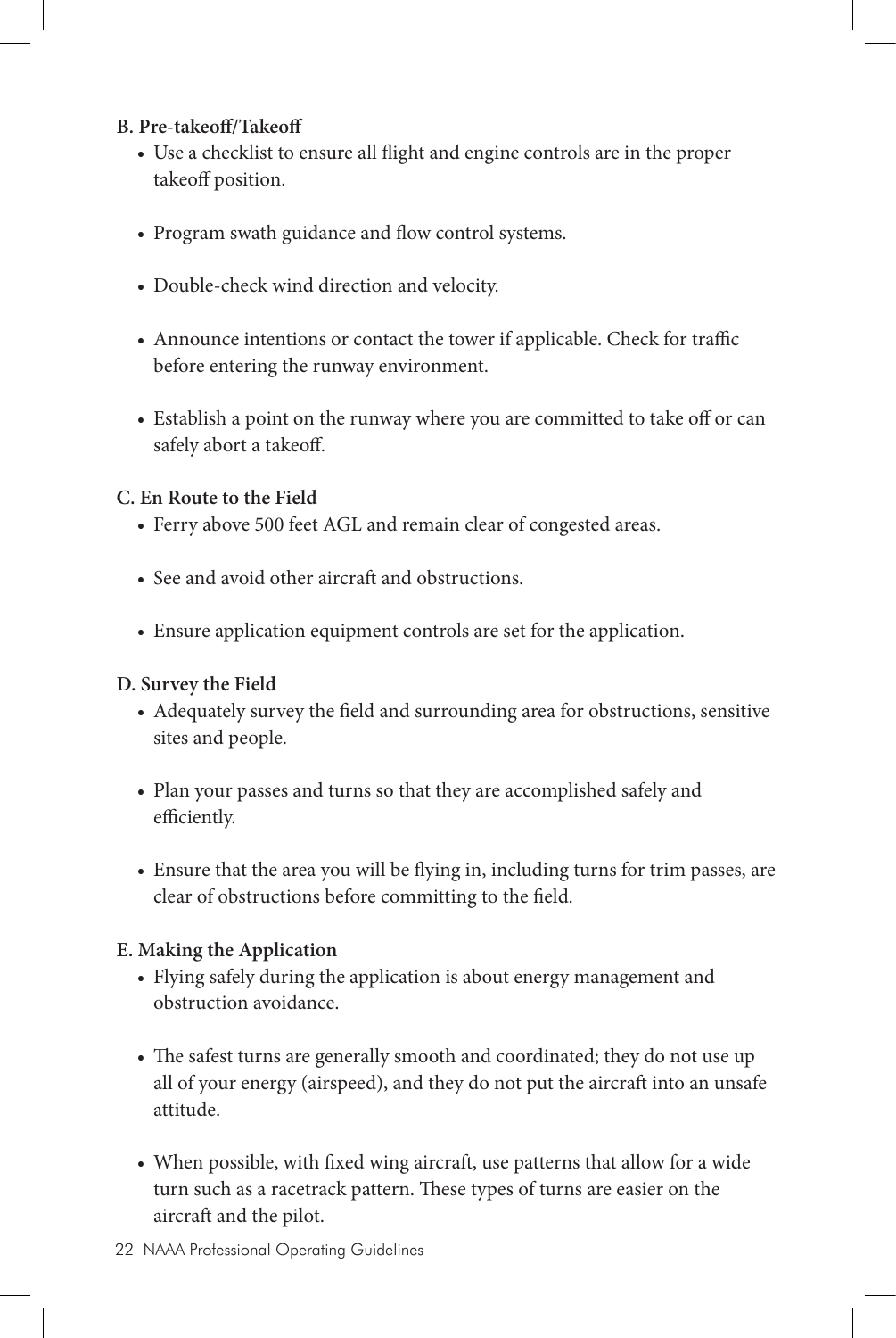#### **F. Landing**

- • Use a checklist to ensure all flight and engine controls are in the proper landing position.
- Check wind direction and velocity.
- Announce intentions or contact the tower if applicable. Check for other traffic and for obstructions on the runway.

#### **G. Landing With a Full or Partial Load**

- Expect a longer landing roll due to having to maintain a higher airspeed on approach and touchdown.
- Practice landing a loaded aircraft at an airport that has ample length and the correct orientation into the wind.
- • Consider having policies in place that indicate when and where the pilot should land with a loaded aircraft.

#### **H. Emergency Jettisoning of a Load (Fixed-Wing Aircraft)**

- Don't delay jettisoning a load if it appears to be needed. Jettisoning a load too late may not allow time for the aircraft to climb or regain airspeed.
- Expect the aircraft to pitch up.
- When jettisoning large amounts of dry material, the drag on the aircraft may increase as the spreader vanes fill with material.
- • Contact the aircraft manufacturer and experienced pilots about proper technique, then practice dumping small loads of water, keeping your airspeed down to minimize the aircraft pitching up.
- **I. Programming and Using GPS and Other Technology While Airborne** 
	- When setting equipment, climb to a safe altitude in an area free from obstructions.
	- • Maintain a safe airspeed and clear the area of other traffic.
	- Make the required programming changes and ensure the device is ready for continued operation before commencing the application.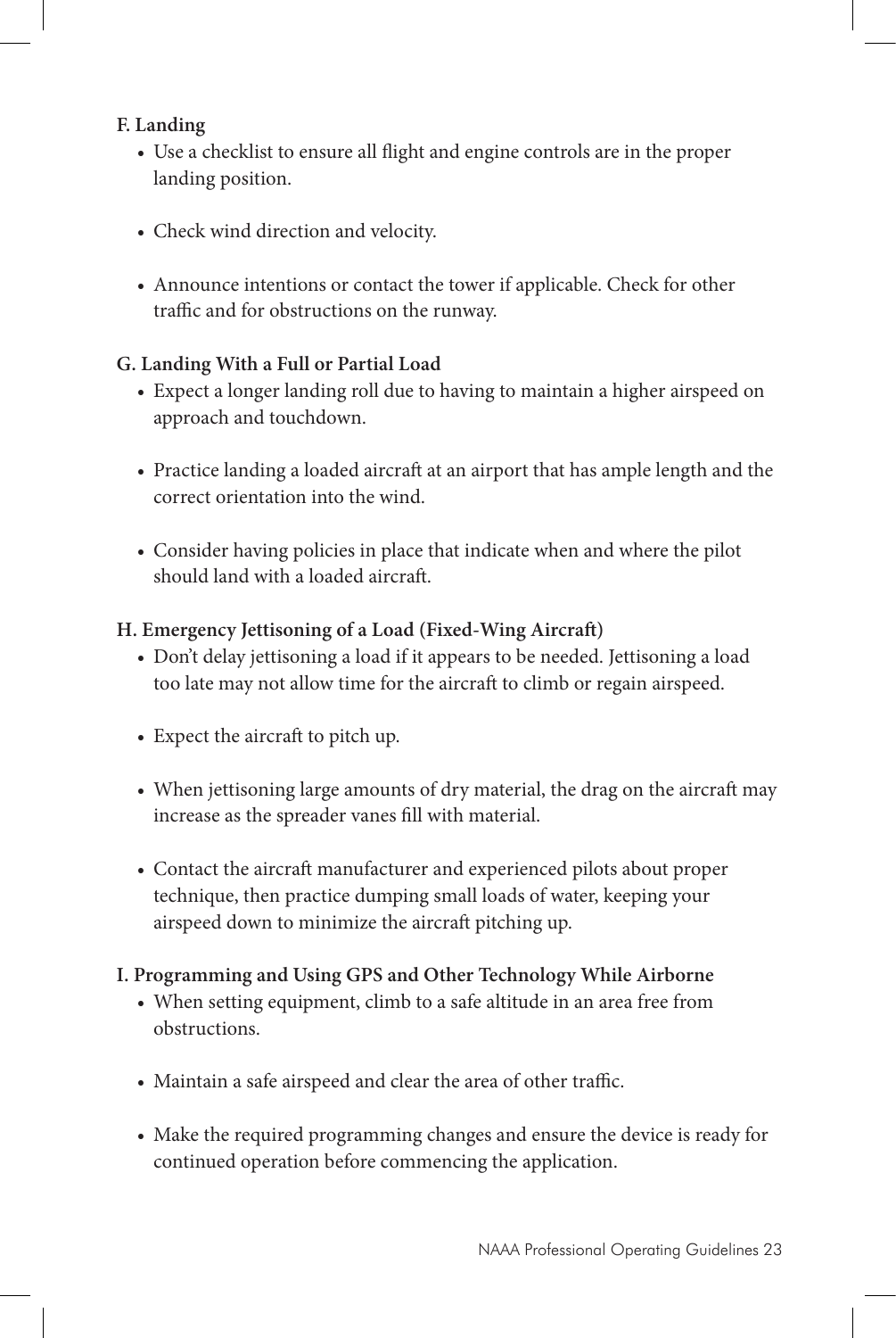• While conducting the application, use only the devices and controls that are designed to be used without taking your attention (visual and mental) away from piloting the aircraft.

## 4.4 Pilot Personal Safety and Health

#### **Recommendation**

Pilots should employ all equipment and means to keep themselves safe and healthy.

#### **Discussion**

The pilot and his/her equipment are the first line of defense in preventing and mitigating the extent of injury during an accident or incident. A healthy, well rested pilot is less likely to have an accident. The proper use of restraints and personal protective equipment may limit the extent of injuries during an accident.

#### **Suggested Management Practices Personal Protective Equipment:**

The Department of the Interior's Aviation Life Support Equipment (ALSE) Handbook should be consulted for assistance in selecting the following equipment to be worn or installed in the aircraft while engaged in aerial application. The ALSE Handbook is available at www.agaviation.org. The following equipment should be used by all crew members in the aircraft during flight.

- • Helmets
	- º The ALSE Handbook explains the difference between the effectiveness of helmets approved for use in helicopters and airplanes.
	- º Helmets need to be securely fastened to be effective during an accident.
	- º A clear or tinted (as needed) face shield on the helmet adds extra protection for the face.
- • Lap and Shoulder Harness Restraints
	- º Four or Five Point restraints should be used.
	- º Restraints need to be tightened properly to be effective.
	- º Inflatable Restraints (airbags) should be installed if available.
- 24 NAAA Professional Operating Guidelines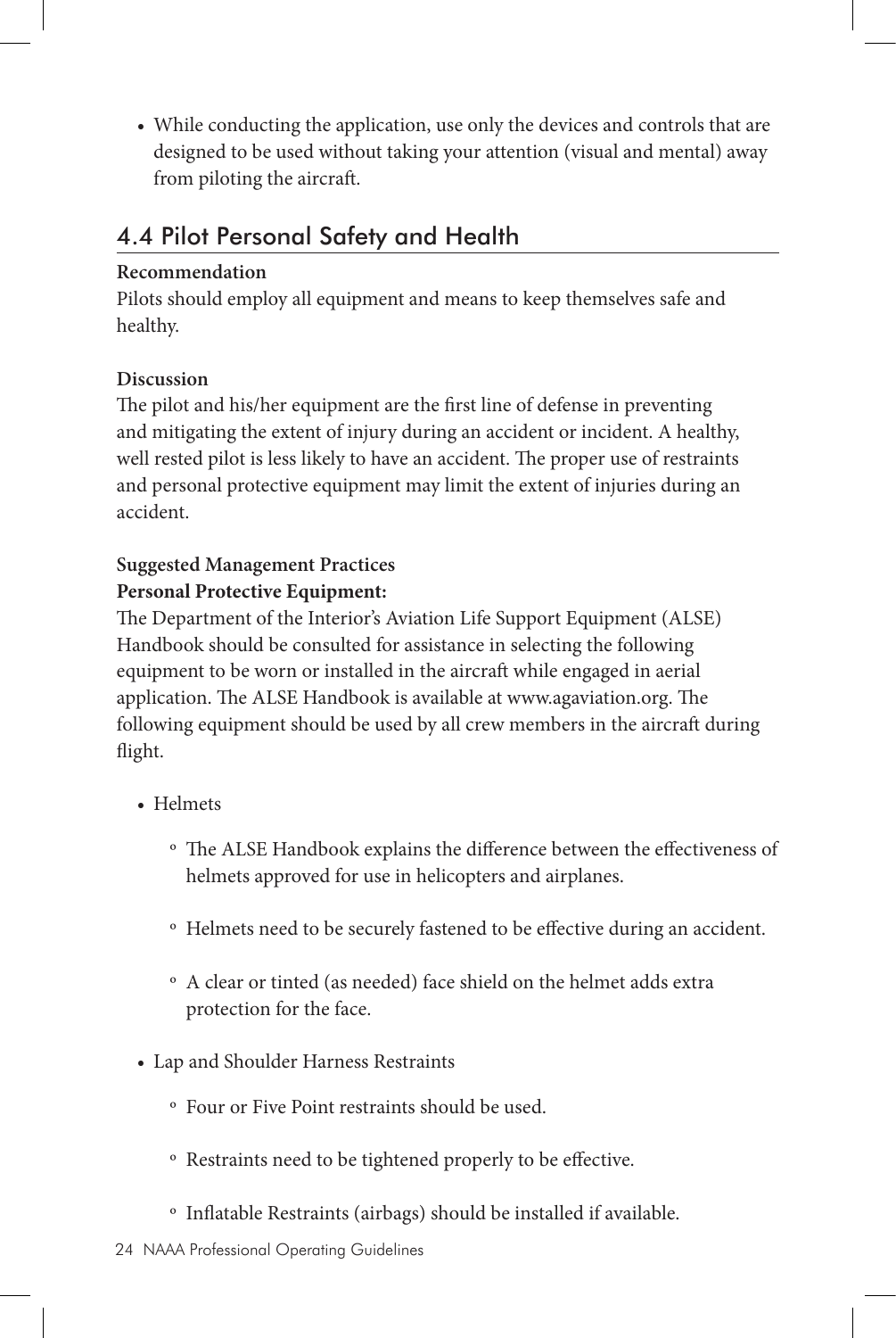- Clothing
	- º Fire-resistant clothing (including gloves) that covers the complete body is recommended.
	- º If commercial fire-resistant clothing is not available, non-frayed natural fibers such as cotton and leather provide better fire resistance than synthetic clothing.
	- º At minimum, long sleeved shirts, long pants, gloves and leather footwear are recommended.

**Health:**

- Proper nutrition including adequate water intake should be maintained both during operations and during the offseason.
- • Obtain adequate sleep/rest.
- • Pilots should not fly when emotional stress, anxiety or physical illness causes impairment.
- • Use only medications approved for use during flight.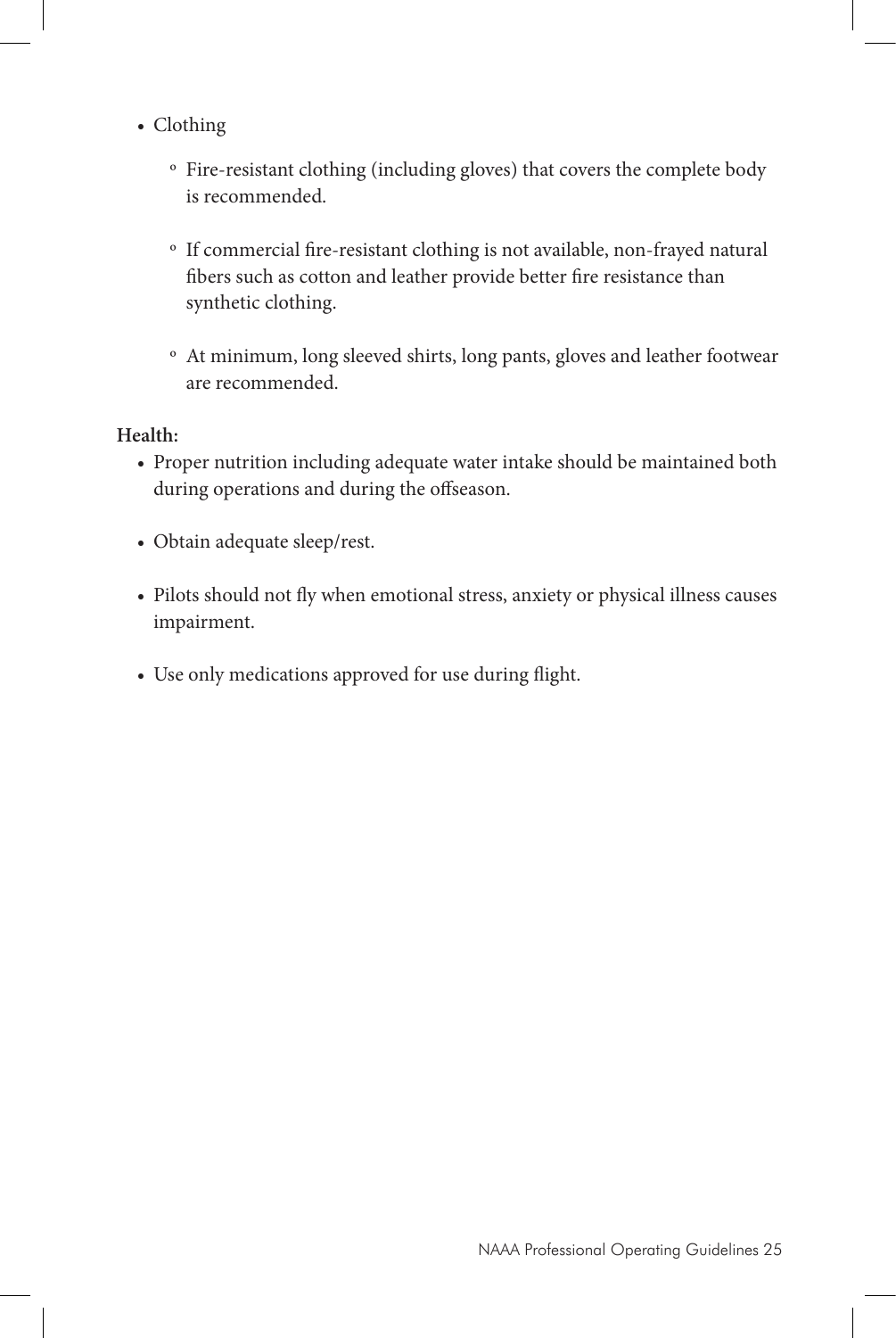## **K** Crop Protection Material and Plant  $\overline{\mathsf{U}}$  Nutrient Handling Chapter 5

- 5.1 Personal Protective Equipment
- 5.2 Storage and Security of Crop Protection Material, Treated Seed and Plant Nutrients
- 5.3 Transporting Crop Protection Materials, Treated Seed and Plant Nutrients
- 5.4 Mixing and Loading System Design
- 5.5 Closed Mixing/Loading Systems
- 5.6 Equipment Inspections
- 5.7 Preventive Maintenance
- 5.8 Crop Protection Material, Treated Seed and Plant Nutrient Container Handling
- 5.9 Preparing Containers for Disposal and Recycling
- 5.10 Washing Aircraft and Equipment
- 5.11 Hazardous Waste Generation and Disposal

### 5.1 Personal Protective Equipment

#### **Recommendation**

All workers who may be exposed to crop protection or seed protection materials and/or plant nutrients (materials) should wear appropriate personal protective equipment (PPE) as specified by the product labels or safety data sheets (SDS), formerly known as material safety data sheets (MSDS). Federal and State Worker Protection Standards should be complied with by aerial applicators and their staff.

#### **Discussion**

Because of variations in the relative toxicity of materials, as well as the mitigating effects of closed mixing/loading systems (closed systems or systems), and the conditions of the work environment, regulations requiring the use of PPE are fairly complex. Exposure to residues on product containers, equipment and aircraft may necessitate employees using protective clothing and safety equipment, even though they are not handling the actual products. In extremely hot weather, wearing protective clothing for prolonged periods may create health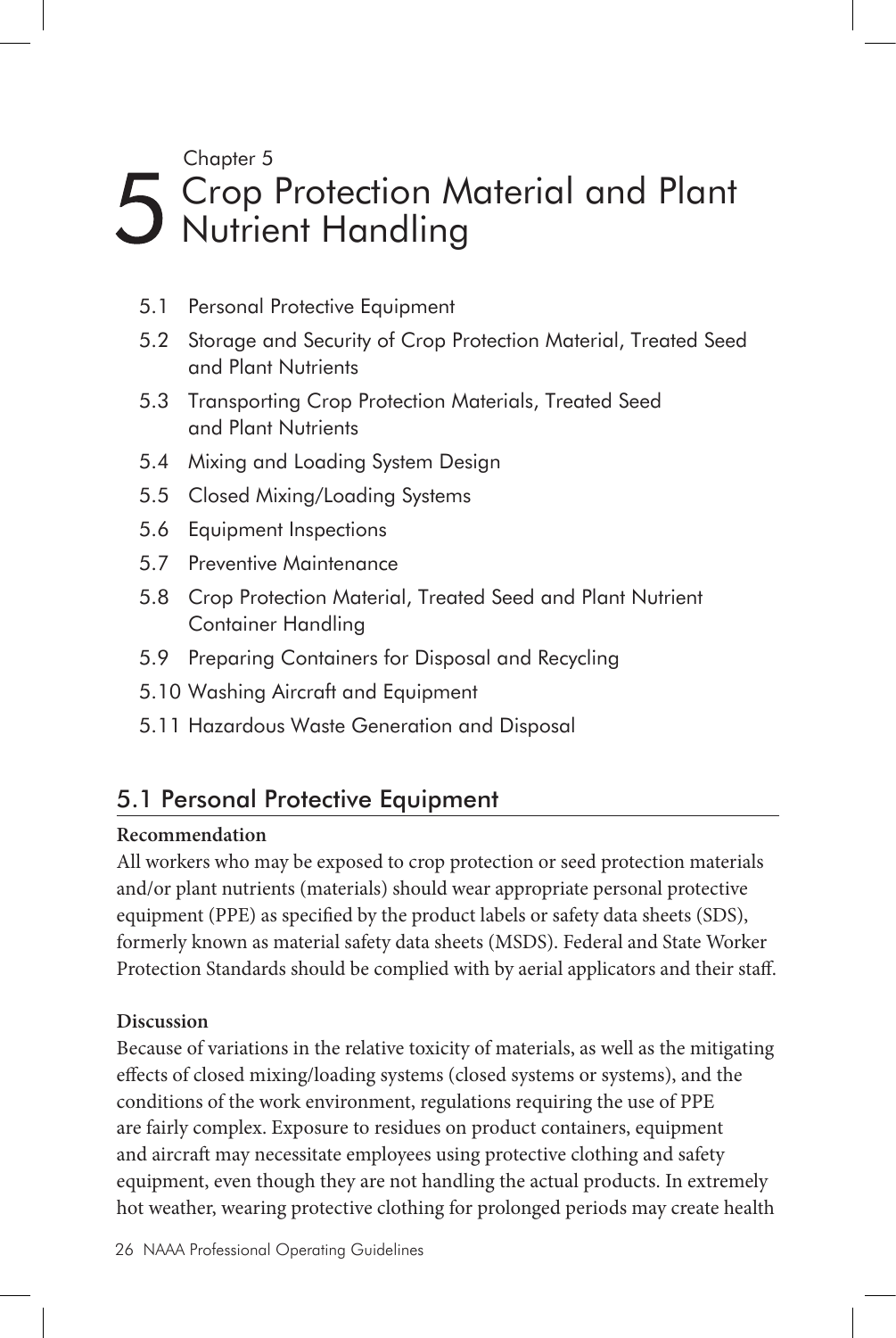hazards to employees. Periodic removal of safety equipment during activities that do not require PPE may reduce the danger of heat exhaustion. Judgment and flexibility are required to meet the requirements imposed by local weather conditions and the seasonal changes that alter these conditions.

#### **Suggested Management Practices**

- Have all personnel wear clothing as required by the label. This often requires at a minimum: resistant gloves, long sleeved shirt, long pants, socks and shoes.
- Issue mixer, loaders and flaggers PPE as needed, and make them responsible for wearing and caring for this equipment.
- • Instruct employees to keep protective gloves and respirators separate to prevent possible contamination.
- • Ensure that gloves are rinsed before removal and that all PPE is washed per the manufacturer's instructions.
- • Ensure the daily availability, cleanliness and serviceability of PPE.
- Ensure that PPE, including respirators, fit properly and that personnel are trained in its use.
- Perform periodic checks to assure that clean, undamaged PPE is available. Replace damaged or worn safety equipment immediately.
- Provide a readily accessible emergency washing facility at the work site. A clean change of clothing should be available in case of contamination.

### 5.2 Storage and Security of Crop Protection Material, Treated Seed and Plant Nutrients

#### **Recommendation**

To provide for rigorous control and security, all materials should be stored in covered and locked facilities.

#### **Discussion**

Applicators should store all materials in secured, weather-tight buildings and maintain records of materials on hand. Posting and placarding of storage facilities is recommended and various state and local regulations may apply. Be sure to confirm what requirements apply in the location of your operation.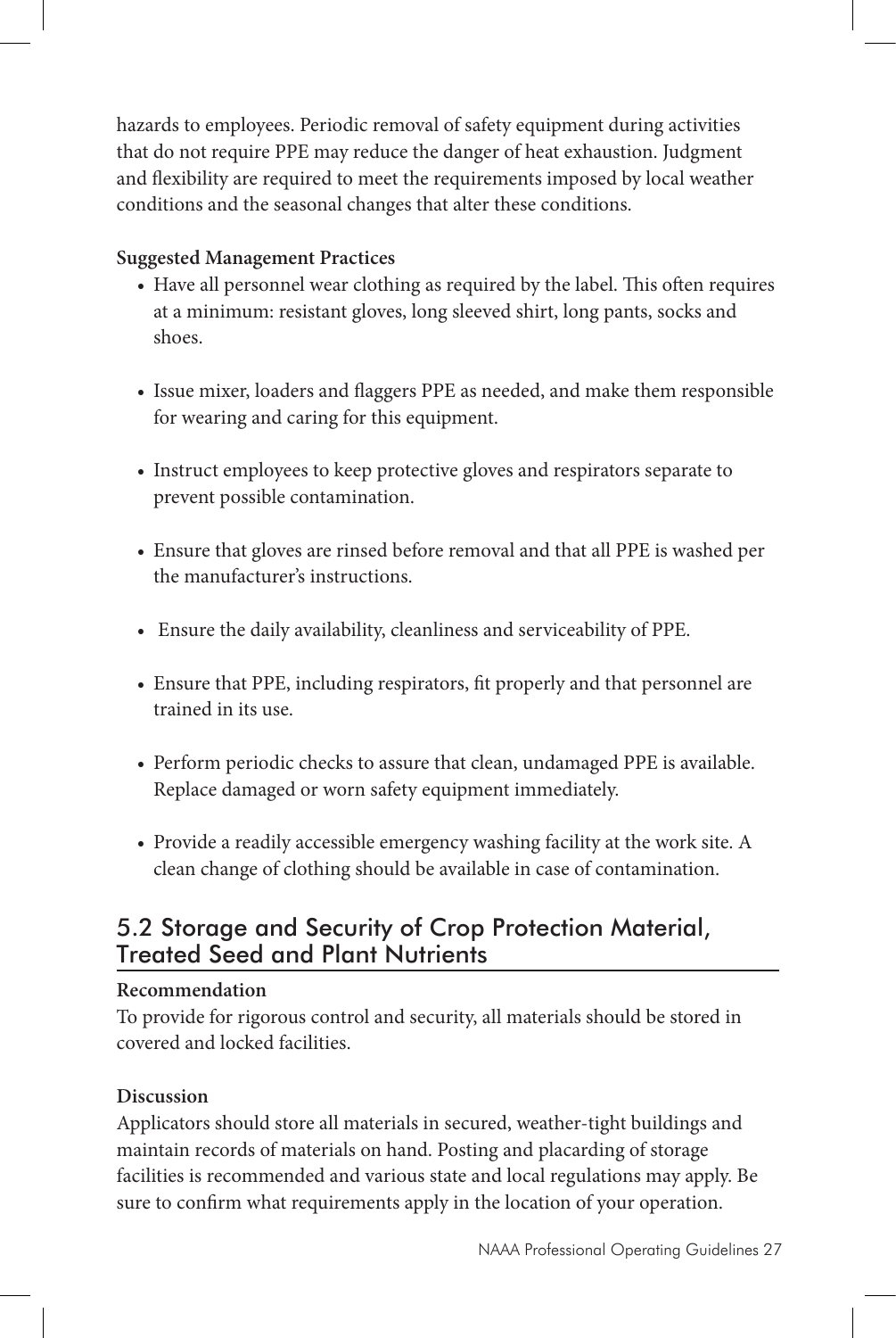- • Upon receipt of materials from suppliers, check purchase orders against the materials delivered. Do not accept containers that have been opened or have seals broken.
- Store containers in weather-tight, well-ventilated, well lit, secured enclosures separated from other equipment storage areas. Ensure that remote-site temporary storage facilities can be secured.
- Consider electronic surveillance and security for the storage area.
- Ensure that all material storage areas have the appropriate product containment system to contain all products in the event of a spill or leak. Storage facilities should not have any open drains or direct drainage to the outside of the facility. Have an appropriate-sized cleanup kit and supplies for the quantity stored.
- Storage areas should be appropriately marked with warning signs. Local emergency service agencies should have knowledge of the location and purpose of the storage site.
- All pesticides should be stored in their original containers with manufacturers' labels intact and legible. Do not store pesticides containers directly on the floor. Use pallets or other shelving/storage systems to keep stored products off the floor.
- Post signs that disallow drinking or eating in storage areas.
- Provide proper lighting in all storage areas.
- Develop a schedule for periodic inspection of storage areas, checking for leaks or other anomalies, and address all issues immediately and properly.
- • Keep a running inventory of materials on hand.
- Follow all state and federal regulations pertaining to storage and containment of products.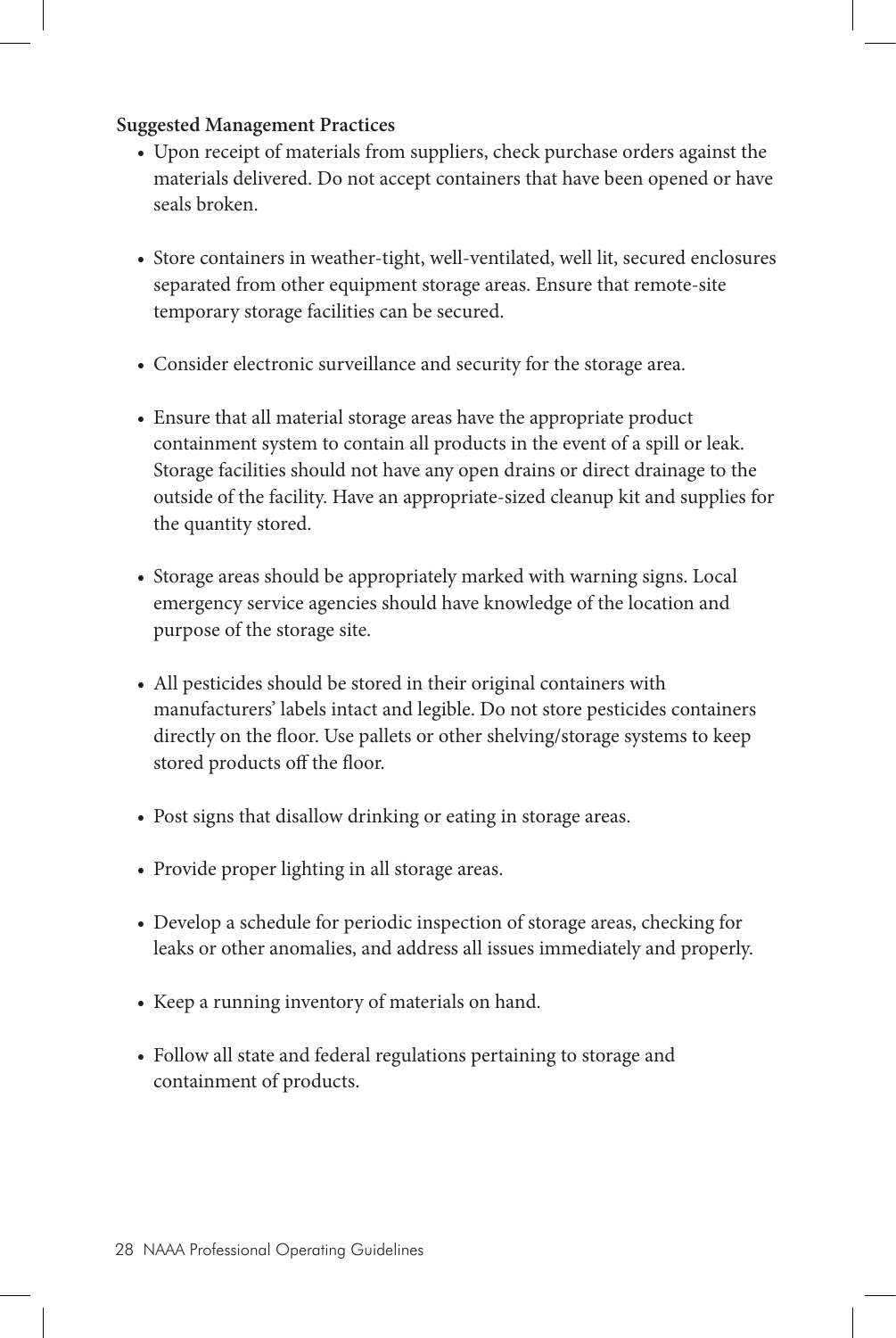### 5.3 Transporting Crop Protection Materials, Treated Seed and Plant Nutrients

#### **Recommendation**

Aerial applicators should develop procedures for and instruct all mixer/loaders/ handlers in the proper methods for transporting materials.

#### **Discussion**

Mixing and loading operations may be conducted at job sites or remote landing strips. Remote operations require that the mixer/loader select containers of product(s) and transport them to the mixing site. Special precautions should be taken to comply with all federal, state and local transportation regulations. While transporting these products, if a spill occurs, it is the carrier's responsibility to notify the appropriate agencies and to immediately clean up the spill. Applicators should check for local restrictions, ordinances or regulations in each area where they conduct operations.

- Prepare guidelines to comply with all applicable transportation regulations. Carry an appropriate-sized spill cleanup kit on all vehicles.
- Prominently display emergency numbers and placards on all material transportation vehicles including numbers for notification of accidents or spills.
- • Do not transport materials with other commodities such as food for humans or animals.
- Reseal partial containers prior to transport. Never carry open containers during transport.
- Secure the load to prevent load shift, damage to, loss of or theft of materials.
- After transportation, inspect the vehicle for contamination and all containers for damage or leaks.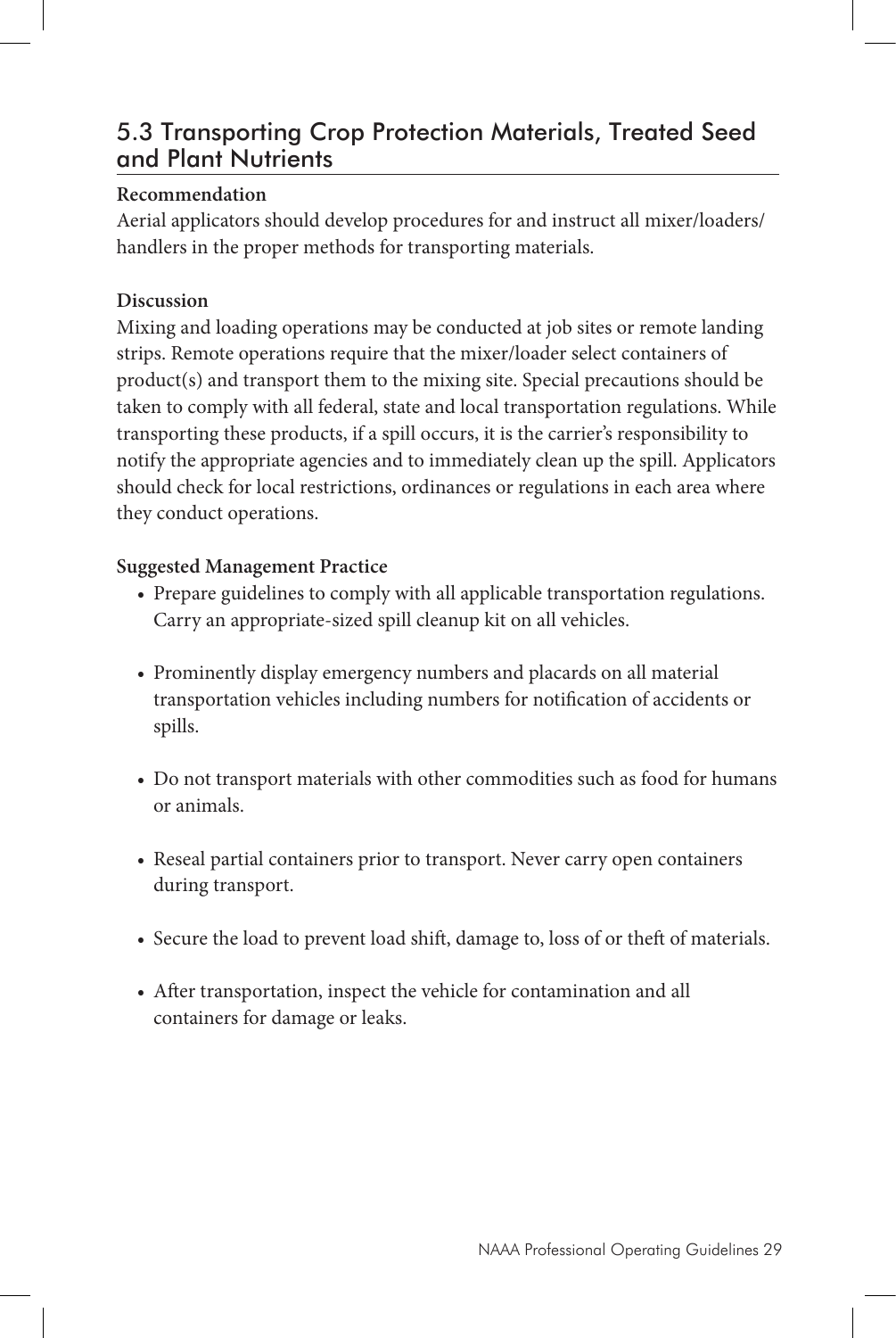## 5.4 Mixing and Loading System Design

#### **Recommendation**

Mixing and loading equipment should be designed for efficiency and safety while considering the job size and purposes for which the equipment is intended. Protecting employees from unnecessary exposure should be a primary consideration in mixing/loading equipment design.

#### **Discussion**

In aerial application there is no such thing as a standard system design. Typically applicators design their system to fit their operational requirements. Because of the uniqueness of systems and their operation, a design that fits one operation may be economically or physically impossible and wrong for another. Each applicator should exercise their own judgment in determining which design best suits their own operation.

#### **Suggested Management Practices**

Periodically review your existing systems and procedures to identify areas of improvement for efficiency and safety and correct accordingly.

## 5.5 Closed Mixing/Loading Systems

#### **Recommendation**

Closed systems should be used to the maximum extent possible for the mixing and loading of materials.

#### **Discussion**

A closed system is one that transfers the material from the original container to or through a measuring device and into the aircraft spray system without open air exposure. A closed system will prevent or limit worker exposure to the materials being handled.

- Choose closed systems to fit the equipment and procedures used in your operation.
- Maintain the decal instructions on the closed system that describe its operating procedures.
- • Develop special procedures for the mixing and loading of toxic materials. Spell out how the open system portions of the operation are to be performed safely. Check periodically to assure that closed systems are in good working order and are being operated properly.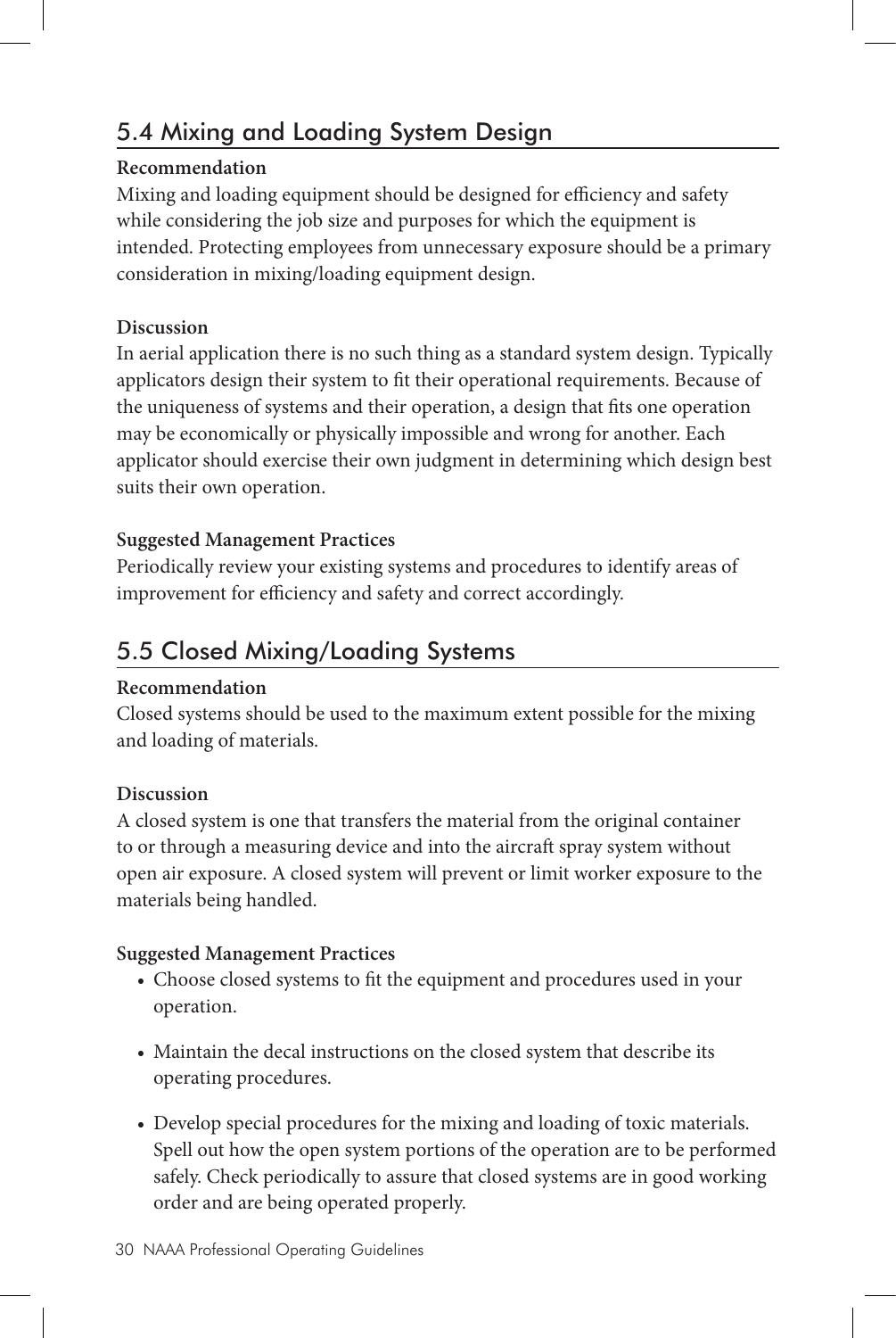- Flush closed systems regularly and avoid letting product concentrate stand in the system for long periods of time.
- • Maintain a regular maintenance schedule for closed systems and keep records of system inspection and repairs.

## 5.6 Equipment Inspection

#### **Recommendation**

All equipment used in handling, mixing, loading and application of materials should be inspected for defects prior to its use and at the end of each workday.

#### **Discussion**

Worn, leaky or broken equipment may impair performance, cause spills or trigger serious accidents.

#### **Suggested Management Practice**

- Inspect all equipment for signs of leaking and mechanical damage. Give special attention to hoses, connectors, seals, valves, nozzles, booms, pumps and closed system hardware.
- Do not operate equipment with known defects that may cause mixer/loader/ applicator exposure, spills or accidents.
- • Provide tools and supplies for minor field repairs to correct leaks or equipment failures that might occur during the application operation.
- At the end of each day, have employees identify and correct all equipment problems before their next use.

### 5.7 Preventive Maintenance

#### **Recommendation**

A preventive maintenance program for all equipment used in handling, mixing/ loading and application should be conducted in order to minimize risks of leaks, spills, accidents and lack of product performance.

#### **Discussion**

Aerial applicators should establish systematic maintenance programs to maintain their mixing/loading/spraying equipment. Regular preventive maintenance programs contribute to accident-free job performance, reduced product exposure, reduced number of lost workdays due to illness and improved longterm capital investment outlays.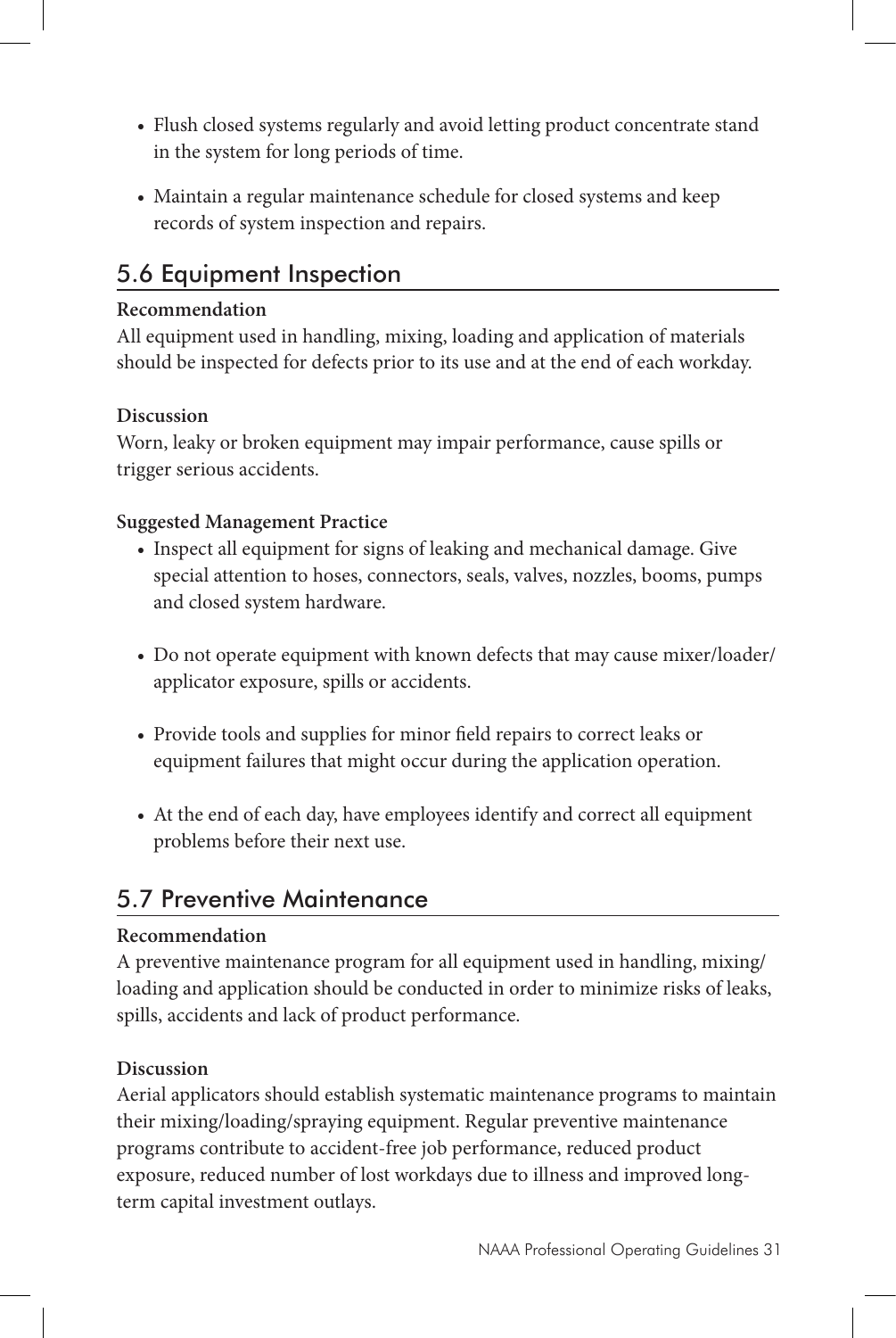#### **Suggested Management Practices**

- Assign each piece of equipment used in the operation to an individual employee who will monitor its serviceability.
- Establish company procedures for inspecting and cleaning individual pieces of equipment. Be alert for buildups of sludge, scale or other deposits.
- Establish regular maintenance schedules for critical components such as pumps, fittings, hoses, connectors, diaphragms and nozzles.
- Equip each vehicle with a checklist of its required equipment, spare parts and tools.

### 5.8 Crop Protection Material, Treated Seed and Plant Nutrient Container Handling

#### **Recommendation**

Aerial applicators should require that all materials be furnished in containers that are compatible with safe handling practices and the system in use.

#### **Discussion**

Aerial applicators deal with a wide variety of containers. Types of containers that are incompatible with specific systems may increase an employee's risk of harmful exposure to materials. In these cases, an alternative method of mixing and loading products should be used rather than trying to introduce them into a non-compatible closed system.

- Request that suppliers deliver products in containers that provide the most compatible and safest operation for your equipment.
- Ensure that all employees read and follow all label instructions, noting requirements specific to particular containers and/or packaging.
- When materials will be used in hot weather, take precautions to keep the containers out of direct sunlight, so the pressure buildup in the containers is minimized. Wear all protective equipment required, and take special care when opening containers in hot weather.
- • Load powders, dust or granules from the upwind side of the mixing system.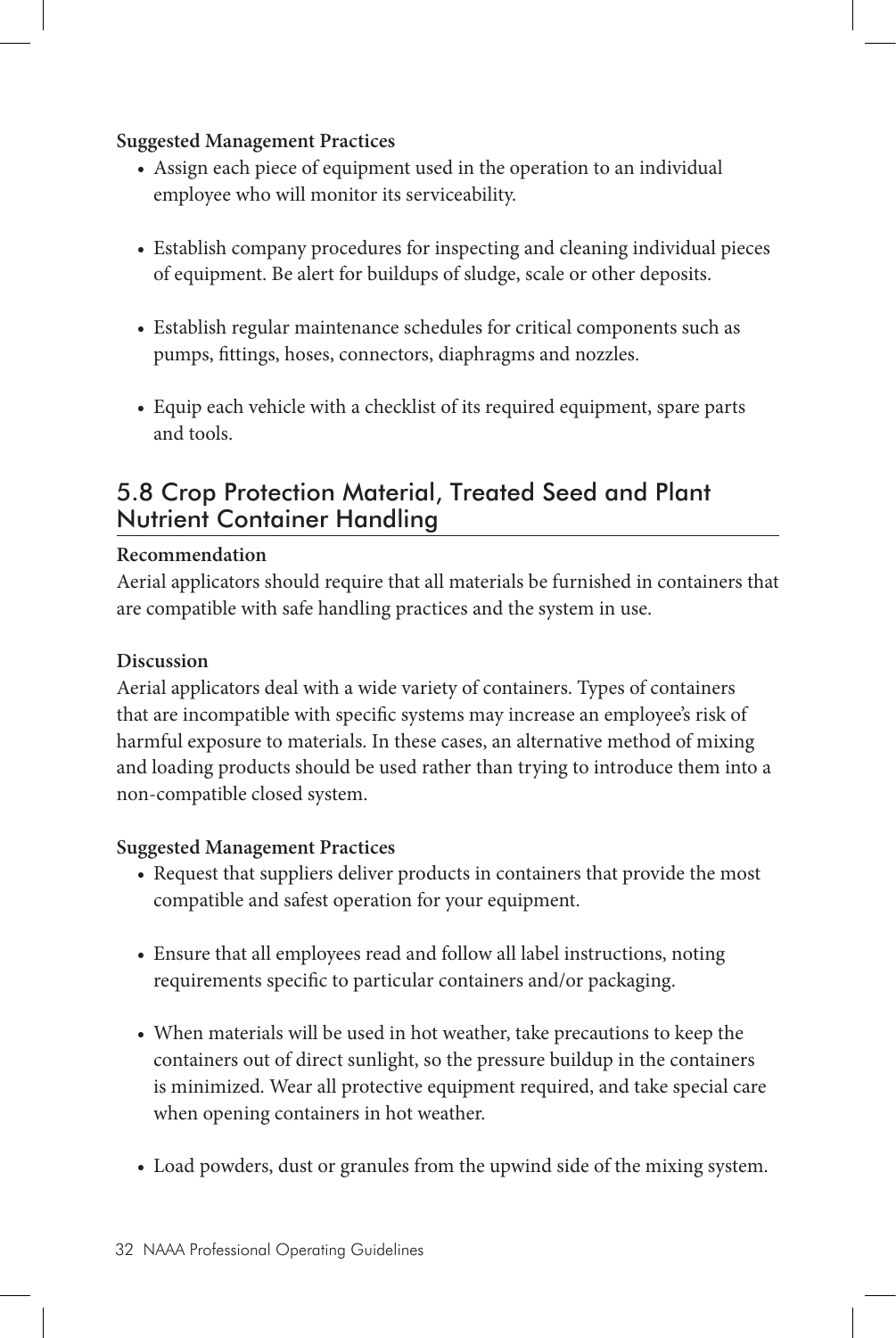- Be aware of the extreme flammability of sulfur and other dust-formulated products, as well as volatility and flammability of some liquids. Ground all equipment used in the mixing/loading process, including the aircraft, to minimize static electricity buildup.
- Bulk handling systems can be used to reduce exposure in many operations that use large amounts of a given product.

## 5.9 Preparing Containers for Disposal and Recycling

#### **Recommendation**

As the label requires, all disposable chemical containers should be rinsed at the job site and secured in an area inaccessible to the public until they can be recycled or disposed of in a legal, designated disposal site. Packaging for dry materials should be disposed of according to the label. Return reusable packages to the distributors, sealed and unrinsed as required by the manufacturer.

#### **Discussion**

Generally, properly rinsed containers are returned to the base of operations, stored, secured and allowed to dry prior to being recycled or hauled to a disposal site. Many agricultural chemical distributors offer returnable containers and shuttles for aerial applicator use.

- • Properly rinse and, if necessary, re-rinse all containers at the job site according to the label. Add the rinsate to the mixture that is applied to the field being treated.
- Ensure that the rinse system is doing an adequate job, and that all necessary precautions are being taken.
- Store emptied, rinsed containers in a manner that will not allow them to fill with rainwater.
- Do not reuse containers that are not approved for repackaging.
- Secure the storage facilities for emptied, rinsed containers.
- Contact industry organizations that provide recycling services to arrange for collection of empty, rinsed containers. More information may be found at www.acrecycle.org.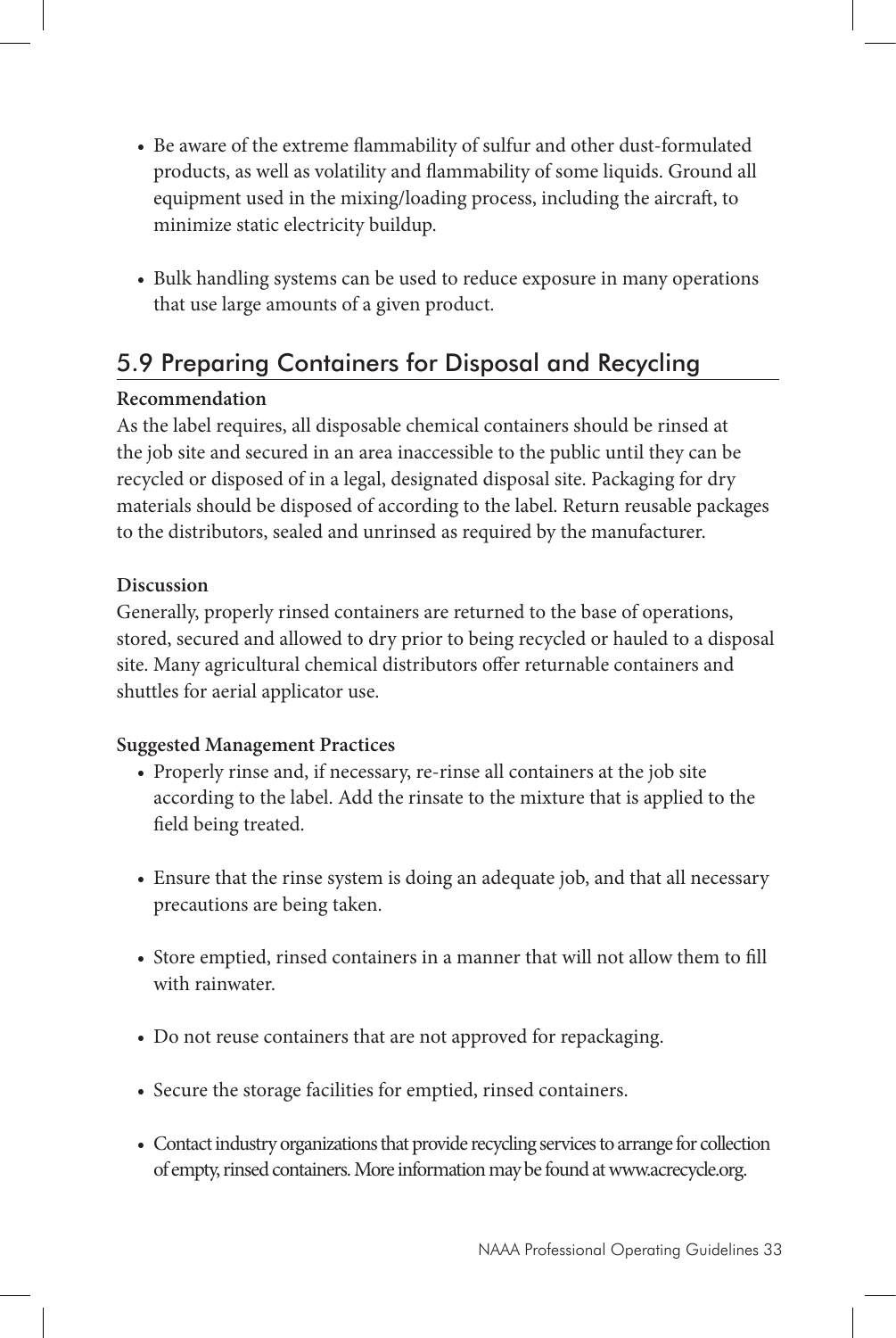## 5.10 Washing Aircraft and Equipment

#### **Recommendation**

Wash aircraft and ground equipment that are exposed to materials after each day's operations. Comply with any federal and state regulations requiring containment of wash and rinse waters.

#### **Discussion**

Exposure of equipment used in aerial application to materials is a continuous and daily occurrence during field operations. While every effort is made by applicators to minimize exposure, it is not possible to completely eliminate this concern. Equipment is typically washed after each day's use not only to minimize hazards to the individuals who work with the equipment, but also to minimize corrosive effects that may lead to equipment damage, failures and costly repairs.

#### **Suggested Management Practices**

- Restrict washing operations to a specifically designed contained wash rack capable of handling product residues. Collect wash and rinse water and transfer it to a closed holding tank.
- When the constituents of the residues in the wash and rinse water are known, use this liquid as makeup for subsequent product mixes, or dispose of it at an approved site.

## 5.11 Hazardous Waste Generation and Disposal

#### **Recommendation**

All aerial application operations should be conducted in a manner that minimizes the generation of hazardous wastes and provides for opportunities to reduce, reuse and recycle materials and their containers. Aerial applicators should store and dispose of waste products in compliance with local and federal laws and develop company policies to limit the generation of hazardous waste.

#### **Discussion**

The bulk of hazardous waste falls in two categories: product containers and liquid waste, such as rinse water, and unused product solutions. There are three major areas where aerial applicators can minimize the generation of hazardous waste: 1) The washing of aircraft and other equipment used in application; 2) Minimization of partially used product containers; 3) The minimization of rinsate produced due to the mixing/loading operations. A popular and environmentally sound approach for managing liquid wastes is collection in holding tanks wherein the liquid waste is used as the carrier for future product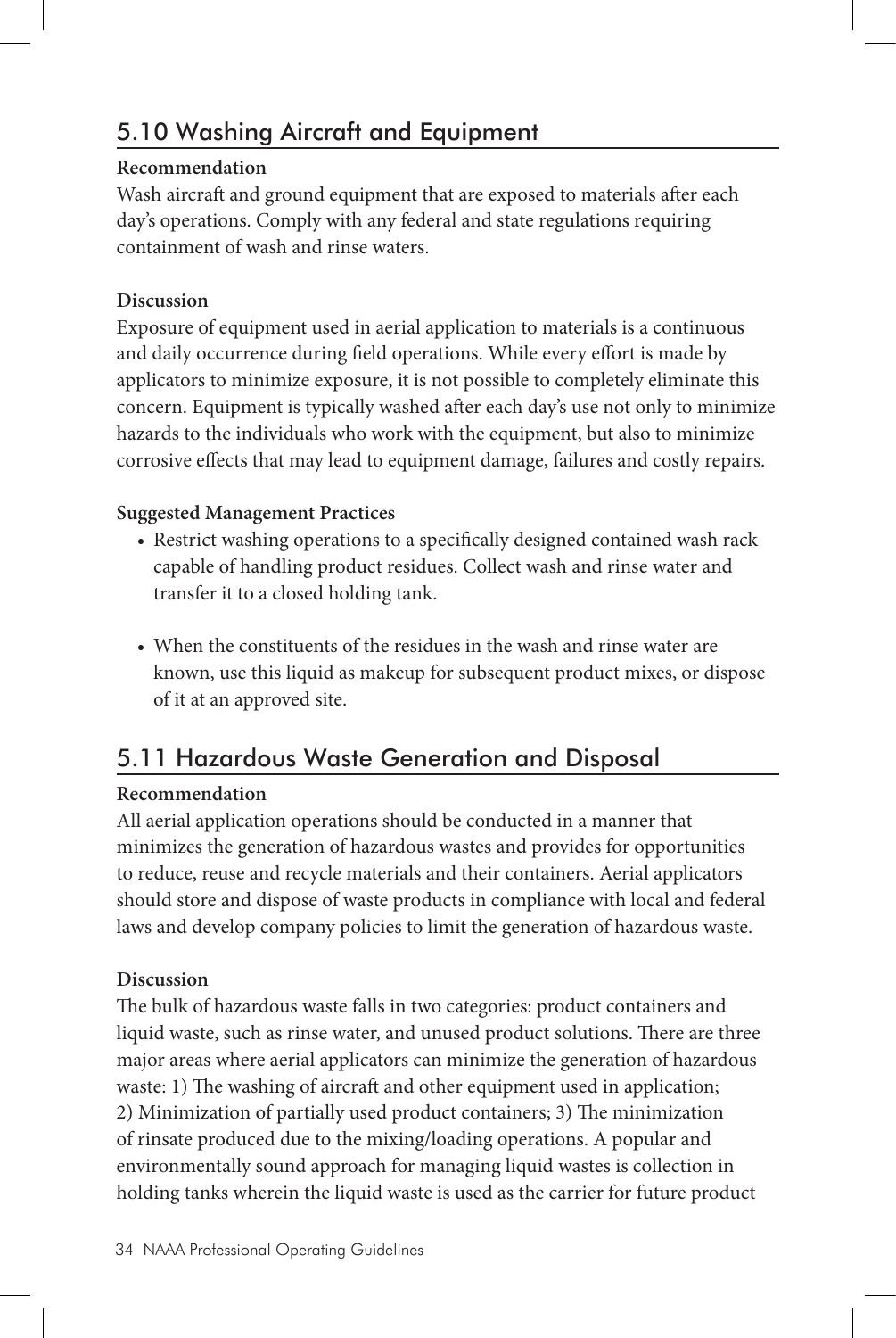applications or disposed of in an approved disposal site. An alternative is a process of filtration and decontamination of the liquid waste. The choice of system depends on several variables, such as the amount and type of liquid waste generated, the costs of storage and proximity to disposal sites. The method chosen by each applicator should be made according the unique needs and demands of his or her operation.

- • Discourage accumulation of partially used containers and request that suppliers or customers collect any remaining product on a scheduled basis.
- Design systems to minimize the generation of hazardous wastes.
- Design systems that can be easily and completely flushed over the treated field.
- • Thoroughly rinse all material containers at the job site.
- Flush systems and put the rinse solution in the final load to be sprayed over the treated field.
- Use systems designed to first load the mixed materials followed by an adequate amount of fresh water to thoroughly rinse the loading system.
- • Design wash facilities for aircraft and equipment used in aerial application to ensure all wastewater is collected and stored in above-ground tanks.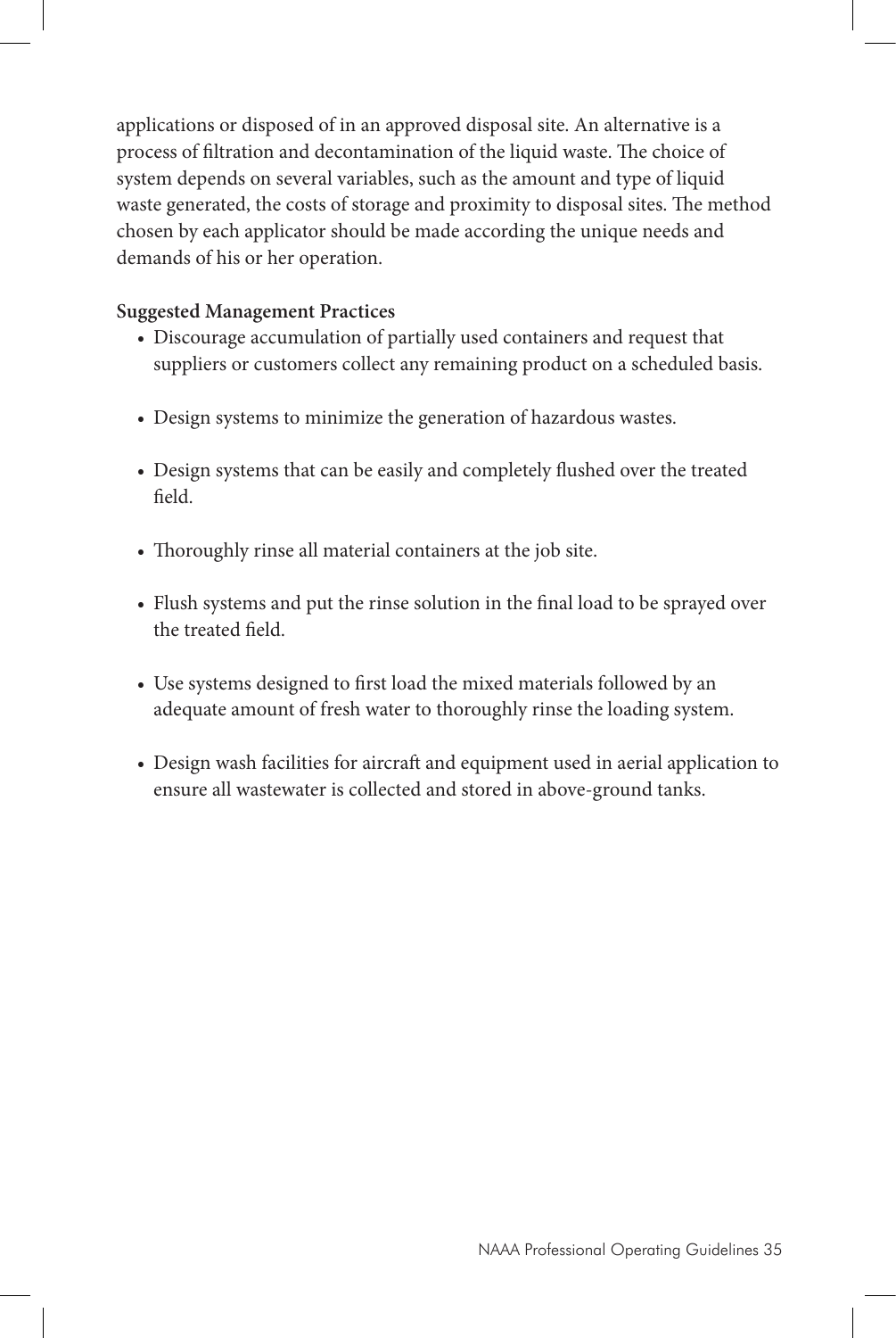## **6** Making Accurate Applications Chapter 6

- 6.1 Swath Marking and Tracking
- 6.2 Selecting, Positioning & Operating Spray Equipment
- 6.3 Measuring Distribution Equipment Performance
- 6.4 Site Specific Meteorological Criteria
- 6.5 Flying Techniques
- 6.6 Impact of Crop Protection Products and Adjuvants
- 6.7 Nearby Crops and Sensitive Areas

### 6.1 Swath Marking and Tracking

#### **Recommendation**

Aerial applicators will have a system for marking or tracking swaths when applying crop protection materials and plant nutrients to assure uniform application and to prevent damage to property, adjacent fields and sensitive crops.

#### **Discussion**

There are three general systems for providing swath guidance to assure straight passes and uniform application. The most prevalent and accurate is the differentially-corrected Global Positioning System (GPS). This system also negates the use of ground personnel in the immediate spray area, reducing the potential for human material exposure. A second system uses an airborne dispenser to drop weighted streamers of biodegradable paper at the beginning and/or end of the passes. The third system involves the use of a human flagger, either on foot or in a vehicle, who traverses the field in advance of the aircraft along the field boundary marking the swaths. While there are advantages and disadvantages (both technical and financial) to each system, GPS technology has become the industry standard for accuracy, reliability and safety. Pilots should use disciplined techniques to ensure any guidance system, regardless of the method chosen, does not become a distraction causing unsafe flight around obstacles and hazards.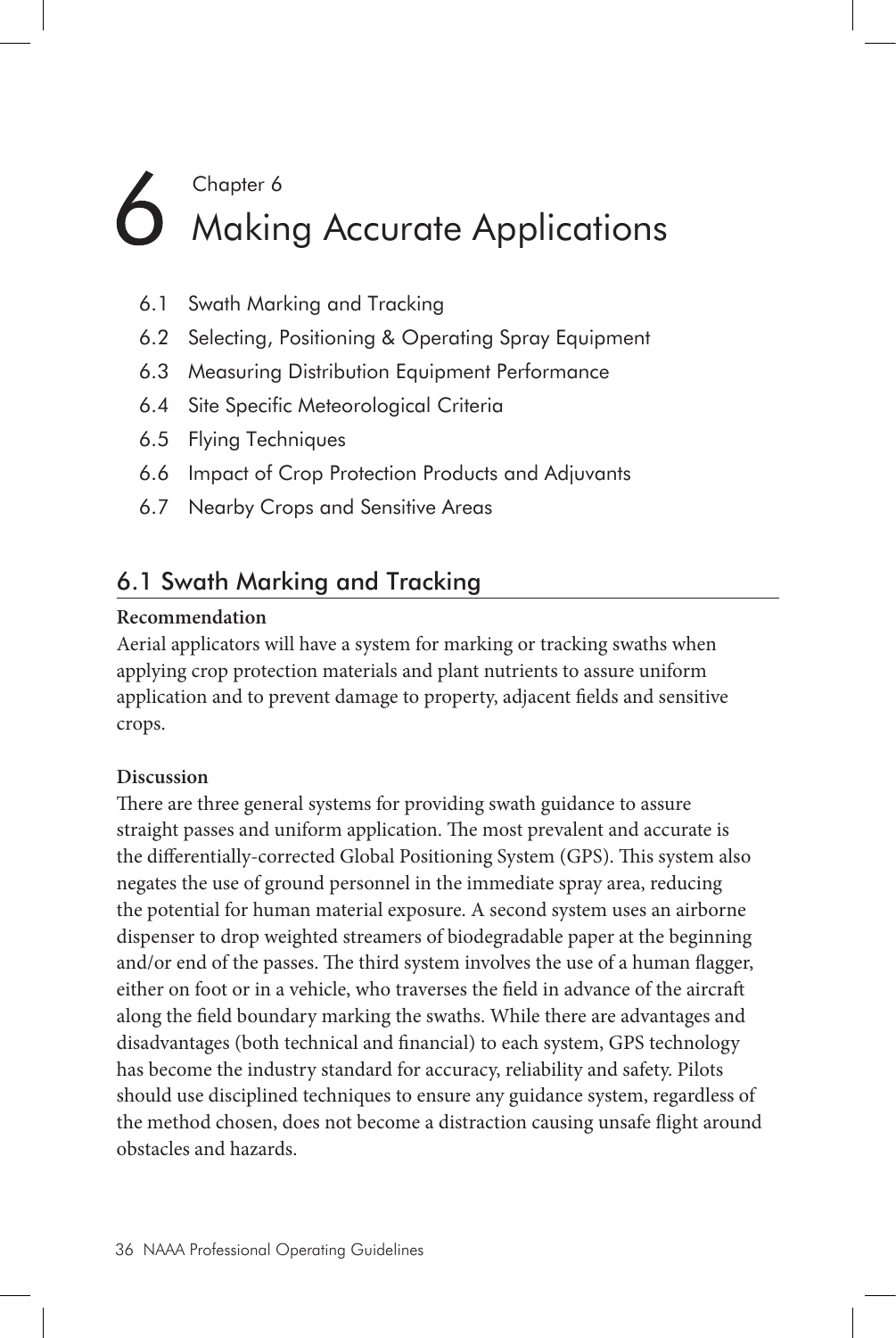#### **Suggested Management Practices**

- Choose the field marking system that provides the best performance and level of safety for your job conditions and mode of operation.
- • Continuously evaluate the system used to assure that the material label is being followed, the customer's expectation of uniformity of application is being met and that the proper protection from material exposure is provided for work crews.
- • Comply with the manufacturer's updates and required maintenance for the guidance system you choose to use.

### 6.2 Selecting, Positioning & Operating Distribution **Equipment**

#### **Recommendation**

Distribution equipment should be selected, placed and operated on the aircraft in a manner designed to maximize effectiveness and minimize off-target movement of the product.

#### **Discussion**

Applicators have a wide variety of options as to the equipment used in their operations. Each applicator, based upon his/her own discretion, will select and adjust this equipment to conform to his/her specific preferences. Since each applicator starts with different management objectives based on the customer's needs, there are no specific standards accepted for equipment configurations. These vary from job to job and in many instances are site specific. Each setup should have the goal of providing application efficacy with on-target material delivery for the specific jobs being performed. There is an increasing body of research available regarding delivery systems that provides information on both the efficacy of these systems and how effectively the systems minimize off-target movement of material. Swath displacement, partial boom shutoffs and working with the prevailing wind direction are techniques often used to keep products on target. Properly aligned and configured spray delivery systems optimize spray droplet size, increase efficacy and maximize on-target applications. Each applicator has developed a unique equipment arrangement that fits individual customer needs, local conditions and state and local regulations and ordinances. Field calibration measurement techniques and instrumentation for swath measurement are available and are recommended for use by the applicator.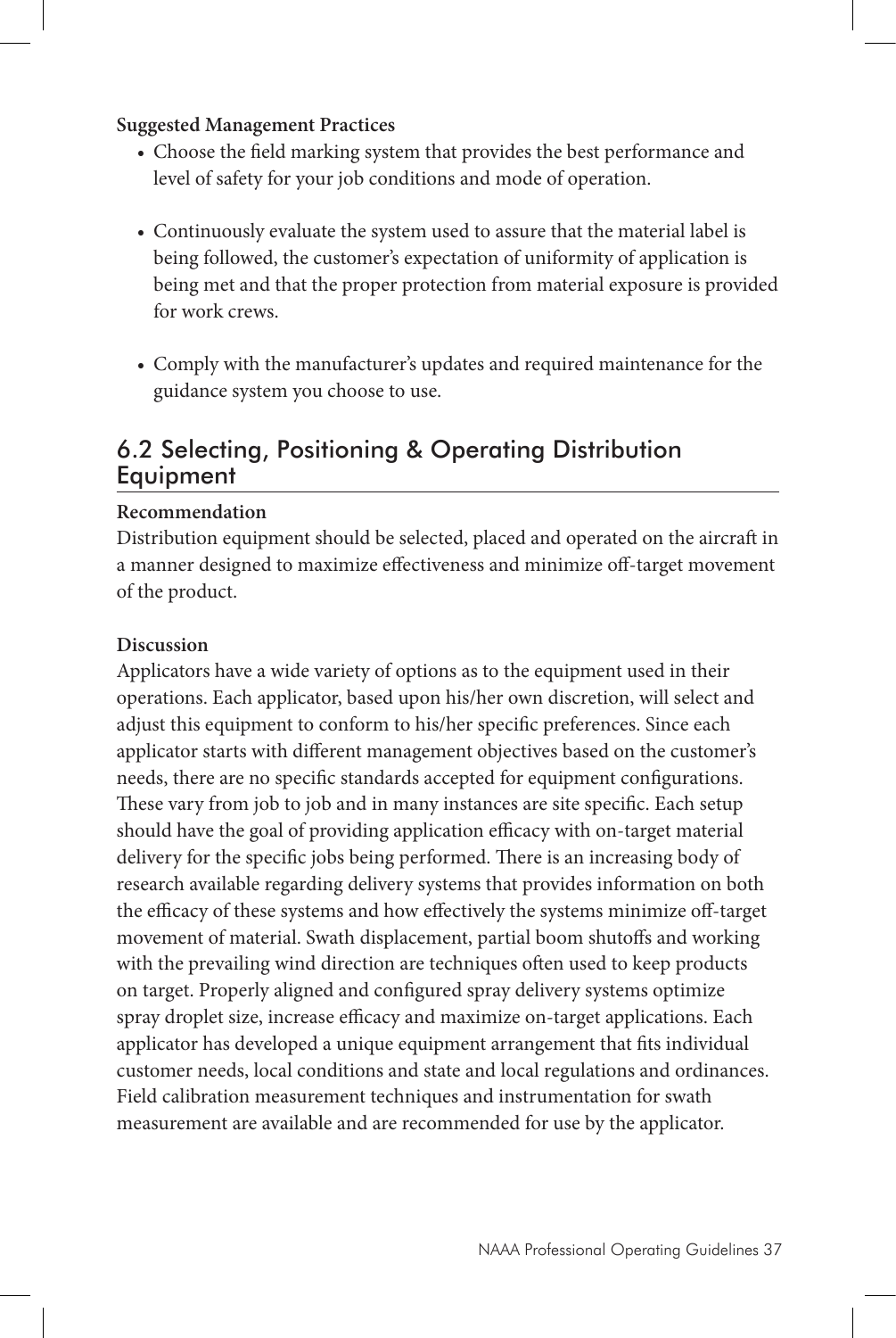- • Each aircraft used in aerial application should be adjusted to provide treatment efficacy and to minimize off-target movement.
- Consider crop density and canopy, efficacy and physical characteristics of materials and combinations of materials when selecting the optimum droplet size for an application.
- Distribution equipment should be selected and placed on the aircraft in a manner designed to maximize effectiveness and minimize off-target movement.
- Keep all connections and fittings tight and in good repair to eliminate the possibility of leaks.
- Position booms and nozzles to allow release of spray materials in nonturbulent air (laminar airflow). To prevent reverse airflow don't release spray directly behind the boom in the low-pressure area. Extending the nozzles slightly behind and below the boom with fittings usually will remedy reverse airflow.
- • Placing nozzles to either side of or below any airflow obstruction will minimize distortion of the spray pattern. Such obstructions include, but are not limited to, landing gear, oil coolers, boom hangers, pumps, flow control valves and swath marking equipment.
- Choose nozzle types and orifice sizes and operate them within the correct pressure range. Position them in the air stream to produce the largest drop size that still provides acceptable performance for each job.
- Place nozzles along the boom to produce a uniform deposition in the plant canopy when the aircraft is flown at the normal spraying airspeed and altitude.
- In varying volume-per-acre applications, change nozzle orifice sizes and number of active nozzles as required to achieve the desired spray application rate, a uniform spray pattern and the desired droplet size.
- • Protect employees from the risk of material exposure while changing nozzles and spray equipment configurations.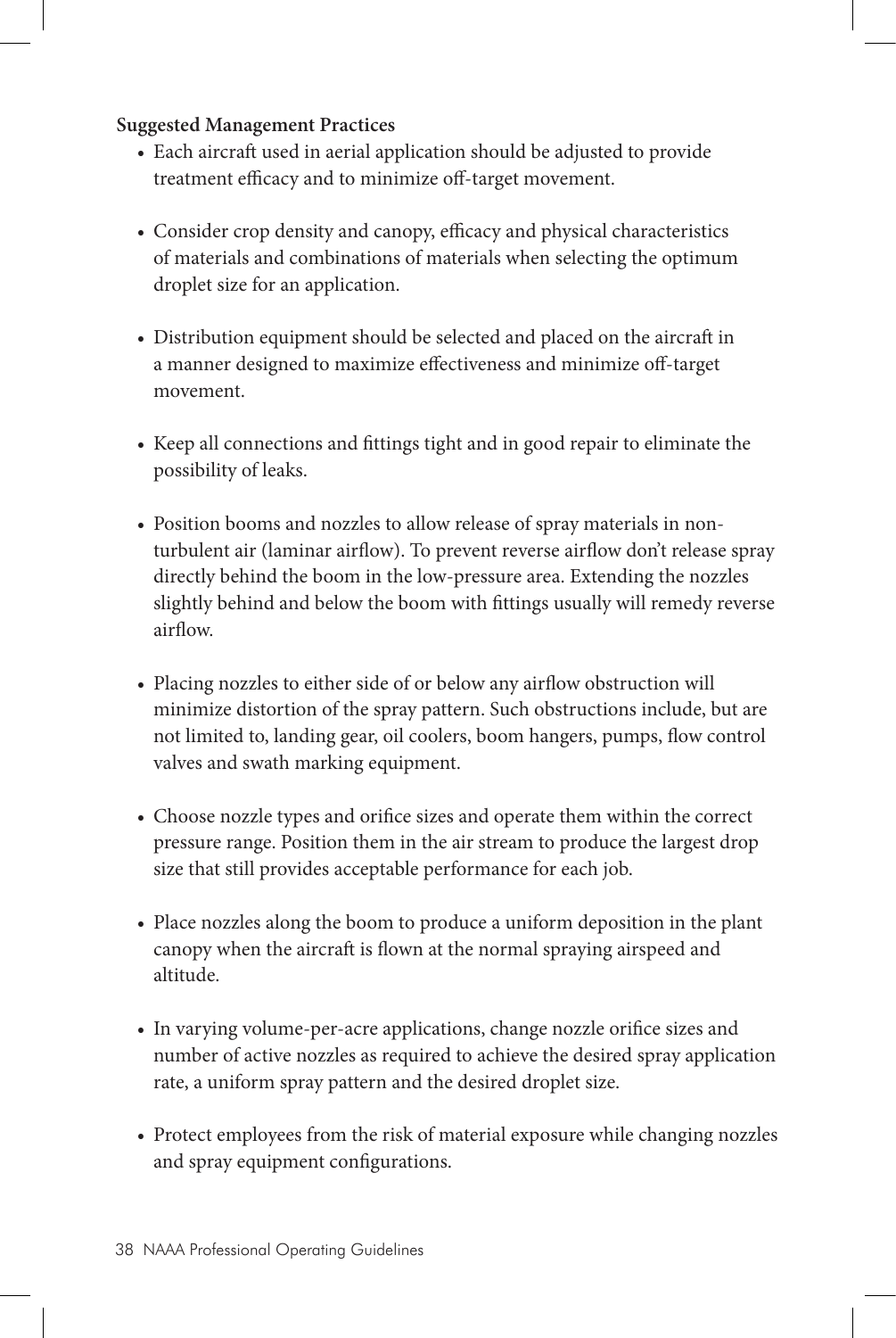- Keep the boom suck-back valve, which maintains negative boom pressure while the gate ball is closed, adjusted and in good working order to safeguard against leaking nozzles.
- Be constantly alert for leaks in the spray system and take appropriate corrective measures to avoid contamination of non-target areas. Correct leaking nozzles by cleaning or replacing parts as often as needed. Nozzle inspection should be a routine part of the ground crew's duties when servicing the aircraft.

## 6.3 Measuring Distribution Equipment Performance

#### **Recommendation**

Each aircraft used in application should have its distribution equipment tested to ensure efficacy and to minimize off-target movement of crop protection materials and plant nutrients. This testing is frequently conducted at Operation S.A.F.E. fly-in clinics by NAAREF-certified analysts. Individual applicators may also use other means to accurately measure spray system performance when required.

#### **Discussion**

Each combination of aircraft and distribution system has its unique swath profile, swath width, droplet size and distribution characteristics. These are further affected by:

- Aircraft and distribution system designs (e.g., airspeed, wing span, wing loading, etc.).
- Position of boom in relation to the aircraft structures.
- Boom pressure.
- Viscosity of liquid spray material; specific drift characteristics of certain chemical formulations or tank mixes, etc.
- Nozzle type, adjustment and orientation.
- • Volume of material required per unit area.
- • Flight techniques (e.g., speed and height above canopy).
- Meteorological conditions; wind, temperature and humidity.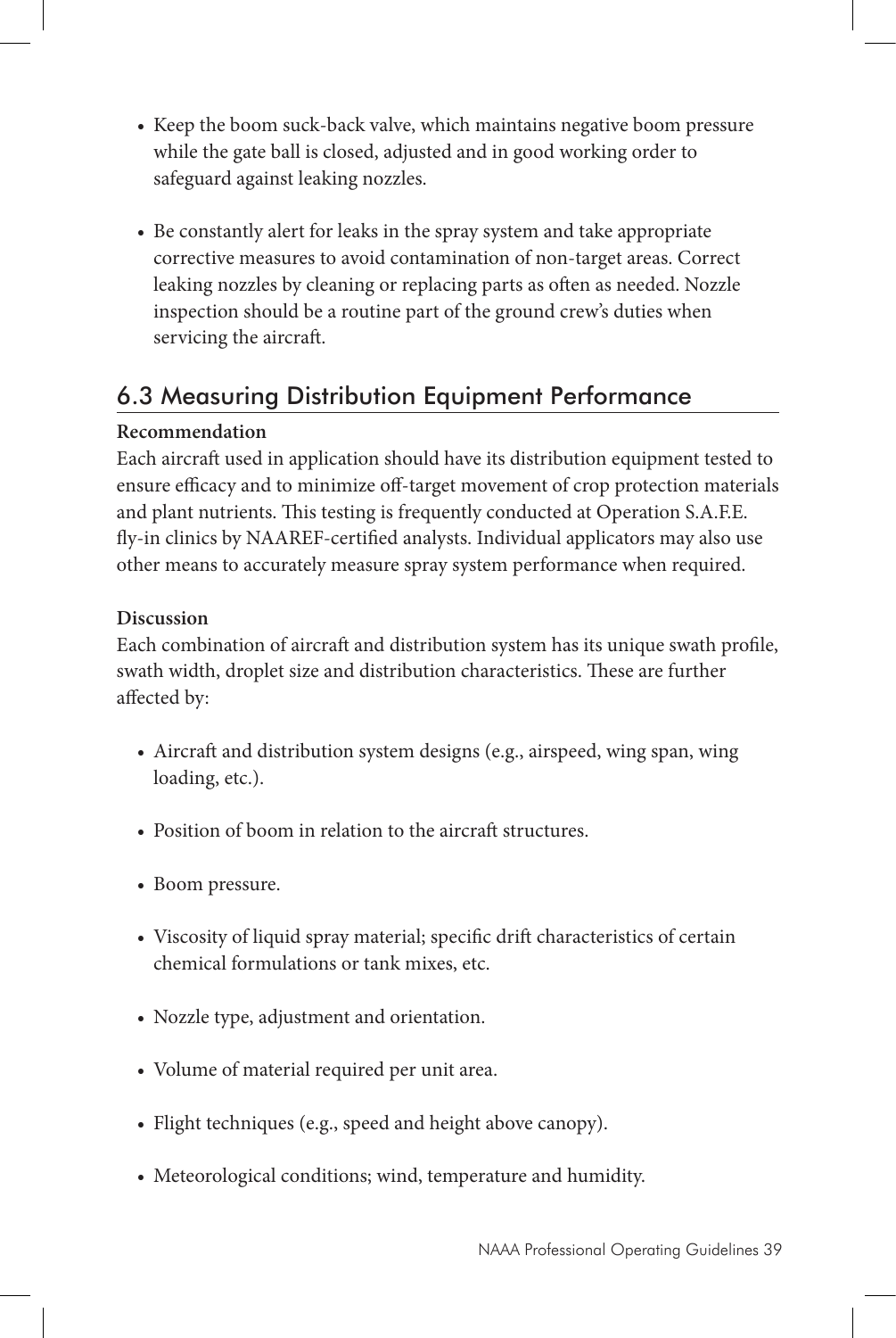Research has demonstrated that there are some generalizations on the gross effects of these eight variables on swath profiles and off-target movement of chemicals. New techniques for computer modeling to predict changes in the profile which correspond to specific changes in these variables have been developed. Applicators use modern aircraft which have been deliberately designed and engineered as total distribution systems, rather than as combinations of existing aircraft and ground spray systems. All aircraft need periodic field adjustments for optimum performance of spray delivery systems. Field measurement procedures can measure spray pattern uniformity and drop size and assist applicators in making adjustments to the systems that increase accuracy and effectively reduce the amount of off-target movement of crop protection products.

- • To the greatest extent feasible, prior to use on a job, measure and calibrate all aircraft spray systems used in aerial application for each type of job to be performed. Measurements include:
	- º Spray pattern
	- º Nozzle flow rate
	- º Droplet size
- Measure and calibrate each spray system every 24 months or after any modification is made to the aircraft, the distribution system or flight procedures that could significantly affect the swath profile.
- In order to achieve the proper volume-per-acre application rate, uniform droplet size and distribution, and to maximize on-target applications for each job, measurements are needed to determine the following:
- • Best boom configuration and positioning on the aircraft.
	- º Proper nozzle configuration and orientation with respect to the boom and flight path.
	- º Proper nozzle flow rates and boom pressures.
	- º Optimum flight techniques to enhance performance and mitigate drift.
	- º Check swath pattern uniformity and droplet size for each open nozzle position configuration used for the various gallon-per-acre jobs.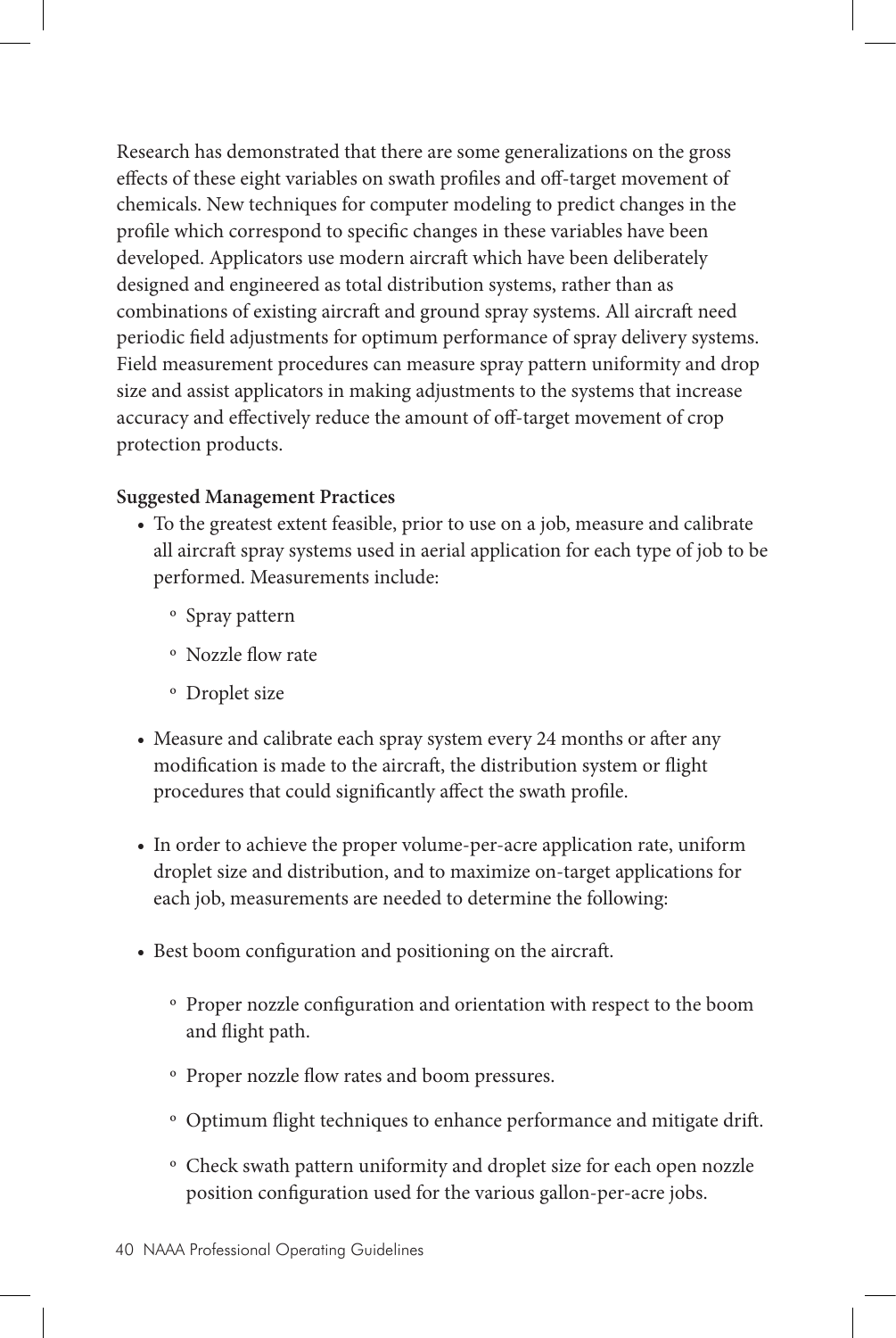## 6.4 Site Specific Meteorological Criteria

#### **Recommendation**

In order to provide maximum efficacy, minimize risks due to off-target movement of products and to prevent incidents and property damage, meteorological criteria should be established prior to beginning each job.

#### **Discussion**

Wind direction and speed, temperature, humidity and atmospheric stability (including the presence of temperature inversions) are some of the most obvious of the meteorological factors affecting aerial application. In addition to the impacts on flight characteristics, the wind velocity and direction play an important part in determining deposition, spray pattern and off-target movement of materials. Changes in wind velocity in the layer(s) of air over the crop canopy as well as flow around prominent terrain features nearby will affect the application. It behooves the applicator to note and account for these influences. The percentage of application material susceptible to off-target movement increases as the speed of the wind increases. Since all material movement is downwind in direction, observing and recognizing the wind direction will enable the applicator to eliminate any off-site movement to sensitive areas upwind.

Temperature and humidity impact material movement by changing the evaporation rate of spray droplets. As temperature increases and/or humidity decreases, evaporation increases. For small to moderate sized droplets, increased evaporation can create an increased risk of off-target movement because the droplets shrink to a critically smaller size faster. This smaller size makes them more susceptible to off-target movement.

Temperature inversions, by definition, are present when the temperature increases with altitude rather than the normal decreasing of temperature with increasing altitude. Within inversion conditions, the atmosphere is very stable (i.e., minimal vertical air mixing) and typically with light winds present. With minimal vertical air mixing within a temperature inversion small spray droplets remain suspended for a longer period of time and in a higher concentration near the application zone. This longer suspension time enables material to move off-target. Ground-based temperature inversions commonly begin to develop in the very late afternoon or early evening, and then deepen and strengthen overnight. Erosion of the overnight, surface-based inversions begins shortly after dawn and continues to erode the inversion from below as the surface heats through the morning hours. Note that some labels disallow a material's use when a temperature inversion is present. Other labels may prescribe applications when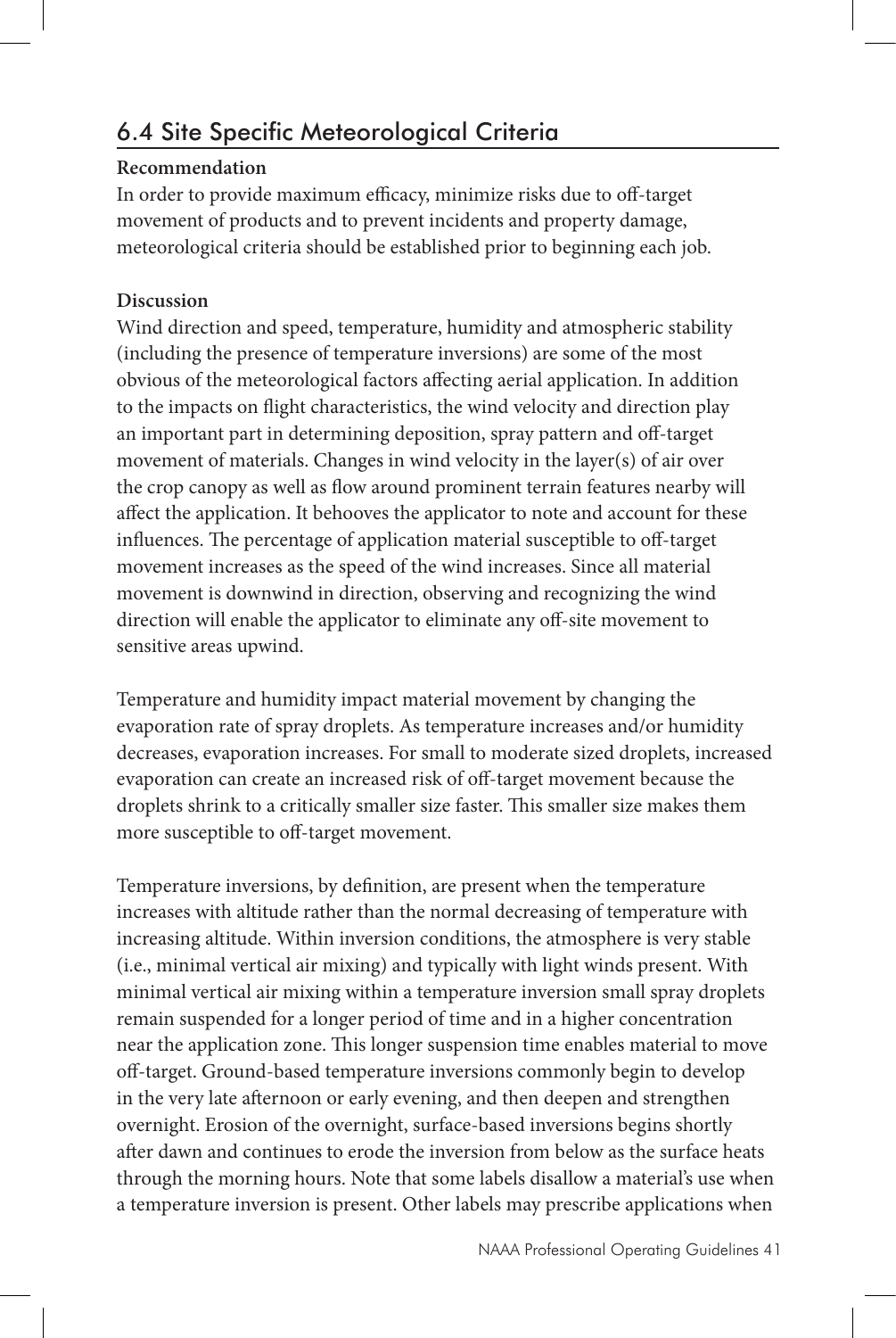temperature inversions exist (i.e., pollinator protection, mosquito control, etc.). Caution should always be taken when applying materials within temperature inversions knowing the risk of off-target deposition will be a greater under these conditions.

Extensive research has been done on the effects of weather on off-target material movement. Many of the methods to accurately determine wind velocities, velocity gradients and temperature gradients require precise instrumentation. However, onsite meteorological measurements and observations can be an important element for reducing off-target movement. These observations may be made using an on-the-ground observer with portable weather instruments. The aerial applicator can obtain wind information by use of an aircraft smoke system, observing the wind as it affects vegetation, and using other visual indications of wind velocity and atmospheric stability such as smoke columns. On-board weather instruments are becoming available and are able to provide accurate real-time weather data in the aircraft. However, pilot experience and general knowledge of local weather conditions remain key elements in recognizing a satisfactory environment for the application. The type of weather instrumentation, if any, utilized by each applicator is subject to the type and limitations of each individual operation.

- In order to provide maximum on-target applications, meteorological criteria should be established prior to commencing each job.
- Stipulate weather margins, including thresholds of changing weather conditions, and include in the operational plan for each job. Establish a firm chain of command for making weather-related decisions in regard to all applications.
- Determine wind velocity and direction at the job site by using aircraft smokers, on-board meteorological instrumentation, an anemometer, surface-based visual indicators or pilot estimation.
- Avoid applications upwind of sensitive sites within an inversion by monitoring the vertical temperature gradient, if possible using smoke as a visual indicator, or waiting for specific temperature changes or wind speeds that provide information that the inversion has mixed-out.
- Be aware of temperature and humidity and its impact on the application quality, as well as the risk of off-target material movement for each individual job; adjust spray equipment to alter droplet size as needed.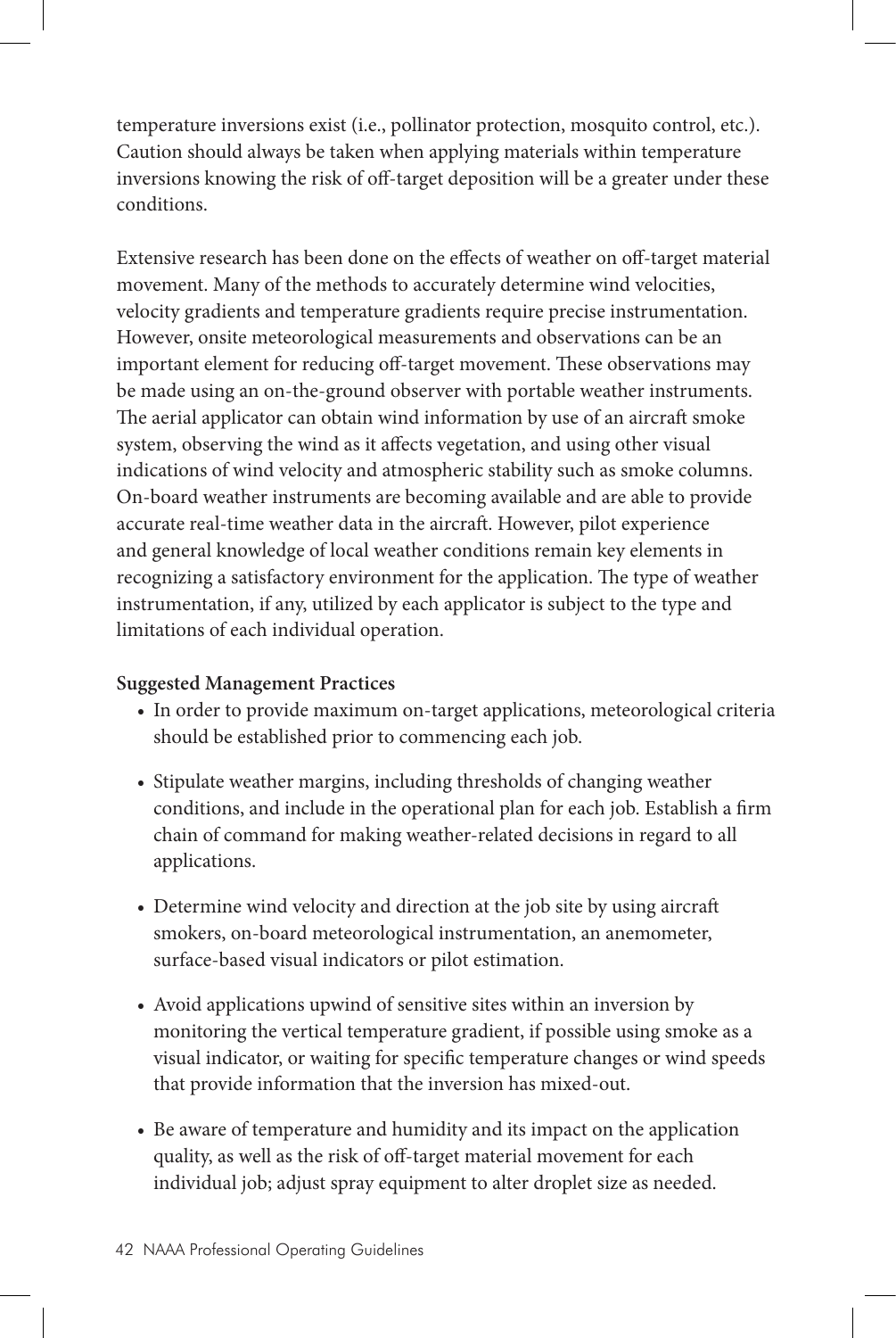- Ensure that pilots and ground crews act as a cooperative team in communicating meteorological observations, especially during conditions that approach shutdown thresholds.
- Arrange application schedules to take advantage of the most favorable weather conditions. For example, do the upwind half of a field and then wait for a wind change, or do downwind headlands in the morning if the wind is expected to increase later in the day.

## 6.5 Flying Techniques

#### **Recommendation**

While making applications, the pilot should select flying techniques that will minimize off-target movement and maximize efficiency.

#### **Discussion**

An important part of the effort to maximize application performance and mitigate off-target material movement is the flying technique of the individual pilot. Even though the other factors have been set properly to minimize off-target movement of materials, if the pilot is not operating the aircraft in an appropriate manner, these other factors might be negated. The pilot, as operator of the aircraft and distribution system, bears the responsibility for keeping the material on the target area. It should be recognized that the uniform placement of the material on the target, and at the proper rate, is a critical task.

Flight height should be based on safety and providing a uniform pattern with superior deposition. Increasing the flight height to increase the swath width without concern for application uniformity or deposition in the crop should be avoided. Rather, the pattern should be adjusted to be uniform at the appropriate height of the flight. The appropriate flight height is one that will produce an accurate application, and is based largely on aircraft size and speed. Flying too low can increase the risk of pattern distortions and off-target movement. Flying too high can increase the risk of off-target movement and decrease deposition in the crop canopy.

Granular materials such as baits, seeds and fertilizer should be flown at heights that produce the best distribution. This can be determined by testing similar to that which is done at fly-in clinics. Above that height, the wide pattern or extended swath due to crosswinds makes it difficult to maintain proper matching of adjoining swaths.

It is the pilot's responsibility, aided by the ground crew, to monitor local weather conditions that will affect material movement after it leaves the aircraft.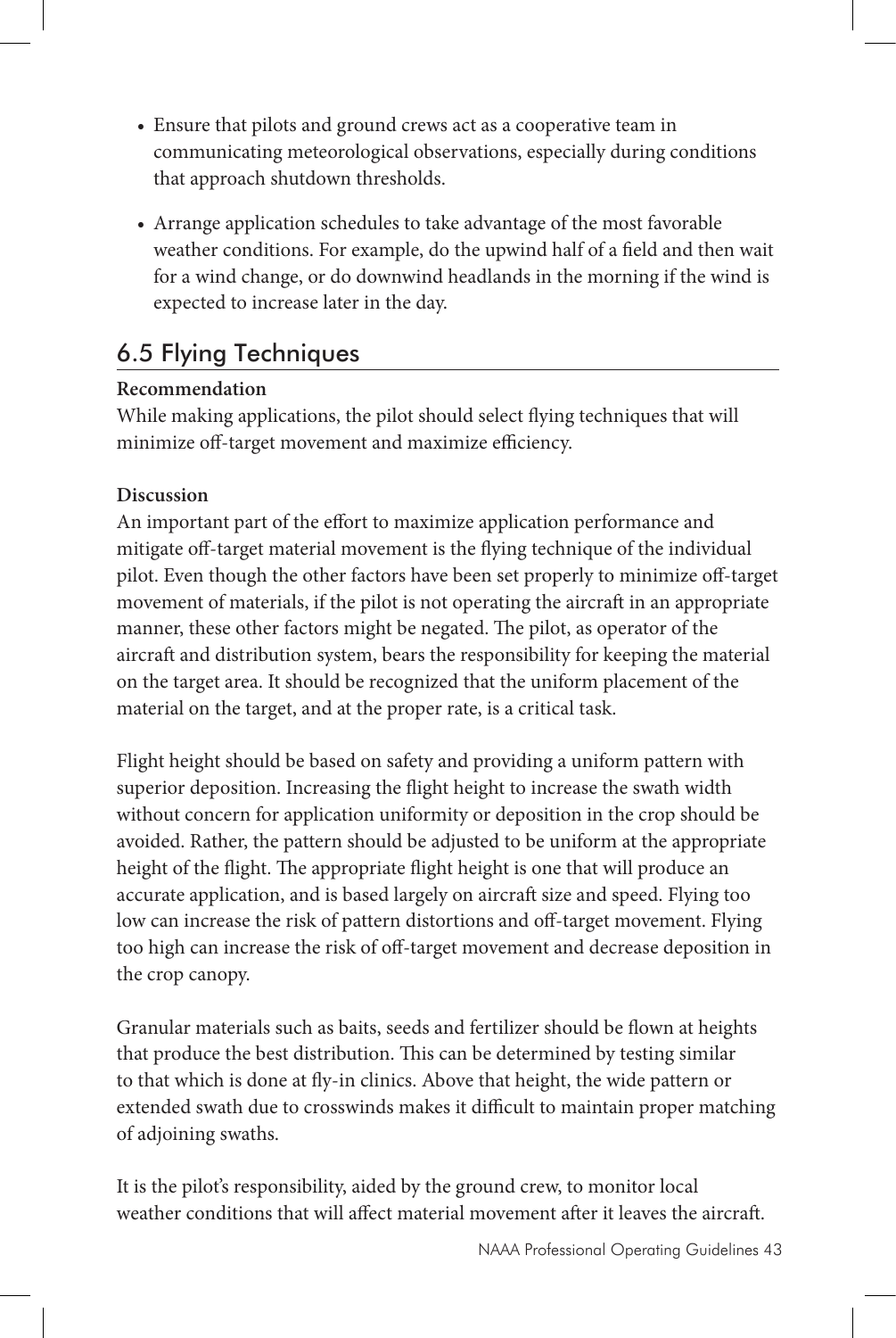These weather conditions can lead to pattern distortion and streaking of the application. If the predetermined minimum conditions are exceeded, the job should be stopped rather than risk a non-uniform application or off-target movement. In some weather conditions, swath width or placement can be adjusted to deal with the situation.

- When treating a field, the pilot should select flying/application techniques that minimize material movement off target.
- • Fly at an altitude that maximizes material deposition and uniformity of application and minimizes streaking and off-target movement of products.
- • Turn spray on and off within the boundaries of and at the same altitude the field is flown. This will help ensure that material is applied uniformly and does not move beyond the target area.
- Be aware of any adverse wind currents generated by the aircraft due to aerodynamics. Use flight techniques that minimize these effects.
- Fly at the speed and operate the spray system at the boom pressure that has been verified in the equipment selection process to produce the best performance.
- • When using a flow control system, be aware that changes in speed will be handled by the system by adjusting the boom pressure to maintain the required nozzle flow rate for the aircraft speed. These changes in pressure can have an effect on spray droplet size.
- Fly the headlands and edges of fields next to sensitive areas when there is a positive air movement away from critical areas. Consider using half boom shutoff valves and make half  $(½)$  swath width passes next to sensitive areas.
- Trim up fields as necessary to ensure a uniform and effective application over the entire field.
- Be aware that certain crops may also be damaged by an overly heavy application, caused by extra trim passes or excessive swath overlap.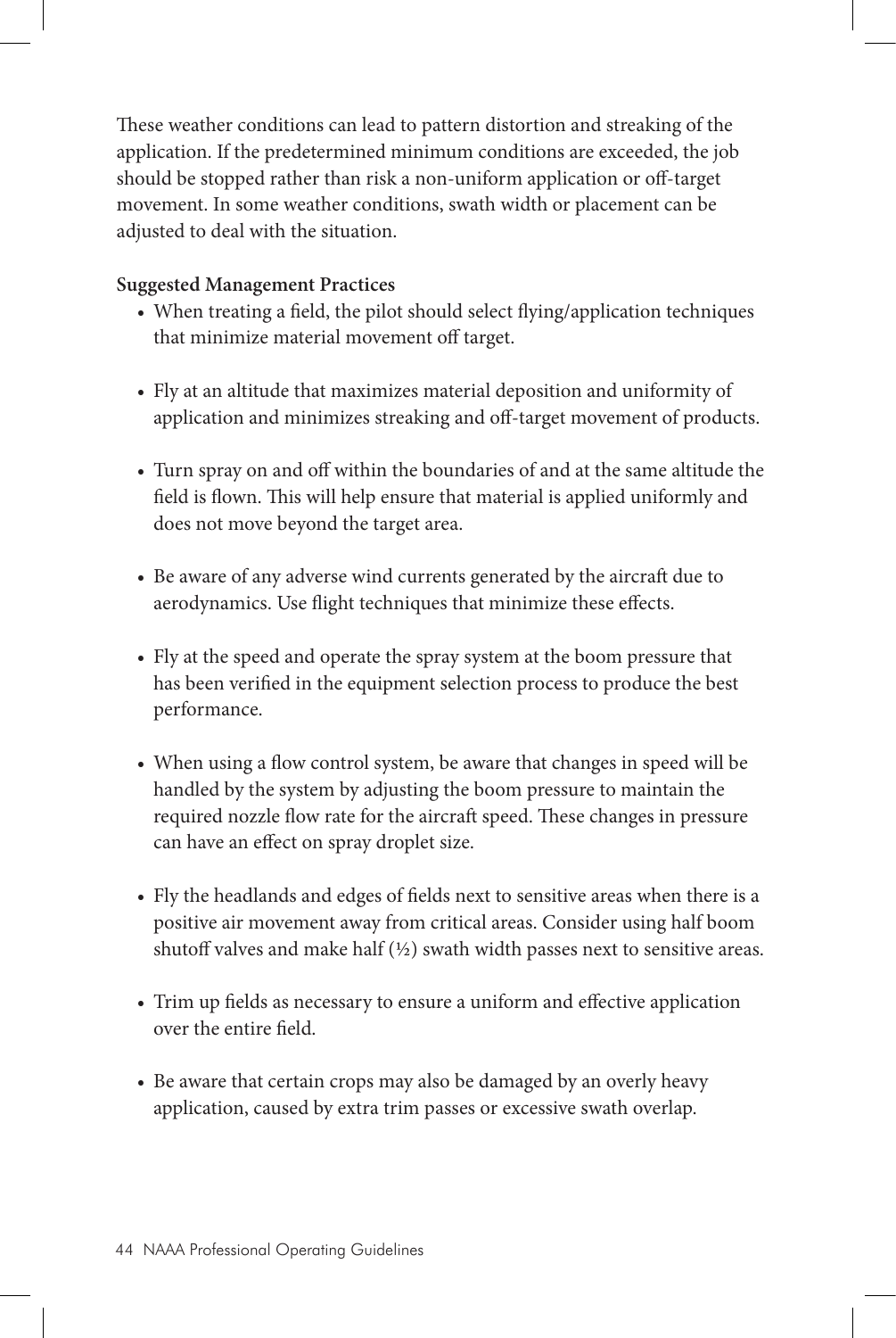## 6.6 Impact of Crop Protection Products and Adjuvants

#### **Recommendation**

The applicator should be aware that different materials added to the spray solution will impact the spray droplet size and thus efficacy and the risk of offtarget movement. The applicator should make every attempt to determine what the impact of the products used will be on the droplet size.

#### **Discussion**

All products, including the crop protection materials and any adjuvants, added to the spray solution change the characteristics of that solution, including the surface tension and viscosity. This impacts the resulting droplet size. How spray solution components alter the droplet size varies depending on nozzle selection and setup, application speed and other variables. Research is available and will continue to be ongoing to help applicators determine these complex relationships. The application of dry materials (dust, granules, pellets, seed and fertilizers) presents another set of variables in dealing with off-target movement because each formulation behaves differently when discharged from an aircraft.

- Be aware of all the products to be used in an application and verify with the label that any adjuvants to be used are permissible.
- • Use all available information to determine how the products will impact droplet size and other factors of the application. Sources of information include but are not limited to:
	- º Company literature
	- º USDA-ARS research publications
	- º University publications
	- º NAAA Annual Convention
	- º State convention
	- º Trade publications
- • Adjust application equipment setup or techniques to compensate for adjuvant-caused changes.
- • Use the appropriate adjuvants for your application that maximize both efficacy and safety of the application.
- Mix products in the correct order and manner to avoid compatibility issues.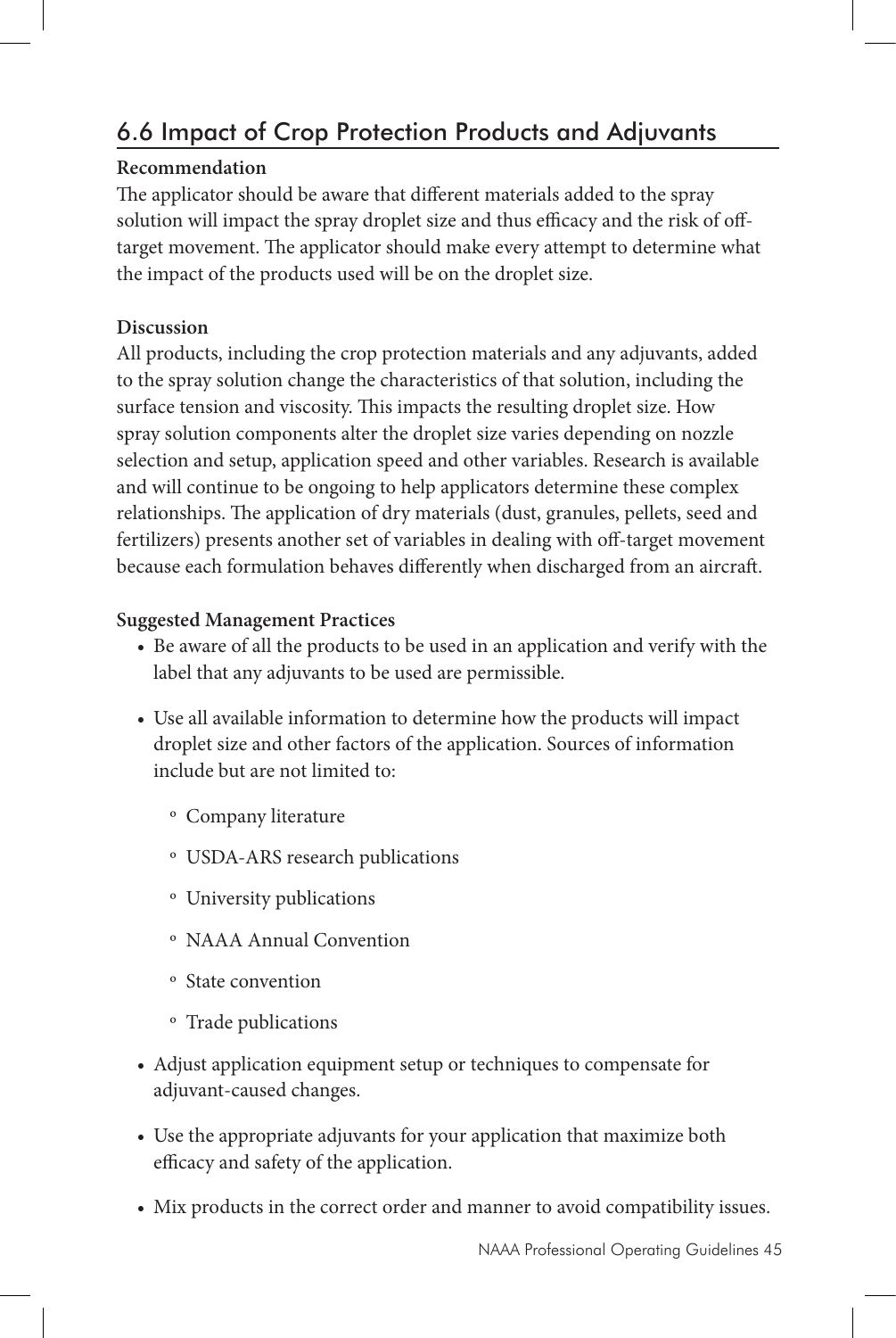## 6.7 Nearby Crops and Sensitive Areas

#### **Recommendation**

The aerial applicator should attempt to identify what crops and other potentially sensitive areas are adjacent to and in the vicinity of the application site.

#### **Discussion**

All aspects of aerial application operations should be designed to keep the applied materials confined to the treatment area. Activities by applicators should be planned to address the concerns of local communities, adjacent landowners and neighbors who may be affected by the application. It is important to know which areas near the application site could be particularly sensitive to the materials being applied. Identification of non-GMO crops is critical when making applications of certain products. Some formulations of herbicides, insecticides and fungicides call for extra precautions and increased awareness of wind direction, velocity and sensitive downwind areas. Care should always be taken with applications near bodies of water. Knowledge about local bee activity is necessary when making applications of many insecticides. Organic crops need to be identified for all applications of materials to avoid misapplications. Be aware of materials that may volatilize and move off target after application with increased temperatures.

- Scout job sites prior to application to determine what is adjacent to the target area.
- If a crop is present determine whether it is sensitive to the material being applied.
- Use online resources to help identify and locate sensitive crops and areas near the application site.
- Communicate with local landowners, growers, and community members to avoid any potential problems.
- Know the forecasted temperature that is expected to follow the application of volatile materials.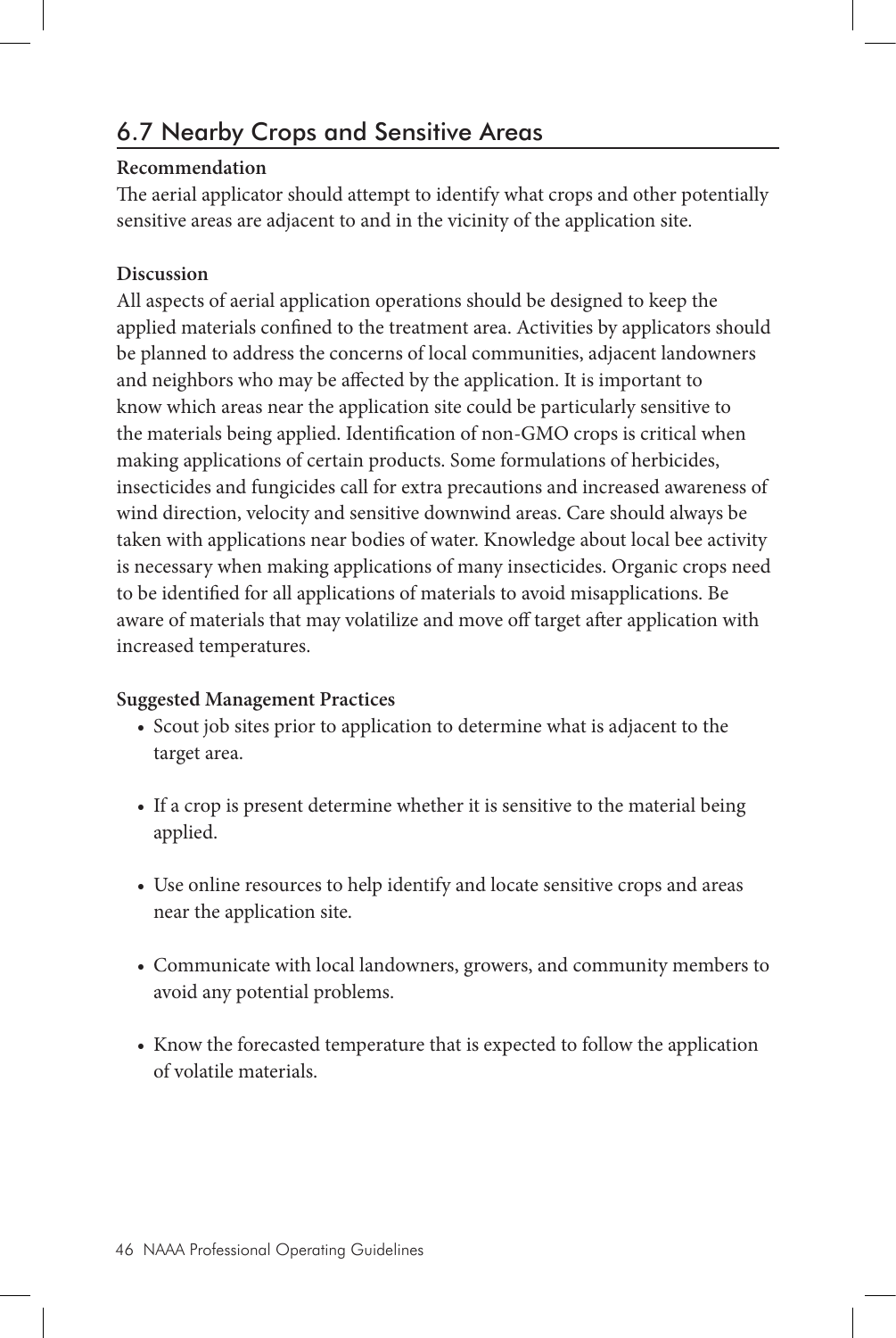## **/ Security** Chapter 7

- 7.1 Aircraft and Operations
- 7.2 Materials Applied by Aerial Application

## 7.1 Aircraft and Operations

#### **Recommendation**

All agricultural aircraft and aerial application operation sites should be secured to prevent unauthorized access or theft.

#### **Discussion**

Since the terrorist attacks of September 11, 2001, agricultural aircraft have come under close scrutiny as a platform that could be used by terrorists to damage infrastructure and/or cause mass destruction. An agricultural aircraft being used successfully in this manner is very unlikely to be effective according to scientists who work with agricultural aircraft. However, the negative public relations impact from an attempt to use agricultural aircraft to cause terror would be detrimental to the industry. Because of potential terrorist use implications, as well as protection from theft and vandalism, it behooves every aerial applicator to properly secure the aircraft under their control. Aerial operations and agricultural aircraft are located in many different settings, ranging from being on public use airports to rural, privately owned airstrips. Different locations require different methods for security. Each operator should consider which of the Suggested Management Practices will work best for his or her location.

- • Install hidden security switches on aircraft: This is a switch that cuts power from the battery with its location only known to the operator of the aircraft. The Federal Aviation Administration approves of these switches; a "Form 337 Field Approval" is not required for installation, but a log book entry is required.
- • When practical, store aircraft in locked hangers with a security system.
- • Consider the use of propeller locks or locked aircraft tie downs.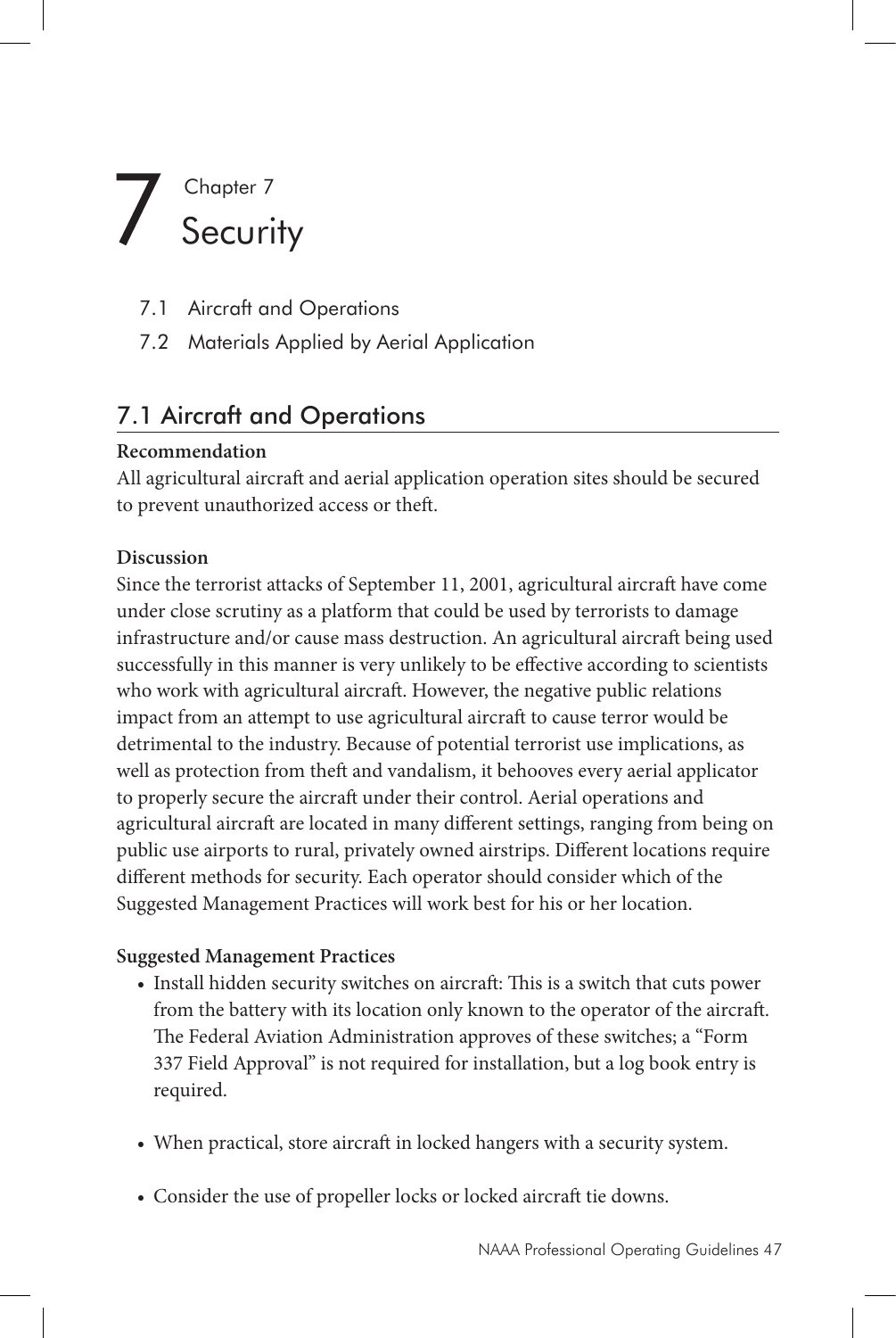- Park or disable heavy equipment in front and behind the aircraft to prevent it from being moved.
- When aircraft are not being used for a long period of time, remove the batteries or other components that would prevent the engine from operating.
- Consider video and other effective security systems with ample lighting to maintain adequate visibility for monitoring aircraft, storage facilities or aircraft hangars.
- • Be aware of individuals who have no reason to be at or near your location, or who seem to be inexplicably monitoring your operation.
- Be vigilant for individuals not familiar with agricultural aviation who are asking detailed questions about operations.
- Establish relationships and ongoing contacts with local law enforcement, neighbors, other airport users and other area aerial application operators, thus providing an informal overlapping security awareness network.
- • Call local law enforcement for immediate threats to individuals, aircraft or airfield security (typically "911").
- Report suspicious activity to the General Aviation Security Hotline at (866) 427-3287, also known as [866 GA Secure].

## 7.2 Materials Applied by Aerial Application

#### **Recommendation**

Crop protection materials applied by aerial application should be secured to prevent misuse or theft.

#### **Discussion**

Materials applied by aerial applicators are usually pesticides and fertilizers. Most crop protection materials are relatively safe, but some materials can be hazardous if misused. In the application process, these materials are under the control of the aerial applicator for a period of time. The theft and misuse of even safe materials from an aerial applicator is detrimental to the industry.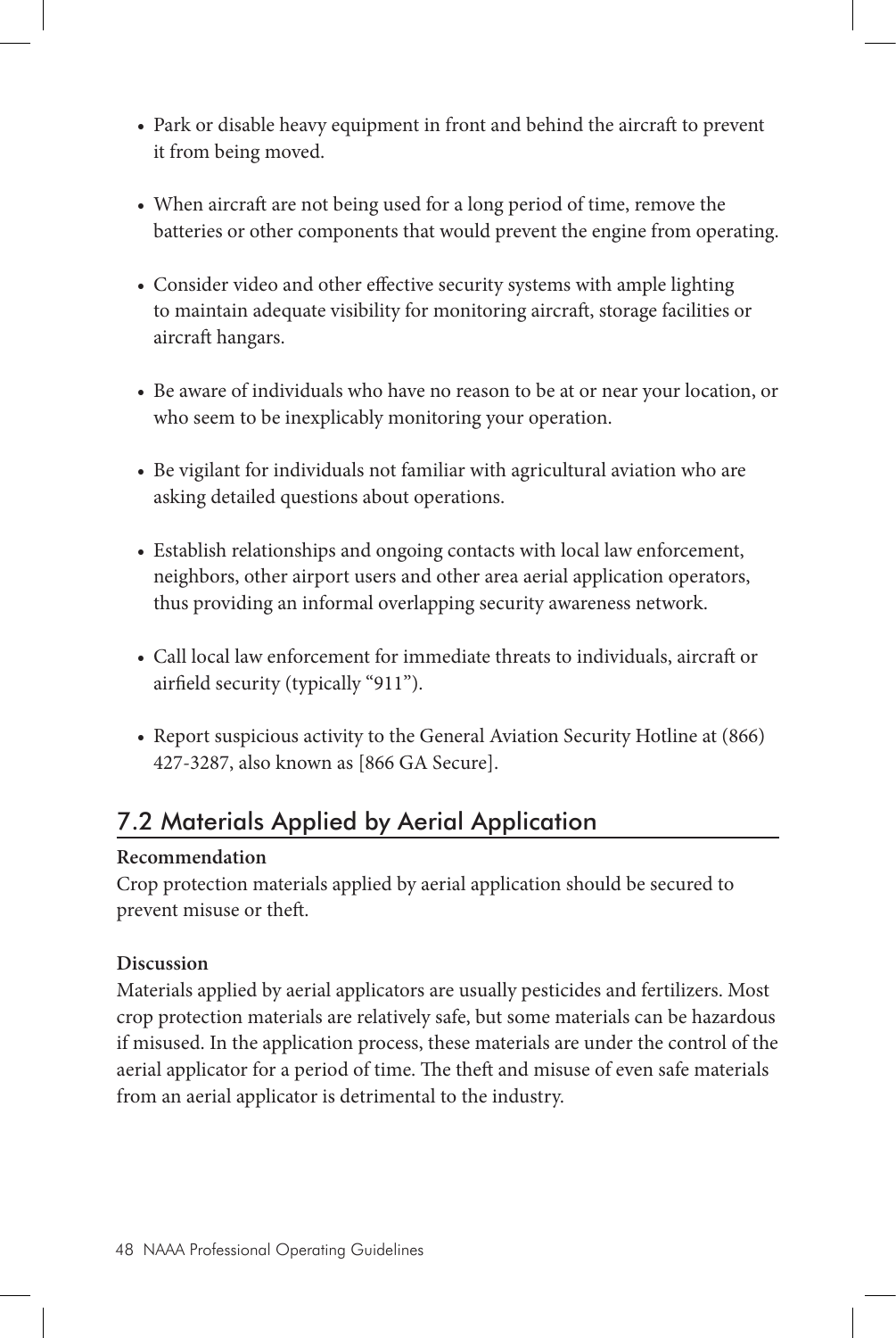- • Store materials in a locked, well-lit storage facility;
- Have a security system for your storage facility;
- • When transporting materials, constantly monitor or otherwise secure transport vehicle at all times; and/or
- • Maintain and conduct a regular inventory of any stored crop protection materials.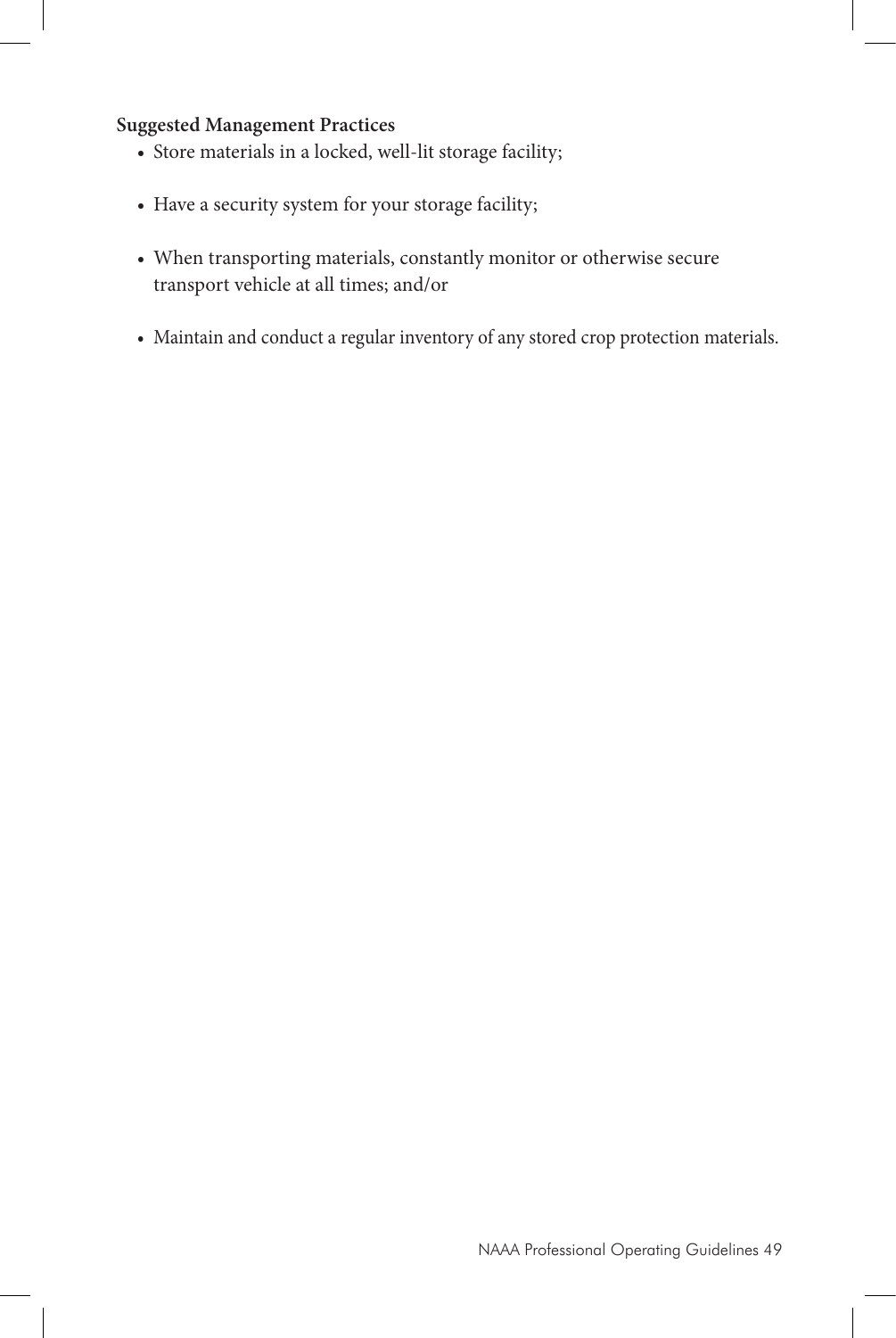## Application Records Chapter 8

- 8.1 FIFRA, Federal Aviation Administration and State Application Record Keeping
- 8.2 National Pollution Discharge Elimination System Permit (NPDES) **Applications**

### 8.1 FIFRA, Federal Aviation Administration and State Application Record Keeping

#### **Recommendation**

An accurate record of the application should be maintained for an appropriate amount of time. In accordance with state and federal law, each applicator bears full responsibility for determining the regulations that apply to his/her business.

#### **Discussion**

The application record is required to be maintained for a period of time to satisfy state and federal regulations. Proper application records will protect the applicator and the business. Section 11 of the Federal Insecticide, Fungicide, and Rodenticide Act (FIFRA) and 40 CFR Part 171 require dealers and commercial applicators to maintain records of sales, distribution and application of restricted-use pesticides (RUPs). Electronic data generated by GPS and mapping systems need special consideration.

- Determine the minimum amount of time a record of the application should be maintained. FAR part 137 requires 12 months; FIFRA requires two years from the date of the application. State agencies may require a longer period of three years or more. Nothing contained herein should be construed as relieving the applicator from the responsibility for determining and abiding by all applicable record-retention periods.
- Determine where the records must be maintained. Some states require a copy of the record to be sent to the grower in addition to being maintained at the base of operations.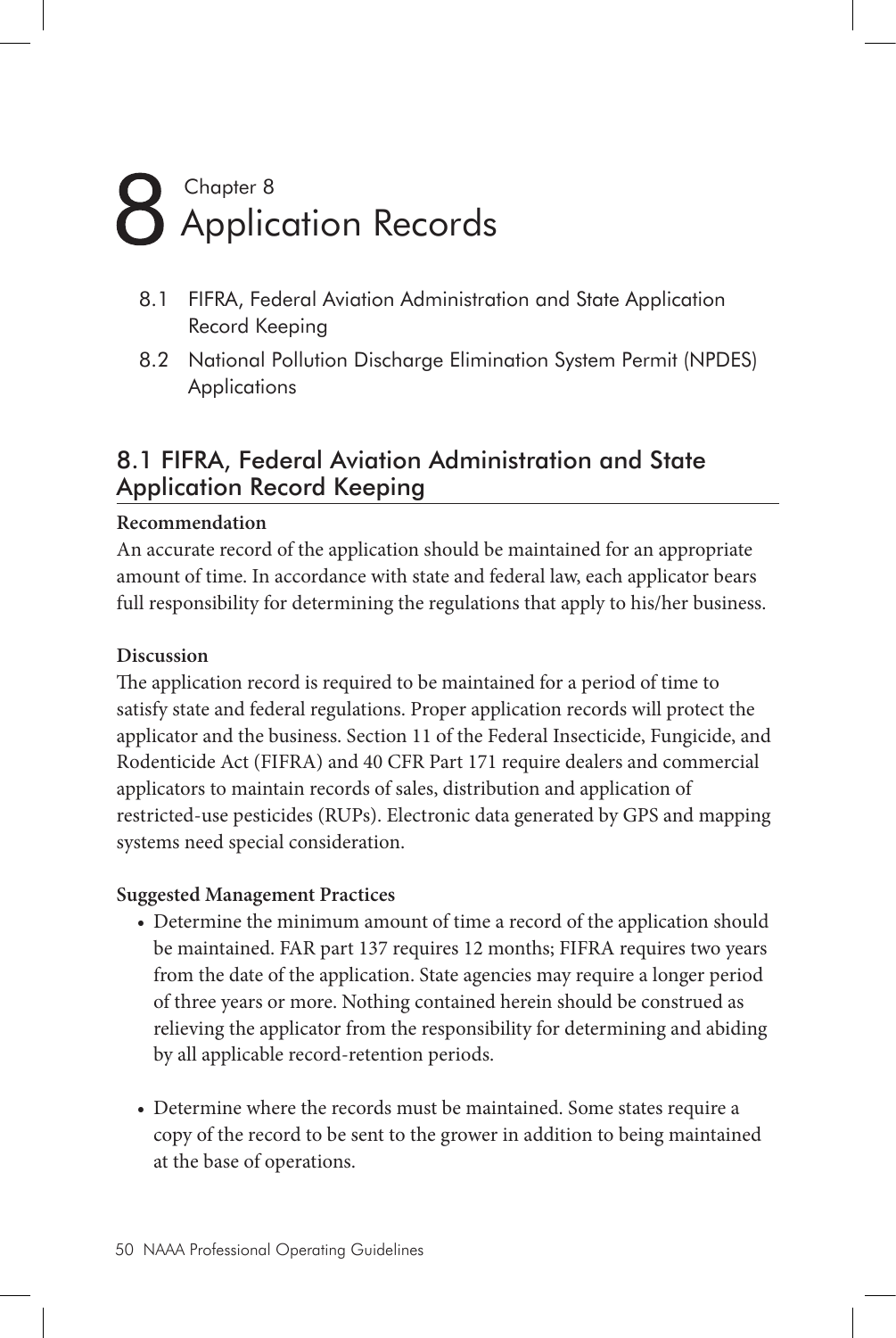- Determine in advance of the application who owns electronic data that is generated by GPS and mapping systems. Bear in mind that electronic data may be corrupted by changing formats and may not appear accurate when reproduced. Consider maintaining the original database of electronic data in your possession.
- Determine what information should be included. This usually includes but may not be limited to: the customer's name and address, crop treated, target pest, legal description of the property treated, total mix per acre, date and time application started and completed, wind direction and velocity, temperature, applicator's name and certification number, Worker Protection Standards notification, product information including name, EPA number, rate and supplier, etc.
- • A graphic representation of the field and application is desirable.
- • Retain written application records and GPS logs as required.

### 8.2 National Pollution Discharge Elimination System Permit (NPDES) Applications

#### **Recommendation**

When an application falls under the NPDES permitting process, extra record keeping should be obtained and maintained as required.

#### **Discussion**

The following Suggested Management Practices should be considered when an applicator falls under the "non-decision maker" category. In addition to Federal regulations, each state may have its own requirements in this area. Good record keeping will protect the applicator and business.

- Determine if the application falls under the state and/or federal permitting process.
- Keep accurate and complete written records as required by the permit for all discharges covered. You may rely on records and documents developed for other obligations, such as requirements under FIFRA or FAR part 137 and state or local pesticide programs, provided that all requirements of EPA's NPDES or the state general permit are satisfied.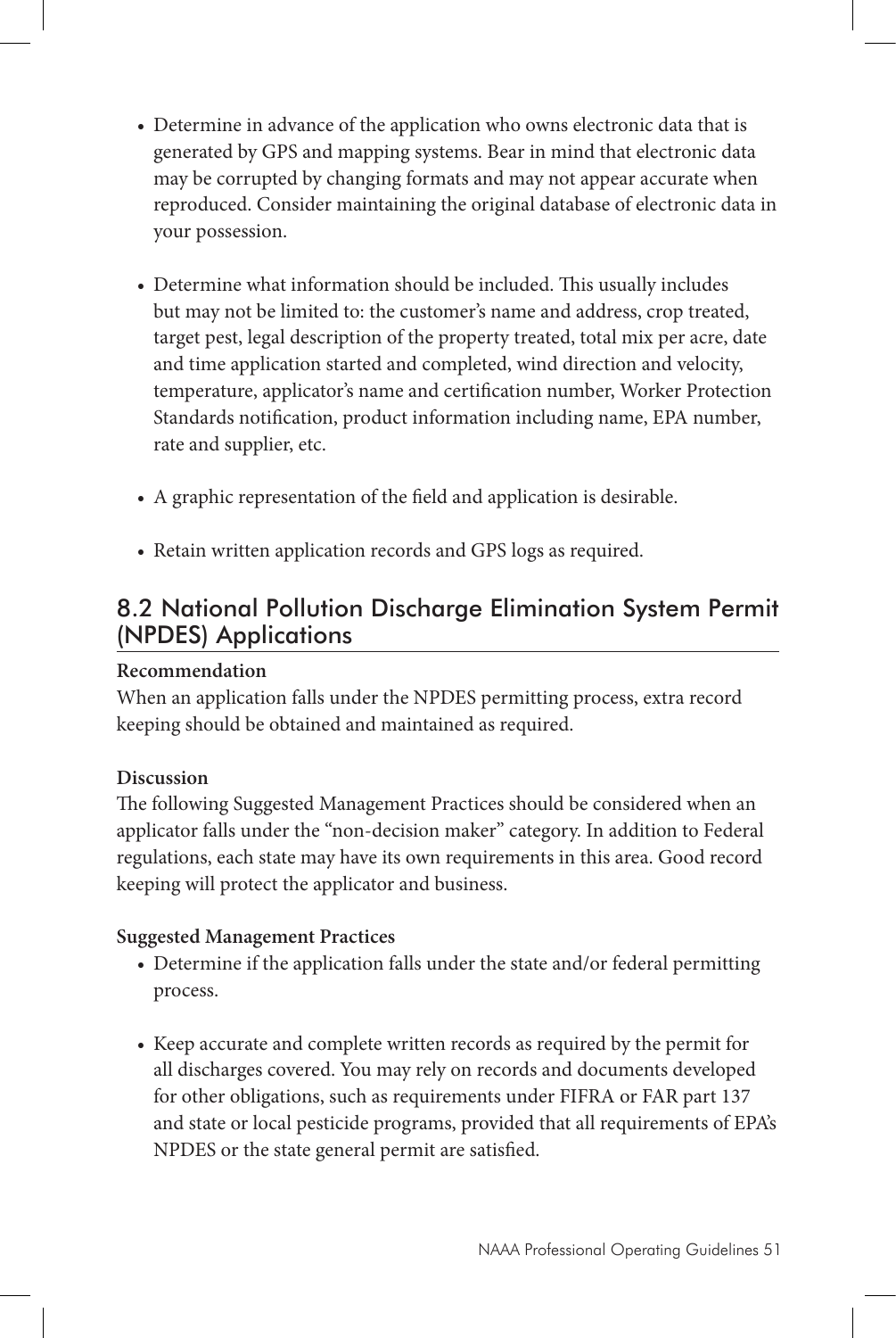- More detailed information about NPDES record keeping requirements may be found at the EPA or the state's regulatory agency. Information may also be found at www.agaviation.org.
- • No attempt is made here to provide guidance for those who fall under the "Decision Maker" category. Their record keeping requirements are much more rigorous. The guidance may be found in Section 7 of EPA's PGP or at www.agaviation.org.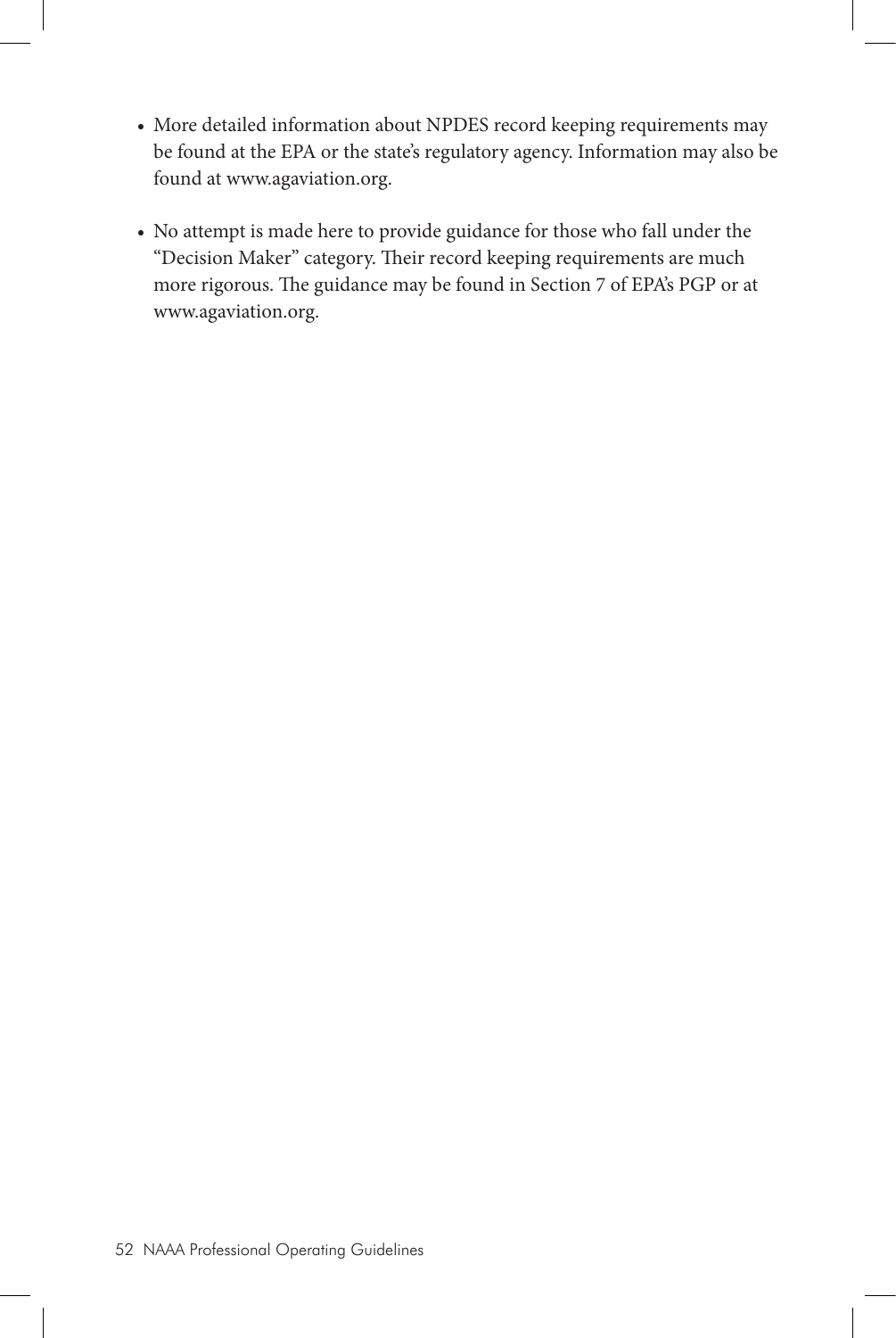## Appendix A. Regulatory Compliance

**Introduction:** This appendix is designed to provide applicators with a partial list of regulations that affect the aerial application of crop protection products. Information is divided into general sections on aviation-related information, pesticide-related information and other sources. Links to individual sites and documents may be obtained from the digital version of NAAA's Professional Operating Guidelines available online at www.agaviation.org or by using the Links section of the website.

**IMPORTANT: This list may not be complete. Each operator is responsible for operating in full compliance with all federal, state and local laws.**

#### **Aviation-Related Information**

#### **Federal Aviation Administration (FAA)**

- Federal Aviation Regulations (FARs)
	- ° Part 1 Definitions and Abbreviations
	- ° Part 21 Certification Procedures for Products and Parts
	- ° Part 23 Airworthiness Standards: Normal, Utility, Acrobatic, and Commuter Category Airplanes
	- ° Part 27 Airworthiness Standards: Normal Category Rotorcraft
	- ° Part 43 Maintenance, Preventive Maintenance, Rebuilding, and Alteration
	- ° Part 61 Certification: Pilots, Flight Instructors, and Ground Instructors
	- ° Part 67 Medical Standards and Certification
	- ° Part 91 General Operating and Flight Rules
	- ° Part 137 Agricultural Aircraft Operations
- Civil Aeronautics Regulations (CARs)
	- ° Some agricultural aircraft in operation today reference the CARs for the initial certification or operation. Civil Aeronautics Manual (CAM) 8 Aircraft Airworthiness – Restricted Category may allow for weight increases above the listed gross weight.
	- ° Check the Type Certificate Data Sheet (TCDS) for your aircraft or contact the aircraft manufacturer to see if CAR 8/CAM 8 applies.
	- ° If CAM 8 applies it may require a log book entry in accordance with Civil Aeronautics Manual (CAM) 8.10-3e.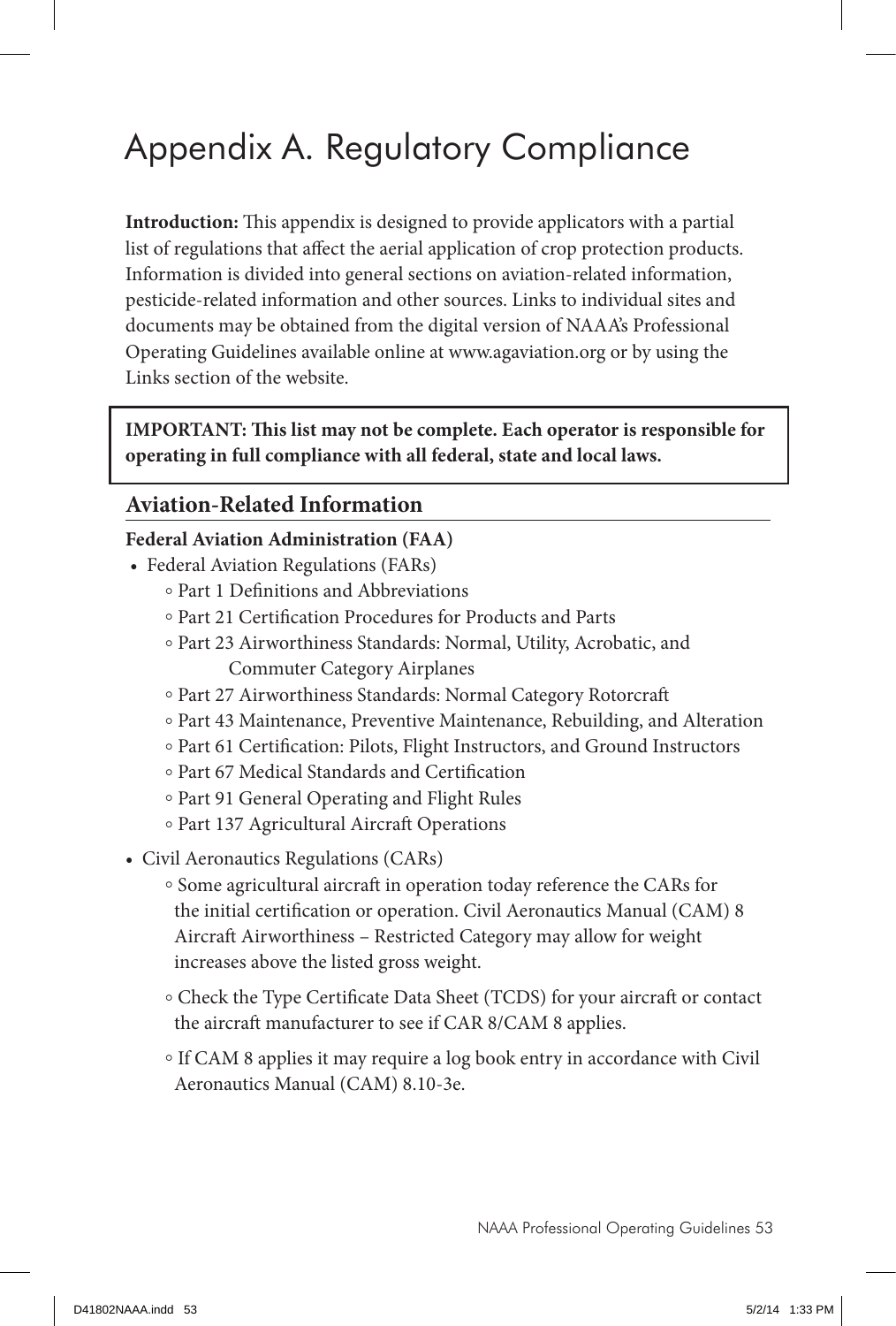- FAA's Regulatory and Guidance Library and Other Information ° Advisory Circulars (AC)
	- ° Airworthiness Directives (AD)
	- ° Flight Standards Information Management System (FSIMS)

FAA Order 8900.1 in FSIMS provides guidance for FAA aviation safety inspectors on their responsibilities for certification, technical administration and surveillance of operators conducting operations under the appropriate regulations, certificated airmen and other aviation activities. By searching this site, operators and pilots can learn what FAA inspectors expect for compliance with the regulations and policies of the FAA.

- ° Special Airworthiness Information Bulletins (SAIB)
- Reference Materials for FAA Guidance
	- ° Certification Process for Agricultural Aircraft Operators AC 137-1A
	- ° Congested Area Plan Requirement FAR §137.51(b) and additional guidance in FSIMS FAA Order 8900.1; Volume 3; Chapter 52; Section2)
	- ° Pilot Knowledge and Skills Requirement FAR §137.19(e)

#### **State Aviation Regulations**

- State Department of Aeronautics
- State Transportation Department

#### **Pesticide-Related Information**

#### **Environmental Protection Agency (EPA)**

- Clean Water Act (CWA)
- National Pollutant Discharge Elimination System (NPDES) program
- Pesticide General Permits (PGP)
- Federal Insecticide, Fungicide and Rodenticide Act (FIFRA)
- Pesticide Container and Containment Regulations (PCC)
- Spill Prevention Control and Countermeasures (SPCC)
- Worker Protection Standards (WPS)

#### **Department of Agriculture (State and Federal) or State Plant Board**

#### **Department of Homeland Security (DHS)**

• Chemical Facility Anti-Terrorism Standards

#### **Department of Labor**

- Occupational Safety and Health Administration (OSHA) rules requiring availability of Safety Data Sheets (SDS – formerly MSDS)
- Workplace Poster Requirements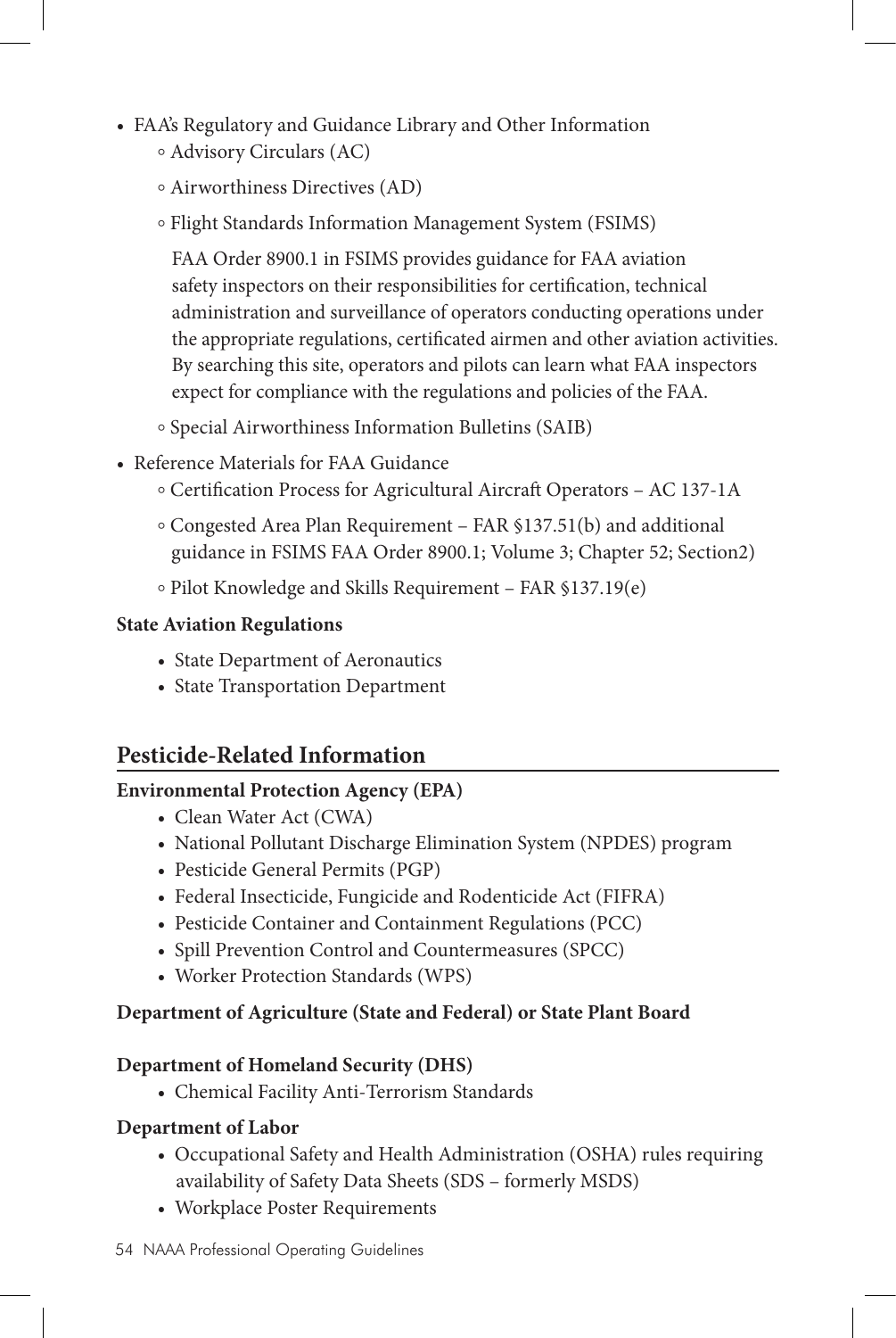#### **Department of Transportation (State and Federal)**

- Hazardous Material Transportation
- Licensing of Drivers (CDL)

#### **Emergency Planning and Community Right-to-Know Act (EPCRA) (commonly known as SARA Title III)**

- Emergency Response Planning
- Emergency Release Notification (spills)
- Tier II Hazardous Chemical Annual Reporting

#### **State Lead Agency (SLA) for pesticide licensing**

• List of state pesticide control officials

#### **USDA-ARS Aerial Application Technology Group**

• Source of information on Atomization Models, ASABE/NAAA Technical Sessions, current research projects, publications and smartphone apps.

#### **Other Regulatory Jurisdictions**

- County Pesticide Regulations
- Local Pesticide Regulations
- Tribal Pesticide Regulations

#### **Reference Materials for Guidance**

- Aerial Applicator's Manual: A National Pesticide Application Certification Study Guide
- Application Records (see Professional Operating Guidelines, Chapter 8)
- EPA WPS "How to Comply" Manual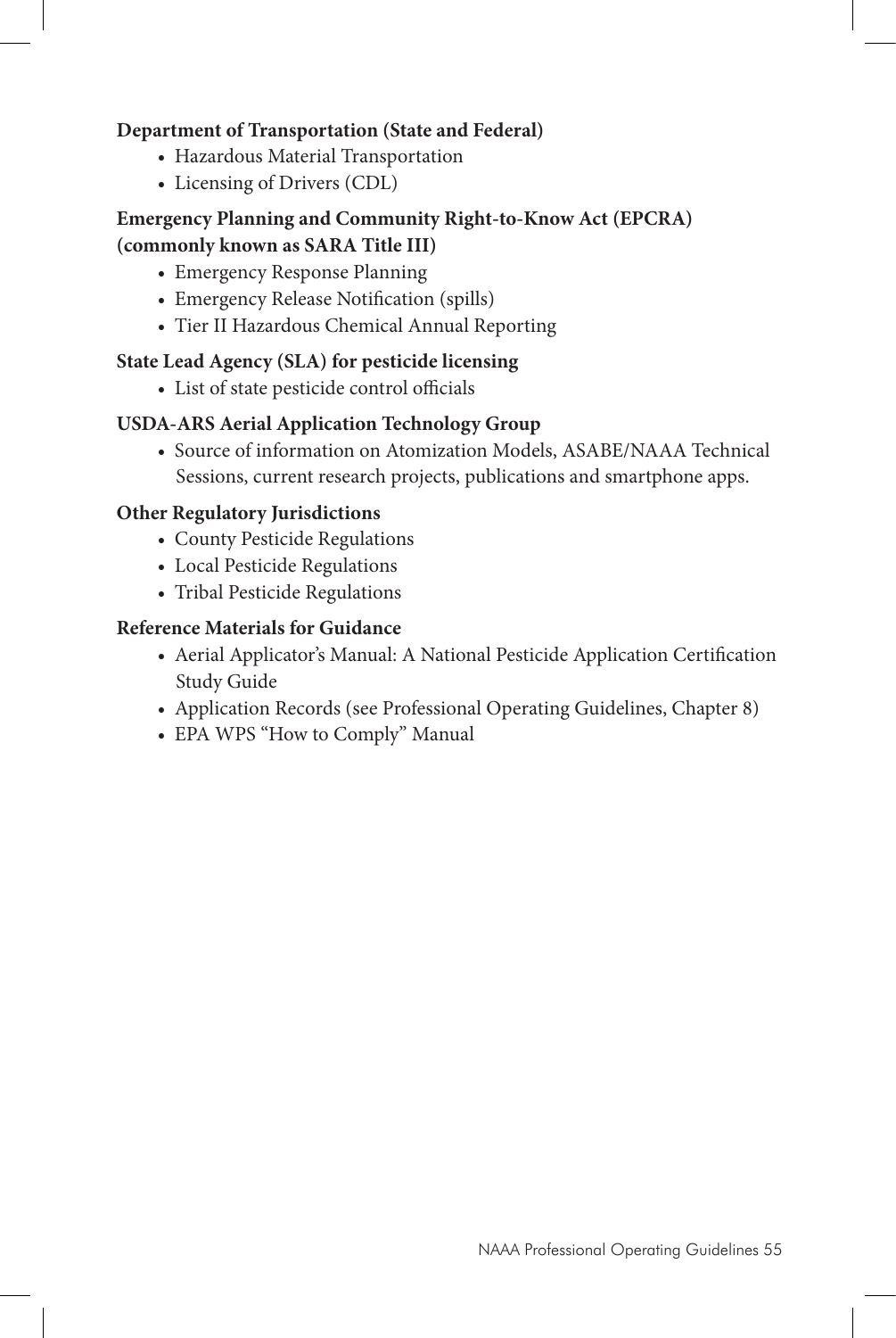## Appendix B. Acronyms and Abbreviated Phrases

AC – Advisory Circular

- AD Airworthiness Directive
- AGL Above Ground Level
- ALSE Aviation Life Support Equipment
- ARS Agricultural Research Service

Applicator(s) – Aerial Application Operation or Business or those performing aerial applications

- CAM Civil Aeronautics Manual
- CAR Civil Aeronautics Regulation
- CFR Code of Federal Regulations
- DHS Department of Homeland Security
- EMT Emergency Medical Technician
- EPA Environmental Protection Agency
- FAA Federal Aviation Administration
- FAR Federal Aviation Regulation
- FIFRA Federal Insecticide, Fungicide, and Rodenticide Act
- FSDO Flight Standards District Office
- FSIMS Flight Standards Information Management System
- GMO Genetically Modified Organism
- 56 NAAA Professional Operating Guidelines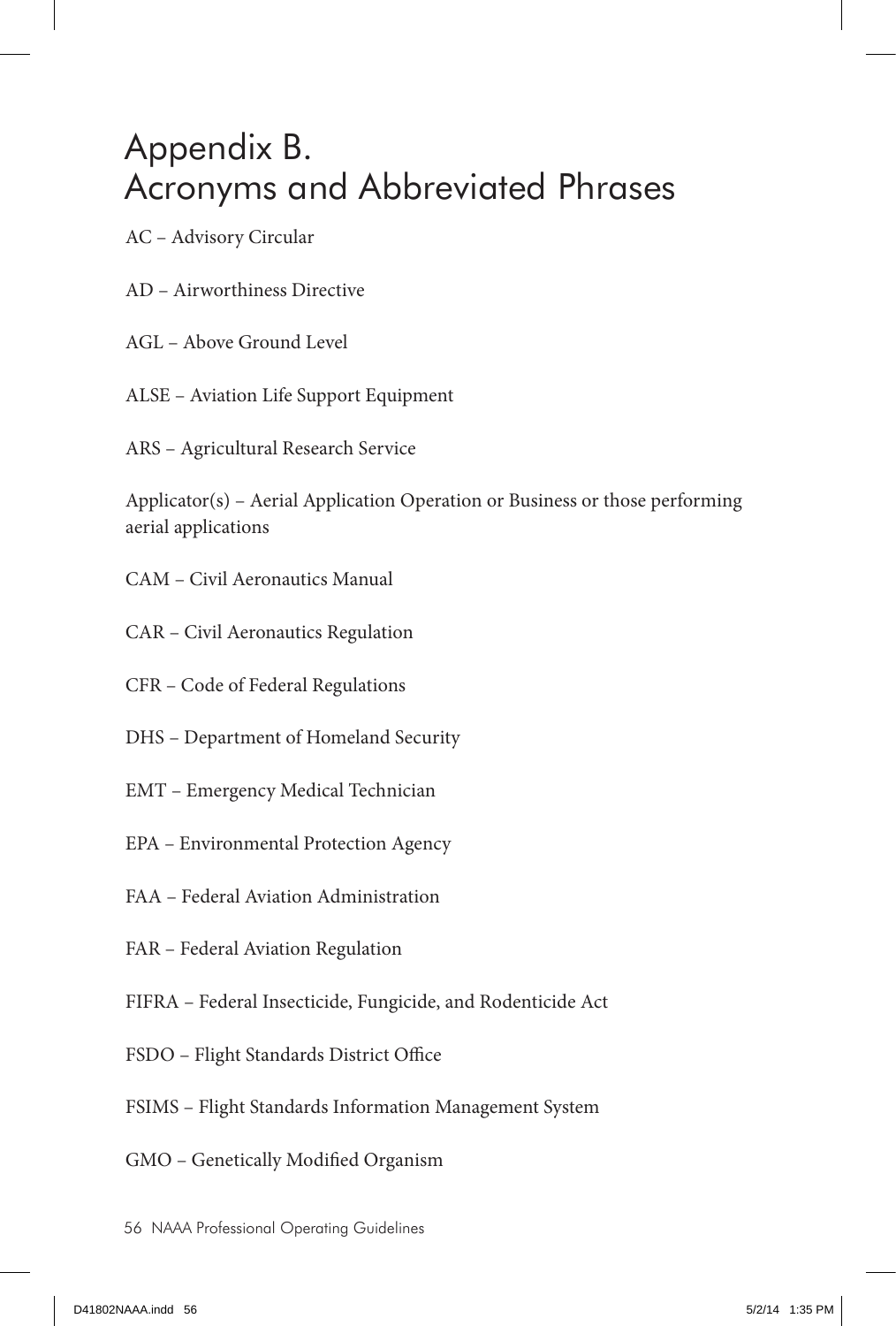GPS – Global Positioning System

Material(s) – Crop Protection Materials, Treated Seed, Plant Nutrients, Any material applied by aircraft

- MSDS Material Safety Data Sheet (see SDS below)
- NAAA National Agricultural Aviation Association
- NAAREF National Agricultural Aviation Research and Education Foundation
- NPDES National Pollution Discharge Elimination System
- NIMS National Incident Management System
- PAASS Professional Aerial Applicators' Support System
- PGP Pesticide General Permit
- PPE Personal Protective Equipment
- RUP Restricted Use Products or Restricted Use Pesticide
- S.A.F.E. Self-regulating Application and Flight Efficiency
- SAIB Special Airworthiness Information Bulletin
- SDS Safety Data Sheet (formerly known as MSDS Material Safety Data Sheet)
- SPCC Spill Prevention Control and Counter Measures
- $System(s)$  mixing and loading system $(s)$
- TCDS Type Certificate Data Sheet
- USDA United States Department of Agriculture
- WPS Worker Protection Standards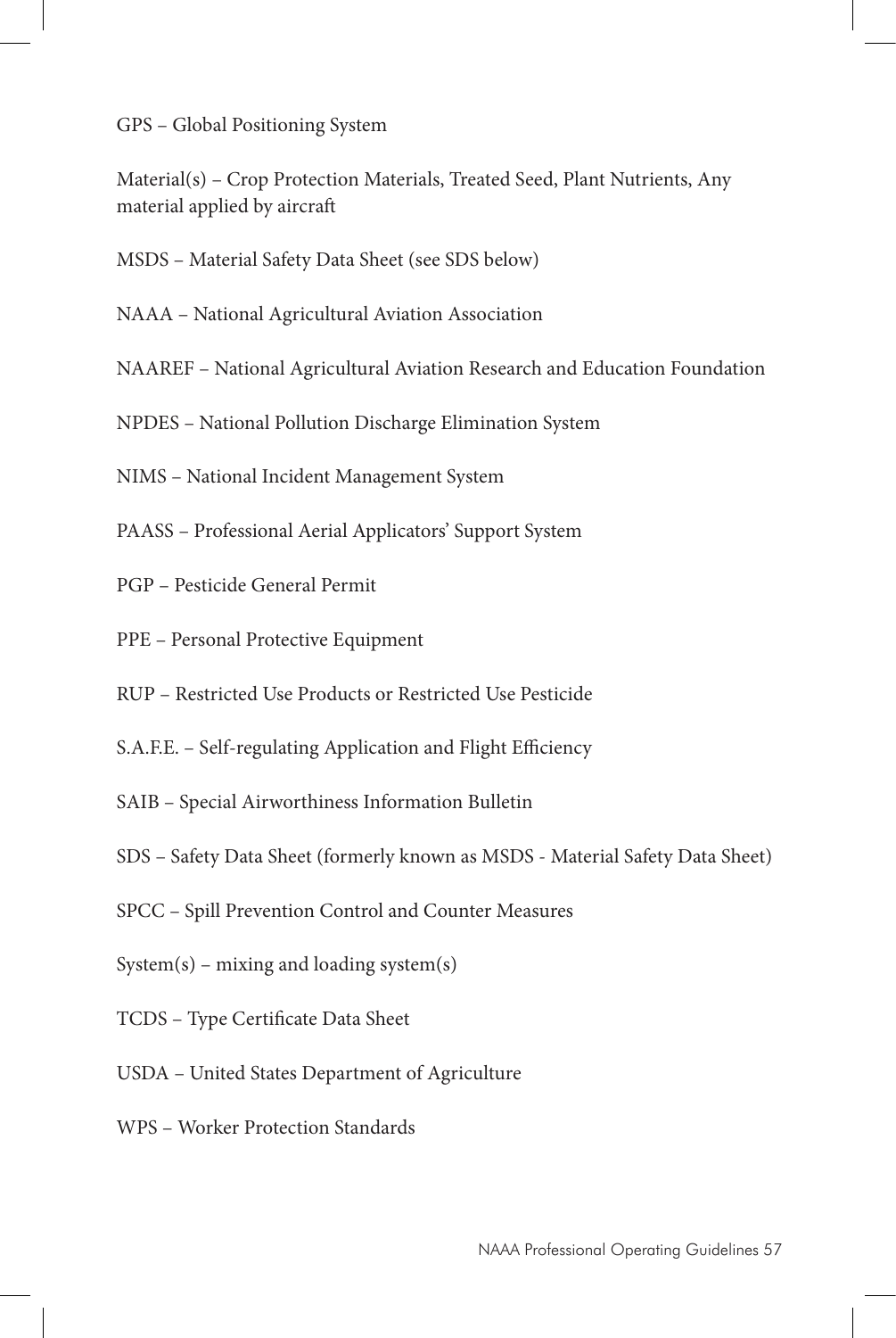58 NAAA Professional Operating Guidelines

I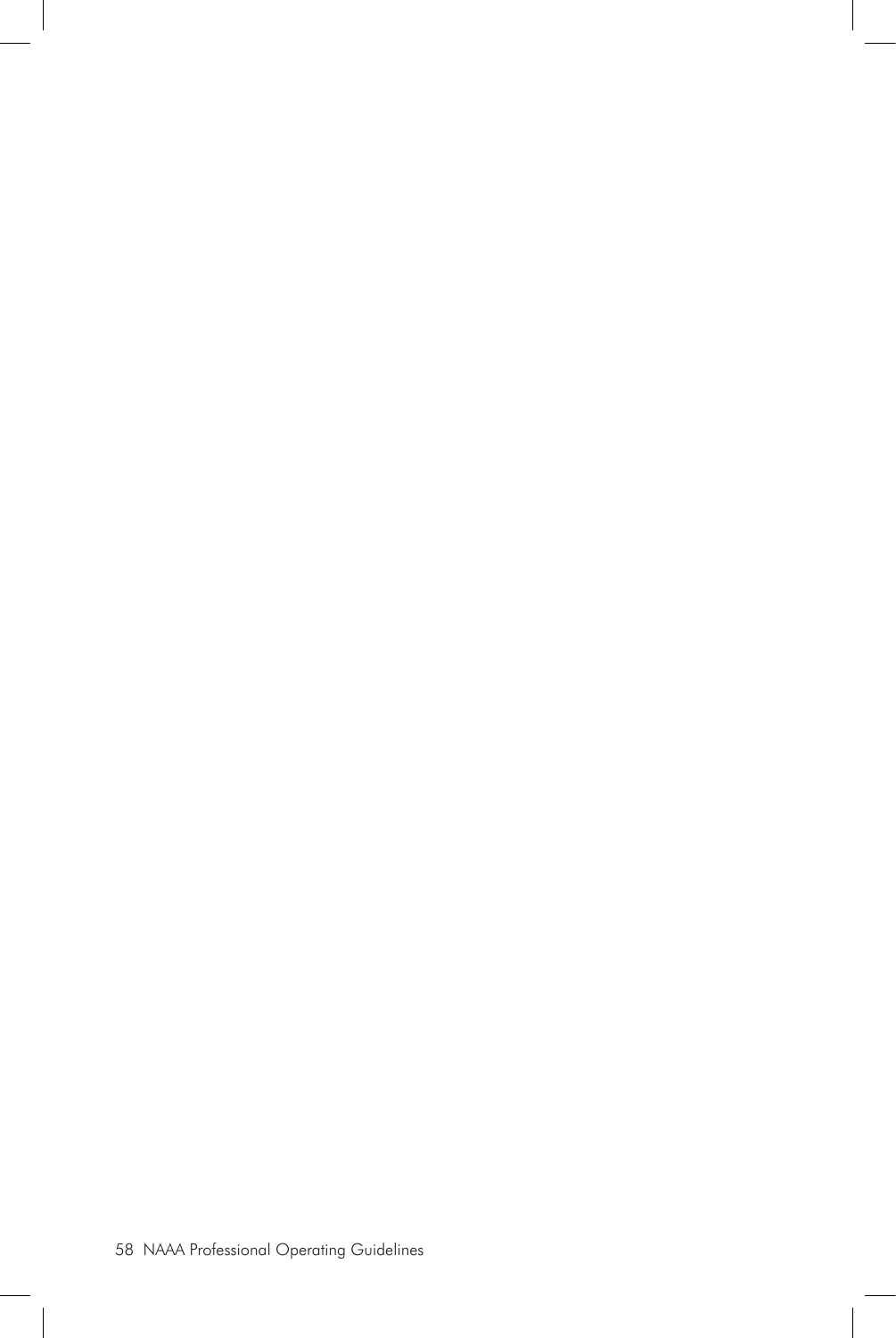**Notes** 

NAAA Professional Operating Guidelines 59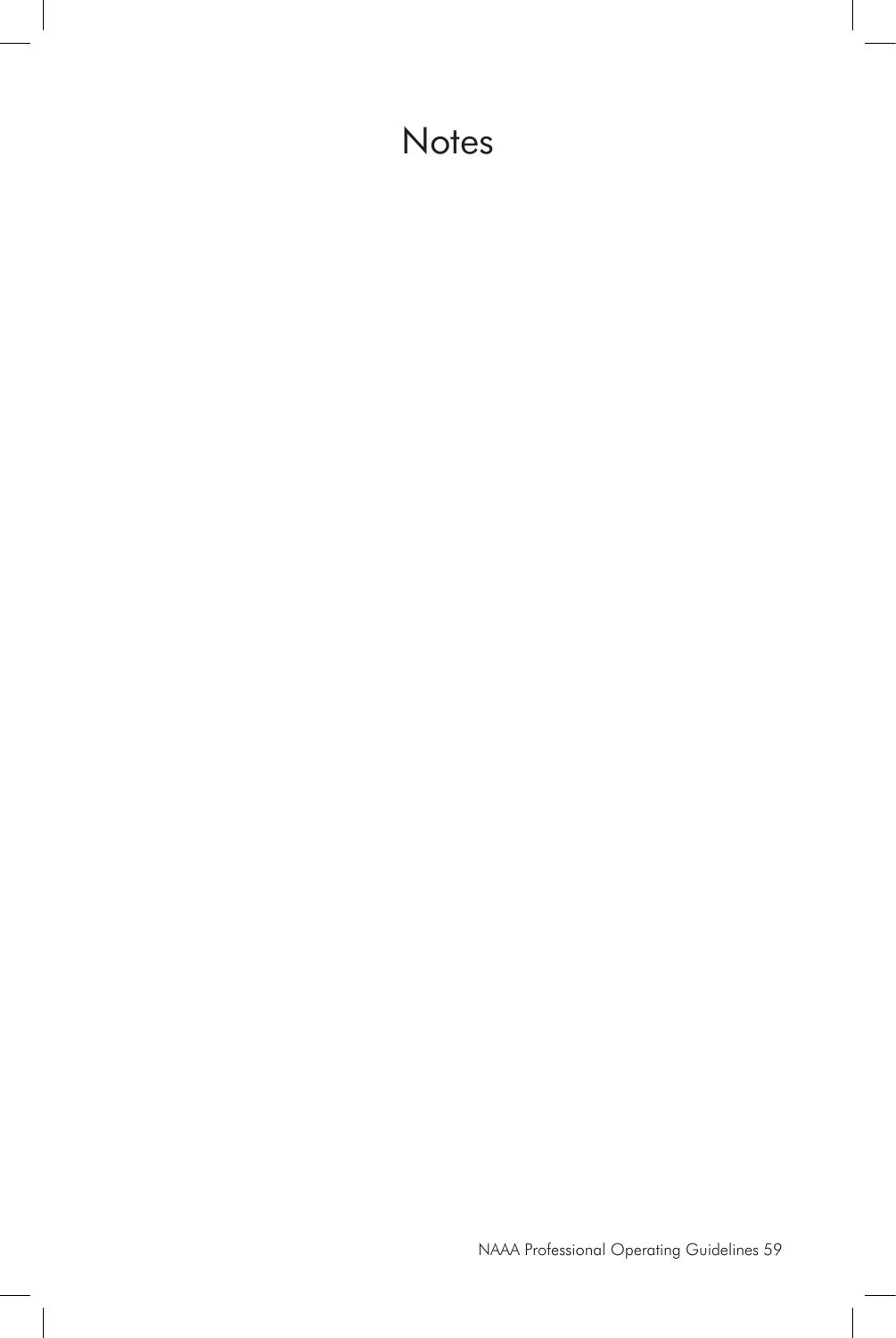**Notes** 

I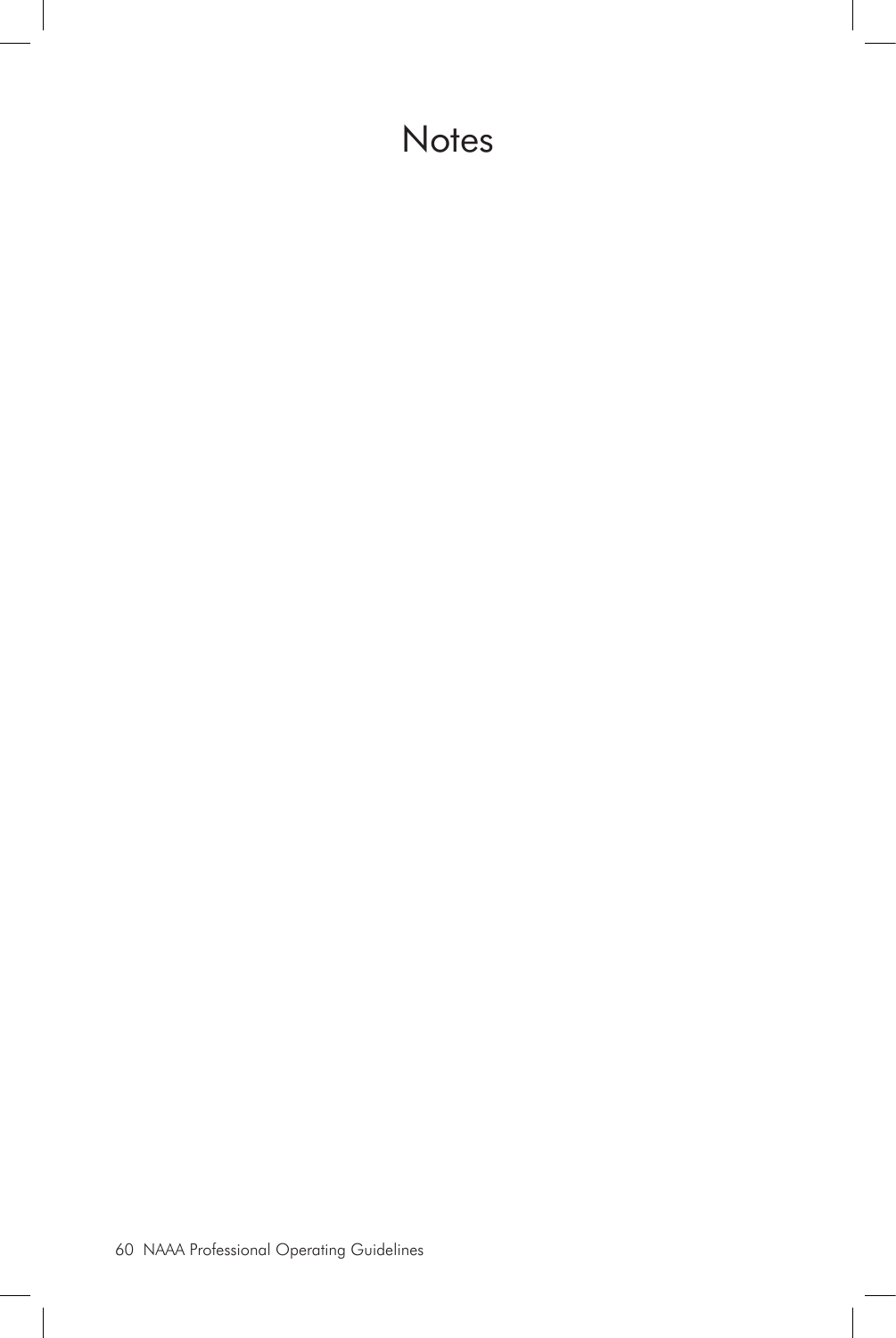## Acknowledgements

NAAA and NAAREF wish to express their thanks to the individuals who spent countless hours revising and updating these Professional Operating Guidelines. The committee was comprised of the following individuals:

**Brian Rau, Chairman** – Medina Flying Service – Medina, N.D. **Gaylon Stamps, Vice Chairman** – Stamps Spraying Service, Inc. – Panhandle, Texas **Craig Bair** – Wilbur-Ellis Company – Grenville, S.D. **Scott Bretthauer** – University of Illinois – Urbana, Ill. **Doug Chanay** – Chanay Aircraft Service, Inc. – Garden City, Kan. **Ron Cline** – Central Valley Helicopters – Ellensburg, Wash. **Ken Degg** – NAAA Director of Education & Safety and NAAREF Staff Liaison **Brett Dickerson** – Law Office of Brett L. Dickerson – Oakdale, Calif. **David Eby** – AeroFlow Systems – Wakarusa, Ind. **Dan Gudgel** – Lemoore, Calif. **Randy Hale** – Hale Dusting Service, Inc. – Banquette, Texas **Tom Harkin** – DuPont Crop Protection – Wilmington, Del. **Mark Hartz** – Grand Prairie Dusters, Inc. – Almyra, Ark. **Perry Hofer** – Doland Aerial Spraying – Doland, S.D. **Garrett Lindell** – Lindell Aerial Ag Service, Aledo, Ill. **Dana Ness** – Ag-Air, Inc. – Chester, Mont. **Rick Richter** – Richter Aviation, Inc. – Maxwell, Calif. **Scott Schertz** – Schertz Aerial Service, Inc. – Hudson, Ill. **Terry Sharp** – Agri-Tech Aviation, Inc. – Indianola, Iowa **Rod Thomas** – Thomas Helicopters, Inc. – Gooding, Idaho **Glen Wharam** – Valley Sprayers, Inc. – Park River, N.D.